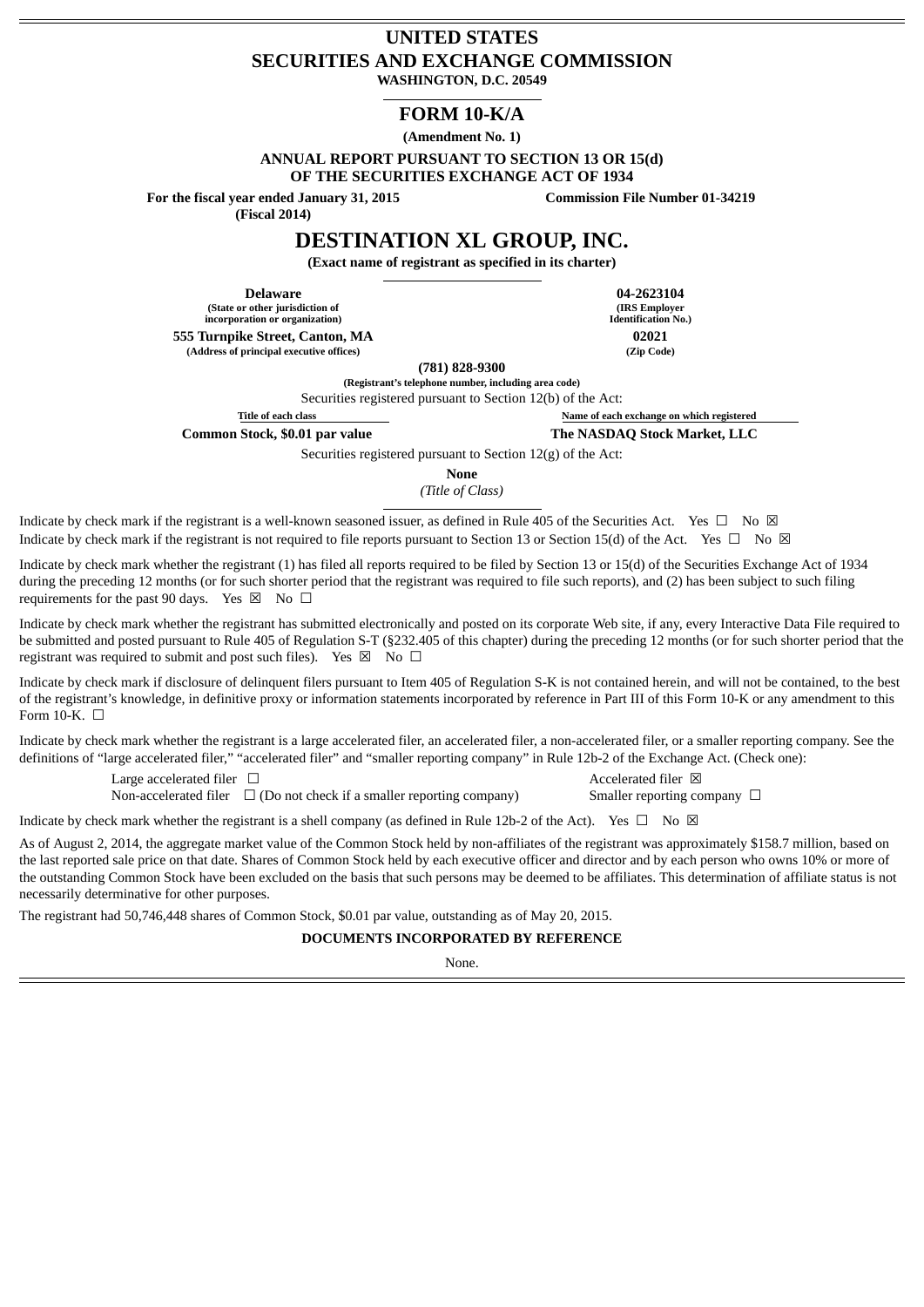## EXPLANATORY NOTE

We are filing this Amendment No. 1 to our Annual Report on Form 10−K for the fiscal year ended January 31, 2015 pursuant to General Instruction G(3) to Form 10−K for the purposes of filing the information required to be disclosed pursuant to Part III of Form 10−K.

Except for the amendments described above, this Form 10−K/A does not modify or update the disclosure in our Annual Report on Form 10−K for the fiscal year ended January 31, 2015 originally filed with the Securities and Exchange Commission on March 25, 2015.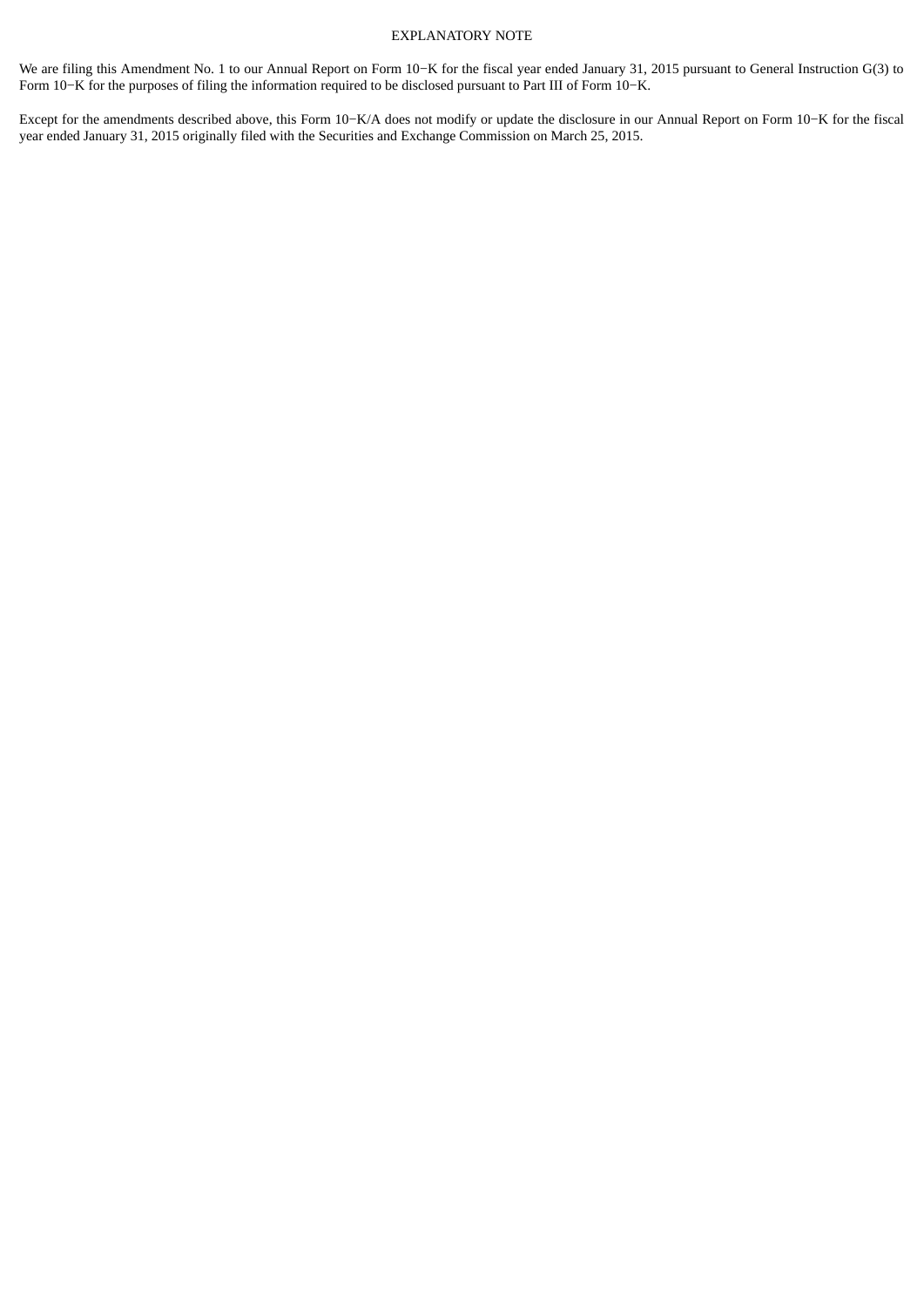## **PART III.**

## **Item 10.** *Directors, Executive Officers and Corporate Governance*

Set forth below is certain information regarding our directors, including information furnished by them as to their principal occupations and business experience for the past five years, certain directorships held by each director within the past five years, their respective ages as of June 1, 2015, committee membership, and the year in which each became a director of our Company:

|                       |     |                                                      | <b>DIRECTOR</b> |
|-----------------------|-----|------------------------------------------------------|-----------------|
| <b>NAME</b>           | AGE | <b>POSITION</b>                                      | <b>SINCE</b>    |
| Seymour Holtzman      | 79  | Chairman of the Board and Director                   | 2000            |
| David A. Levin        | 64  | President, Chief Executive Officer and Director      | 2000            |
| Alan S. Bernikow      | 74  | Director $(1),(5)$                                   | 2003            |
| Jesse Choper          | 79  | Director $(1),(2),(3)$                               | 1999            |
| John E. Kyees         | 68  | Director, former Interim Chief Financial Officer (4) | 2010            |
| Willem Mesdag         | 61  | Director $(2), (3)$                                  | 2014            |
| Ward K. Mooney        | 66  | Director $(2), (3)$                                  | 2006            |
| George T. Porter, Jr. | 68  | Director (3)                                         | 1999            |
| Mitchell S. Presser   | 50  | Director $(1)$                                       | 2007            |
| <b>Ivy Ross</b>       | 59  | Director                                             | 2013            |

(1) Current member of the Nominating and Corporate Governance Committee.

- (2) Current member of the Audit Committee.
- (3) Current member of the Compensation Committee.

(4) Mr. Kyees served as our interim Chief Financial Officer from February 2, 2014 until May 31, 2014.

(5) Mr. Bernikow was a member of the Audit Committee until his seat was filled by Mr. Mooney on May 14, 2015.

*Seymour Holtzman* has served as our Executive Chairman of the Board since August 2014. From April 2000 to August 2014, Mr. Holtzman served as our Chairman of the Board. On May 25, 2001, the Board of Directors hired Mr. Holtzman as an employee. Mr. Holtzman has been involved in the retail business for over 40 years. For many years, he has been the president and chief executive officer of Jewelcor, Incorporated, a former New York Stock Exchange listed company that operated a chain of retail stores. From 1986 to 1988, Mr. Holtzman was chairman of the board and also chief executive officer of Gruen Marketing Corporation, an American Stock Exchange listed company involved in the nationwide distribution of watches. For at least the last five years Mr. Holtzman has served as chairman and chief executive officer of Jewelcor Management, Inc., a company primarily involved in investment and management services. Mr. Holtzman is the chief executive officer and indirectly the owner of C.D. Peacock, Inc., a Chicago, Illinois retail jewelry establishment, the managing member of Luxury Swiss, LLC, a retail Rolex Watch establishment, and the chief executive officer and owner of Homeclick, LLC, a privately-held internet retailer specializing in luxury brands for the home. Mr. Holtzman was the chief executive officer and co-chairman of the board of George Foreman Enterprises, Inc., formerly MM Companies, Inc. until his resignation in November 2010. Mr. Holtzman is a successful entrepreneur with extensive experience working with public companies and provides valuable insight to the Board with respect to strategic planning.

*David A. Levin* has been our President and Chief Executive Officer since April 10, 2000 and a director since April 11, 2000. From 1999 to 2000, he served as the executive vice president of eOutlet.com. Mr. Levin was president of Camp Coleman, a division of The Coleman Company, from 1998 to 1999. Prior to that, Mr. Levin was president of Parade of Shoes, a division of J. Baker, Inc., from 1995 to 1997. Mr. Levin was also president of Prestige Fragrance & Cosmetics, a division of Revlon, Inc., from 1991 to 1995. Mr. Levin has worked in the retail industry for over 30 years. Since joining us, Mr. Levin has been instrumental in transforming us from a company which exclusively operated Levi Strauss & Co. branded apparel to the largest specialty retailer of big & tall men's apparel. In May 2012, Mr. Levin joined the board of directors of Christopher & Banks Corporation, a publicly-traded company that specializes in women's apparel. Mr. Levin brings to the Board valuable experience in merchandising and marketing initiatives.

*Alan S. Bernikow* has been a director since June 29, 2003. From 1998 to May 2003, Mr. Bernikow served as the Deputy Chief Executive Officer at Deloitte & Touche LLP where he was responsible for assisting the firm on special projects such as firm mergers and acquisitions, partner affairs and litigation matters. Mr. Bernikow joined Touche Ross, the predecessor firm of Deloitte & Touche LLP, in 1977, prior to which Mr. Bernikow was the National Administrative Partner in Charge for the accounting firm of J.K. Lasser & Company. Mr. Bernikow is a member of the board of directors of Revlon, Inc., a publicly-traded company, and Revlon Consumer Products Corporation and is chairman of the audit committee, compensation committee and stock plan committee of Revlon, Inc.; a member of the board of directors of Mack-Cali Realty Corporation, a publicly-traded company, as well as the chairman of the audit committee of Mack-Cali; and is a member of the board of directors of UBS Global Asset Management (US) Inc., a wholly-owned subsidiary of UBS AG, and currently serves as chairman of its audit committee. Mr. Bernikow has also served as a member of the boards of directors of several investment funds managed by UBS. Mr. Bernikow is also a member of the board of directors of Florida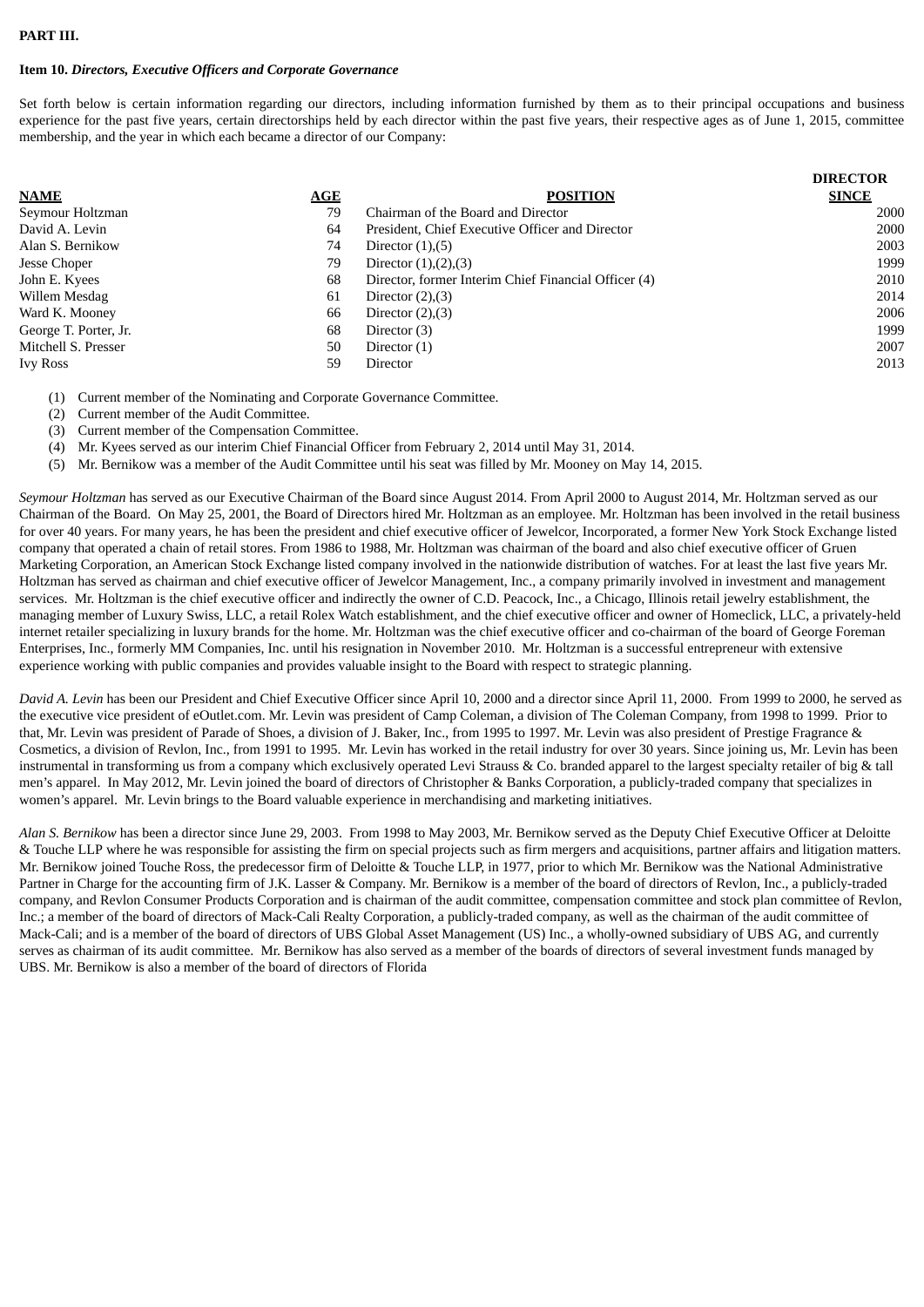Community Bank and is chairman of its audit committee and a member of its compensation committee. Based on Mr. Bernikow's significant financial and accounting background, including 30 years of experience in public accounting, his experience serving as a director and audit committee member, and his status as an audit committee financial expert, the Nominating and Corporate Governance Committee concluded that Mr. Bernikow has the requisite experience, qualifications, attributes and skills necessary to serve as a member of the Board.

*Jesse Choper* has been a director since October 8, 1999. Mr. Choper is the Earl Warren Professor of Public Law at the University of California at Berkeley School of Law, where he has taught since 1965. From 1960 to 1961, Professor Choper was a law clerk for Supreme Court Chief Justice Earl Warren. Mr. Choper is a member of the California Horseracing Board. Mr. Choper was a member of the board of directors of George Foreman Enterprises, Inc. until his resignation in November 2010. Mr. Choper provides valuable legal expertise to the Board. His specific legal background makes him an authority on ethical behavior and he provides valuable insight with respect to corporate governance. Mr. Choper's tenure and service as a director for over ten years is also considered a valuable asset to the Board.

*John E. Kyees* has been a director since May 3, 2010. From February 2, 2014 until May 31, 2014, Mr. Kyees served as Interim Chief Financial Officer of the Company. From 2003 until his retirement in 2010, Mr. Kyees was the chief financial officer of Urban Outfitters, Inc. and also served as the chief of investor relations for Urban Outfitters in 2010. Prior to that, from 2002 to 2003, Mr. Kyees was the chief financial officer and chief administrative officer of bebe Stores, Inc. Mr. Kyees is a member of the board of directors of Vera Bradley, Inc., a publicly-traded company, and serves as chairman of the audit committee. Mr. Kyees was a member of the board of directors of Hot Topic, Inc., a formerly publicly-traded company, and was a member of the audit committee. Mr. Kyees is a member of the board of directors of Rackwise, Inc., a publicly-traded company, and is a member of the audit committee. In addition, Mr. Kyees is also a director of Arhaus Furniture, a privately-held retailer. Mr. Kyees brings to the Board extensive executive-level retail experience having served as chief financial officer for several prominent retailers. His insight with respect to merchandising, operational activities and finance is an asset to our Board. Institutional Investor magazine selected Mr. Kyees as a top specialty retail chief financial officer on five separate occasions, evidencing his strong skills in corporate finance, strategic and accounting matters.

*Willem Mesdag* has been a director since January 29, 2014. Mr. Mesdag is the managing partner of Red Mountain Capital Partners LLC, an investment management firm. Prior to founding Red Mountain in 2005, Mr. Mesdag was a partner and managing director of Goldman Sachs & Co., which he joined in 1981. Prior to Goldman Sachs, he was a securities lawyer at Ballard, Spahr, Andrews & Ingersoll, which he joined in 1978. He currently serves on the boards of Encore Capital Group, Inc., a publicly-traded company, and Nature's Sunshine Products, Inc., a publicly-traded company. He previously served on the boards of 3i Group plc, Cost Plus, Inc. and Skandia Group AB. Having had an extensive career in international investment banking and finance, Mr. Mesdag brings to the Board significant knowledge and experience related to business and financial issues and corporate governance.

*Ward K. Mooney* has been a director since July 31, 2006. Mr. Mooney is a founding partner of Crystal Financial LLC and since March 2010 has served as its chief executive officer. Prior to 2010, Mr. Mooney was the president of Bank of America Retail Finance Group and chief operating officer of Back Bay Capital, both of which were formerly Bank of Boston businesses which Mr. Mooney founded. Mr. Mooney provides the Board with valuable insight with respect to his extensive experience as a lender in the retail industry. The Board has determined that based on Mr. Mooney's extensive knowledge and experience in finance qualifies him as an "audit committee financial expert."

*George T. Porter, Jr.* has been a director since October 28, 1999. Mr. Porter was president of Levi's USA for Levi Strauss & Co. from 1994 to 1997. Beginning in 1974, Mr. Porter held various positions at Levi Strauss & Co., including president of Levi's Men's Jeans Division. Mr. Porter was also corporate vice president and general manager of Nike USA from 1997 to 1998. Mr. Porter provides the Board with extensive merchandising experience having worked at two highly prominent companies. Mr. Porter's tenure and service as a director for over ten years is also considered a valuable asset to the Board.

*Mitchell S. Presser* has been a director since May 1, 2007. Since July 2014, Mr. Presser has been a partner and the head of U.S. M&A and private equity at Freshfields Bruckhaus Deringer. From January 2014 until July 2014, Mr. Presser was a senior advisor to Paine & Partners, LLC, a private equity firm. From November 2006 to December 2013, Mr. Presser was a founding partner of Paine & Partners, LLC. Prior to that, Mr. Presser was a partner with the law firm of Wachtell, Lipton, Rosen & Katz, specializing in mergers & acquisitions. Mr. Presser serves as a director on the boards of several privately-held companies. Mr. Presser's extensive experience in private equity and strategic planning provides valuable insight to the Board.

*Ivy Ross* has been a director since January 31, 2013. In May 2014, Ms. Ross joined Google X as head of Glass. From July 2011 until April 2014, Ms. Ross was the chief marketing officer of Art.com from where she oversaw the company's marketing, branding, merchandising and user-experience functions. Prior to Art.com, from June 2008 to June 2011, Ms. Ross was EVP of marketing for the Gap brand, and also acted as the creative catalyst for all brands within Gap, Inc. Ms. Ross also has held senior creative and product design positions at Disney Stores North America, Mattel, Calvin Klein, Coach, Liz Claiborne, Swatch Watch and Avon. Chosen by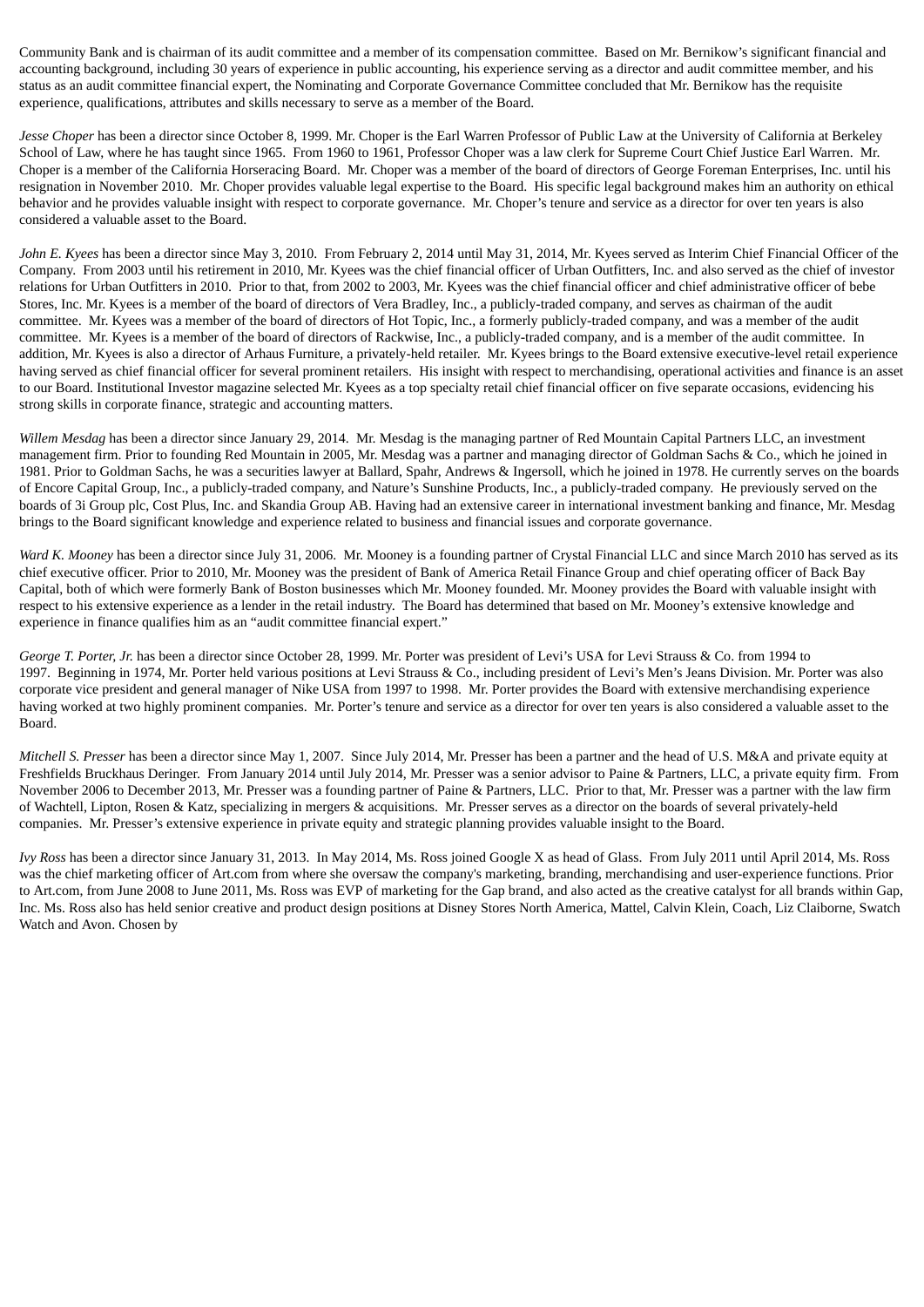Fast Company and BusinessWeek as the new face of leadership, Ross was a contributing author to "The Change Champions Field Guide" and "Best Practices in Leadership Development and Organizational Change." She has also served on Proctor and Gamble's design board since its inception. With her industry insight and marketing expertise, Ms. Ross provides a valuable perspective to the Board as we continue to build our Destination XL brand.

All directors hold office until the next Annual Meeting of Stockholders and until their respective successors have been duly elected and qualified or until their earlier death, resignation or removal.

#### Current Non-Director Executive Officers

*Peter H. Stratton, Jr.*, 43, became our Senior Vice President, Chief Financial Officer and Treasurer on June 1, 2014. From August 2009 to May 31, 2014, Mr. Stratton was our Senior Vice President of Finance, Corporate Controller and Chief Accounting Officer. Mr. Stratton joined us in June 2009 as Vice President of Finance. Prior to joining the Company, Mr. Stratton served as the senior director of corporate accounting at BearingPoint, Inc. from May 2007 to June 2009. Prior to May 2007, Mr. Stratton held various finance and accounting leadership positions at Legal Sea Foods, Inc., Shaw's Supermarkets, Inc. and Cintas Corporation.

*Francis Chane,* 52, has been our Senior Vice President of Distribution and Logistics since June 2011. Prior to that, Mr. Chane was our Vice President of Distribution & Logistics since joining the Company in June 2008. Prior to joining our Company, Mr. Chane was the vice president operations & facilities for Redcats USA, a division of the French multi-national company PPR, from 1999 to April 2008.

*Angela Chew*, 48, has been our Senior Vice President and Chief Sourcing Officer since February 2015. From March 2013 to February 2015, Ms. Chew was our Senior Vice President of Global Sourcing and Product Development. Prior to that, from May 2010 to March 2013, Ms. Chew was our Vice President of Global Sourcing. Ms. Chew joined the Company in February 2009 as our Director of Global Sourcing. Prior to joining our Company, from October 2007 to December 2008 Ms. Chew was the senior product manager for Redcats USA. From 2007 to 2009, Ms. Chew was an independent retail consultant and analyst with the Gerson Lehrman Group and in 2006, she held the positions of director and executive vice president of global sourcing for Rocawear. Prior to that, Ms. Chew was the founder & partner of several apparel manufacturing companies & franchise restaurants. She also held various merchandising management positions with Macy's corporate in New York and Hong Kong.

*John F. Cooney*, 32, has been our Vice President of Finance and Corporate Controller since June 2014 and in May 2015 he was also appointed Chief Accounting Officer. From November 2010 until May 2014, Mr. Cooney was our Director of Financial Accounting and Reporting. Prior to joining the Company, Mr. Cooney was an audit manager with PricewaterhouseCoopers LLP, which he joined in August 2004. Mr. Cooney received a B.S. in Accounting from Providence College and a M.S. in Accounting from Boston College and is a CPA licensed in the Commonwealth of Massachusetts.

*Kenneth M. Ederle,* 50, has been our Senior Vice President and Chief Merchandising Officer since April 2013 and in April 2015 his role was expanded to include Planning and Allocation. Prior to that, from May 2011 until April 2013, Mr. Ederle was our Senior Vice President – General Merchandising Manager DXL. Mr. Ederle served as our Vice President, General Merchandise Manager of Rochester Clothing from August 2008 until May 2011. From January 2008 to August 2008, Mr. Ederle was our Merchandise Manager of Sportswear for Rochester Clothing and prior to that was one of our Merchandise Managers for Casual Male from November 2006 to December 2007. Prior to joining the Company in 2006, Mr. Ederle was a senior buyer and senior planner for Limited Brands.

*Jack R. McKinney,* 59, has been our Senior Vice President and Chief Information Officer since June 2002. Mr. McKinney began his career with Casual Male Corp. in 1997 and joined our Company in May 2002 as part of our acquisition of Casual Male Corp.

*Robert S. Molloy,* 55, has been our Senior Vice President and General Counsel since April 2010 and became Secretary of the Company on May 15, 2014. From February 2008 until April 2010, Mr. Molloy was our Vice President and General Counsel. Prior to joining the Company, Mr. Molloy served as the vice president, assistant general counsel at Staples, Inc. from May 1999 to February 2008. Prior to May 1999, Mr. Molloy was a trial attorney.

*Brian S. Reaves,* 54, has been our Senior Vice President and Chief Sales Officer since November 2014. From May 2010 until November 2014, Mr. Reaves was our Senior Vice President of Store Sales and Operations. Prior to joining our Company, Mr. Reaves was the vice president – Outreach and Group Sales for David's Bridal from 2007 to 2009. Before that, Mr. Reaves was the senior vice president of sales for The Bridal Group from 2004 to 2007.

*Peter E. Schmitz,* 56, has been our Senior Vice President and Chief Real Estate Officer since June 2013. Prior to that, Mr. Schmitz was our Senior Vice President, Real Estate and Store Development. Prior to joining the Company in August 2007, Mr. Schmitz was the vice president of real estate for Brooks/Eckerd Pharmacy Chain from October 1995 to August 2007.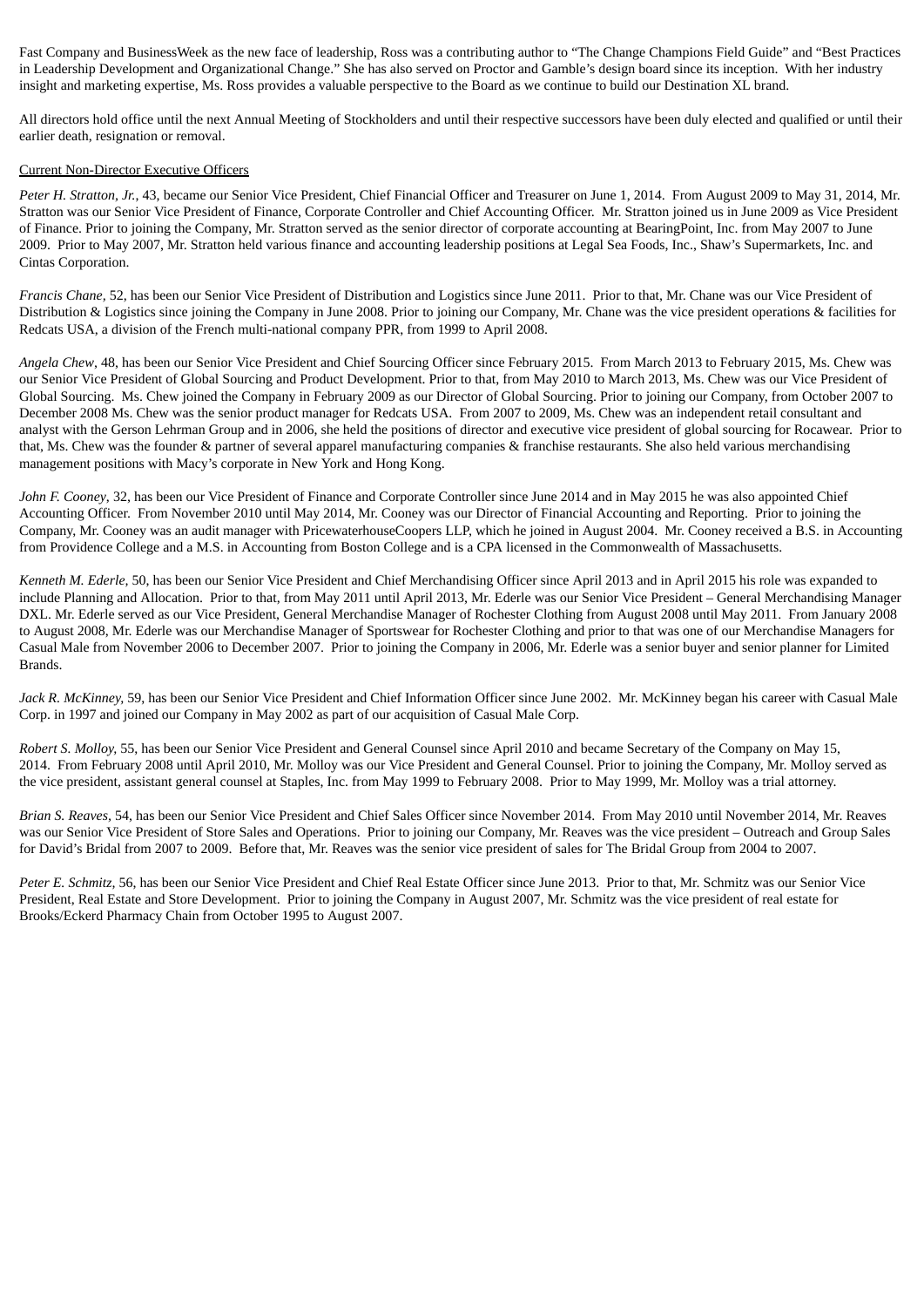*Walter E. Sprague,* 66, has been our Senior Vice President of Human Resources since May 2006. From August 2003 through April 2006, Mr. Sprague was our Vice President of Human Resources. Prior to joining our Company, Mr. Sprague was the managing director northeast, for Marc-Allen Associates, a nationwide executive recruiting firm. From 1996 to 2002, Mr. Sprague was the assistant vice president – senior director of human resources for Foot Locker Inc. and prior to that, the assistant vice president – senior director of human resources for Woolworth Corporation, the predecessor company to Foot Locker Inc.

*Derrick Walker,* 46, has been our Senior Vice President and Chief Marketing Officer since May 2012. Prior to joining our Company, Mr. Walker was the vice president of marketing for Lenscrafters from December 2009 to November 2011. Before that, Mr. Walker was the vice president of marketing for Finish Line from December 2006 to September 2009.

There are no family relationships between any of our directors and executive officers.

## **Section 16(a) Beneficial Ownership Reporting Compliance**

Section 16(a) of the Securities Exchange Act of 1934, as amended (the "Exchange Act"), requires our executive officers and directors, and persons who own more than 10% of a registered class of our equity securities (collectively, the "Reporting Persons"), to file reports of ownership and changes in ownership with the Securities and Exchange Commission (the "SEC"). The Reporting Persons are required to furnish us with copies of all Section 16(a) reports they file. Based solely upon a review of Forms 3, 4 and 5 and amendments thereto furnished to us by our officers and directors during fiscal 2014, we believe that the Reporting Persons complied with all applicable Section 16(a) reporting requirements and that all required reports were filed in a timely manner, with the exception of Mr. Ederle, who filed a late Form 4 on April 7, 2015 for a sale of 60 shares on May 24, 2011.

### **Code of Ethics**

We have adopted a Code of Ethics which applies to our directors, Chief Executive Officer, Chief Financial Officer and Chief Accounting Officer, as well as our other senior officers. The full text of the Code of Ethics can be found under "Corporate Governance –Charters & Policies" on the Investor Relations page of the our corporate web site, which is at *http://investor.destinationxl.com.* We intend to satisfy the disclosure requirement under Item 5.05 of Form 8-K regarding any amendment to, or waiver from, a provision of our Code of Ethics by posting such information on our website

#### **Audit Committee**

We have a separately-designated standing Audit Committee established in accordance with section 3(a)(58)(A) of the Exchange Act. The Audit Committee is currently comprised of Messrs. Choper, Mooney and Mesdag. Each of the members of the Audit Committee is independent, as independence for Audit Committee members is defined under the rules of Nasdaq. Through May 14, 2015, Mr. Bernikow served on the audit committee and was our "audit committee financial expert" under the rules of the SEC. On May 14, 2015, Mr. Mooney replaced Mr. Bernikow as a member of the Audit Committee and our Board determined that Mr. Mooney will now serve as our "audit committee financial expert."

The Audit Committee operates under a written charter, which can be found under "Corporate Governance- Charters & Policies" on the Investor Relations page of our website at *http://investor.destinationxl.com.*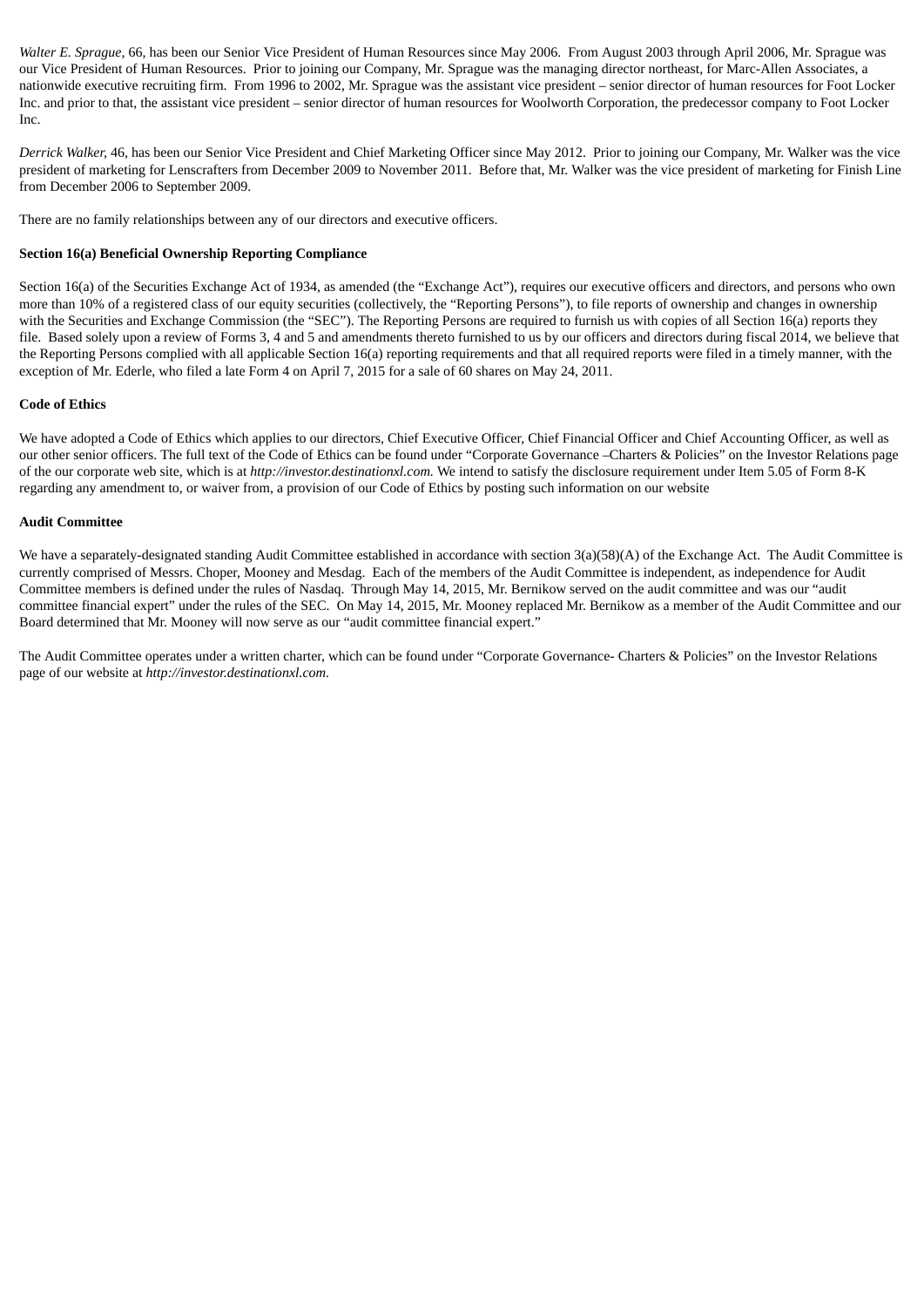#### **Compensation Discussion and Analysis**

#### **Executive Summary**

This Compensation Discussion and Analysis provides a summary of our executive compensation philosophy and programs and discusses the compensation paid to our Chief Executive Officer ("CEO") and other named executive officers for fiscal 2014 (collectively, our "Named Executive Officers").

Our Named Executive Officers for fiscal 2014 were:

- Ø David A. Levin, President and CEO
- Ø Peter H. Stratton, Jr., Senior Vice President, Chief Financial Officer and Treasurer
- Ø John E. Kyees, former Interim Chief Financial Officer and director
- Ø Kenneth M. Ederle, Senior Vice President and Chief Merchandising Officer Planning and Allocation
- Ø Robert S. Molloy, Senior Vice President, General Counsel and Secretary
- Ø Derrick Walker, Senior Vice President and Chief Marketing Officer

John E. Kyees, a director of the Company, was appointed and served as Interim Chief Financial Officer from February 2, 2014 until May 31, 2014. Effective June 1, 2014, Peter H. Stratton, Jr., Senior Vice President Finance, Corporate Controller and Chief Accounting Officer was promoted to Senior Vice President, Chief Financial Officer and Treasurer of the Company.

#### *Fiscal 2014 Company Performance*

We had a very strong performance in fiscal 2014, both financially and operationally. We are in the middle of transforming our Company by exiting the majority of our Casual Male XL stores and opening our new DXL stores.

Fiscal 2013 was the first year of our DXL accelerated roll-out initiative and, at the end of the year, we identified specific initiatives and improvements with the roll-out that we believed would improve our financial performance. By the end of fiscal 2014, we had accomplished the following:

- Ø Improved store traffic through our national marketing campaign efforts and increased the conversion rate of that traffic into sales.
- Ø Developed a DXL store format with a smaller footprint that could be successful in smaller markets where our prototype store would be too large to make financial sense with a smaller sales base.
- Ø Slowed the closing of our Casual Male XL stores, enabling them to work as "brand ambassadors" for our DXL stores.
- Ø Opened all 41 new stores (39 DXL stores and 2 DXL outlet stores) prior to the holiday shopping season, maximizing each store's profitability.
- Ø Invested in our technology, helping us become an omni-channel retailer. Through new software, we were able to provide our customers full access to chain-wide inventory.

The successful implementation of these initiatives had a direct impact on top-line growth and financial results for fiscal 2014:

- Ø Total sales increased 7.1%
- Ø Comparable sales increased 6.4%
- Ø Our DXL stores had a comparable sales increase of 13.7%. This increase was driven by a 13.9% increase in the total number of sales transactions from fiscal 2013.
- Ø The DXL stores had seven consecutive quarters of double-digit comparable sales increases as of the end of fiscal 2014.
- Ø DXL average sales per square foot of \$165 for fiscal 2014 exceeded our goal of \$160 per square foot.
- Ø EBITDA from continuing operations (1) more than doubled to \$15.2 million, as compared to \$7.3 million in fiscal 2013.
- Ø Achieved financial targets for fiscal 2014 as communicated to shareholders.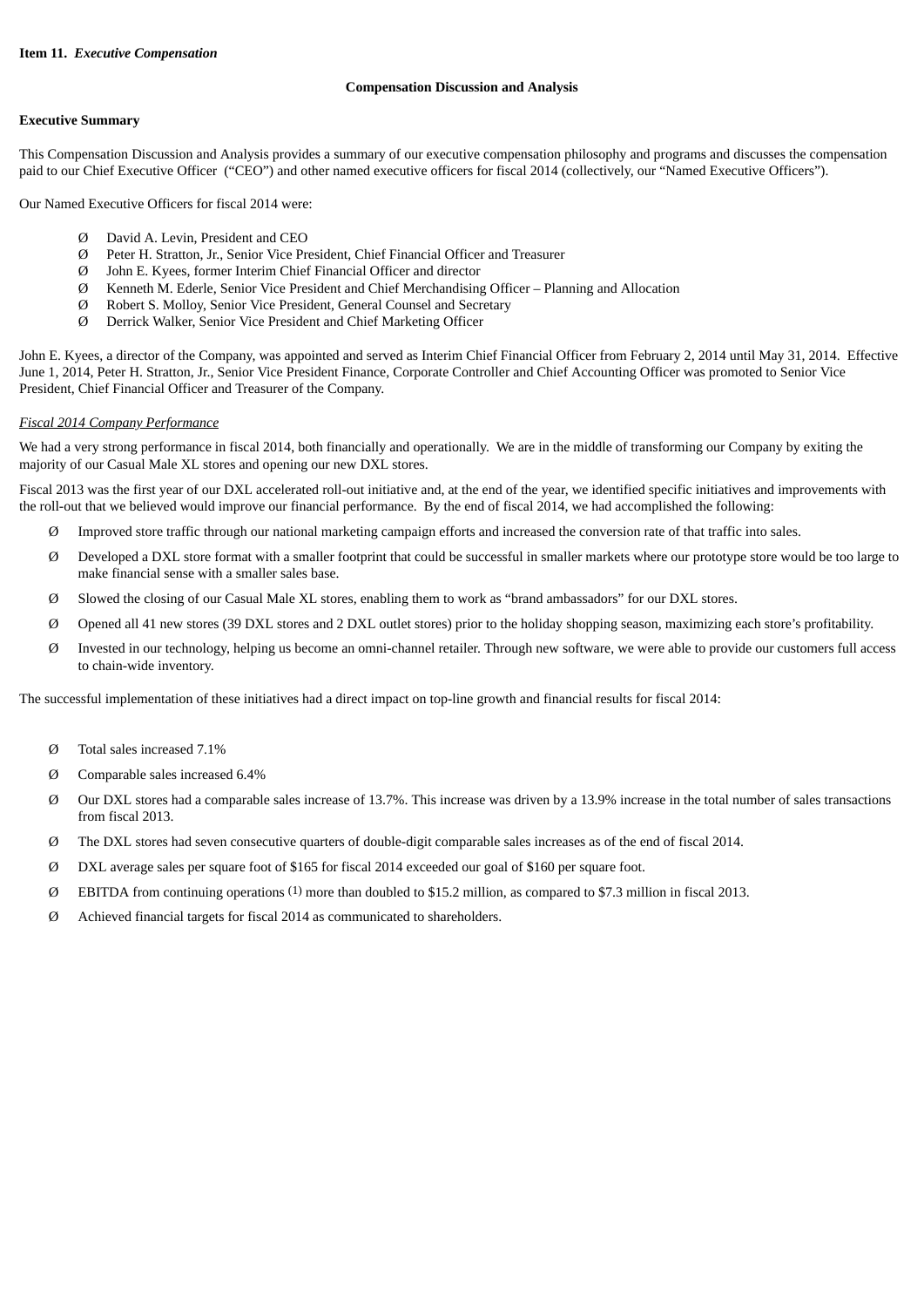|                                                           | For the fiscal year ending:                     |    |                                   |  |  |
|-----------------------------------------------------------|-------------------------------------------------|----|-----------------------------------|--|--|
|                                                           | <b>January 31, 2015</b><br>(Fiscal 2014)        |    | February 1, 2014<br>(Fiscal 2013) |  |  |
|                                                           | (in millions, except per share and percentages) |    |                                   |  |  |
| <b>Financial Highlights:</b>                              |                                                 |    |                                   |  |  |
| Operating loss (GAAP)                                     | \$<br>(8.8)                                     | \$ | (13.5)                            |  |  |
| Add back: Depreciation and amortization expense           | \$<br>24.0                                      | \$ | 20.8                              |  |  |
| EBITDA from continuing operations (1)                     | \$<br>15.2                                      | \$ | 7.3                               |  |  |
| Diluted earnings (loss) per share:                        |                                                 |    |                                   |  |  |
| On a GAAP basis:                                          |                                                 |    |                                   |  |  |
| Loss from continuing operations                           | \$<br>(0.23)                                    | \$ | (1.24)                            |  |  |
| Income (loss) from discontinued operations                | \$<br>(0.02)                                    | \$ | 0.01                              |  |  |
| Net loss                                                  | \$<br>(0.25)                                    | \$ | (1.23)                            |  |  |
| On a Non-GAAP basis (1):                                  |                                                 |    |                                   |  |  |
| Adjusted loss from continuing operations (non-GAAP basis) | \$<br>(0.13)                                    | \$ | (0.14)                            |  |  |
| Income (loss) from discontinued operations                | \$<br>(0.02)                                    | \$ | 0.01                              |  |  |
| Adjusted net loss (non-GAAP basis)                        | \$<br>(0.16)                                    | \$ | (0.13)                            |  |  |
| Shareholder Return (2)                                    |                                                 |    |                                   |  |  |
| Total 1-year Shareholder Return                           | $(5.6)\%$                                       |    |                                   |  |  |
| Total 2-year Shareholder Return                           | 10.4%                                           |    |                                   |  |  |
| Total 3-year Shareholder Return                           | 51.6%                                           |    |                                   |  |  |

(1) Non-GAAP measures. See below for reconciliation of these non-GAAP measures to GAAP.

(2) Total 1-year Shareholder Return for fiscal 2014 was calculated by taking the percentage change in stock price from January 31, 2014 to January 30, 2015. Total 2-year Shareholder Return for fiscal 2014 was calculated by taking the percentage change in stock price from February 1, 2013 to January 30, 2015. Total 3-year Shareholder Return for fiscal 2014 was calculated by taking the percentage change in stock price from January 27, 2012 to January 30, 2015. No dividends were paid by us. We calculated all shareholder returns using the closing price of our common stock on the last business day of each fiscal year.

## *Fiscal 2014 Executive Compensation Highlights*

We believe that there was alignment in the performance of the Company and the value of compensation awarded to our Named Executive Officers for fiscal 2014. For Mr. Levin, our CEO, almost 50% of the compensation that he earned in fiscal 2014 was performance-based and the result of achieving or exceeding each of the performance metrics under our annual incentive plan, or "AIP". For our other Named Executive Officers, more than 25% of the compensation earned by each of them in fiscal 2014 was performance-based. Participation levels, the performance targets and actual results are discussed below under "Compensation Components, Fiscal 2014 Compensation Decisions and 2015 Annual Incentive Plan Targets – Performance-based annual cash *incentive plan – 2014 Annual Incentive Plan.*" See the "*Summary Compensation Table*" below for a detailed description of compensation for each Named Executive Officer.

On a comparative basis, the following table shows total compensation earned for each Named Executive Officer for fiscal 2014 as compared to fiscal 2013. Excluding Mr. Kyees, the primary reason for the decrease in compensation earned in fiscal 2014 compared to fiscal 2013 is an initial grant of timebased equity awards in fiscal 2013 under the Company's Long-Term Incentive Plan 2013-2016 ("2013-2016 LTIP"). In addition to the time-based equity awards under the 2013-2016 LTIP granted in fiscal 2013, which represented 50% of the total potential award under the plan, 50% of the fiscal 2013 awards consisted of performance-based awards, with a four-year performance period. Accordingly, there was no opportunity for our Named Executive Officers to earn any long-term performance-based compensation in fiscal 2013 or fiscal 2014.

| <b>Named Executive Officer</b> | $%$ Change $(1)$ | <b>Fiscal 2014</b> | <b>Fiscal 2013 (1)</b> |  |  |
|--------------------------------|------------------|--------------------|------------------------|--|--|
| David A. Levin                 | $(18.1)\%$ \$    | 1,788,362          | 2,182,462              |  |  |
| Peter H. Stratton, Jr.         | $(7.6)\%$ \$     | 409.252            | 443,144                |  |  |
| John E. Kyees                  | $100.0\%$ \$     | 373,188            |                        |  |  |
| Kenneth M. Ederle              | $(22.3)\%$ \$    | 537,394            | 691,970                |  |  |
| Robert S. Molloy               | $(26.0)\%$ \$    | 523,672            | 707,704                |  |  |
| Derrick Walker                 | $(22.5)\%$ \$    | 465,374            | 600,813                |  |  |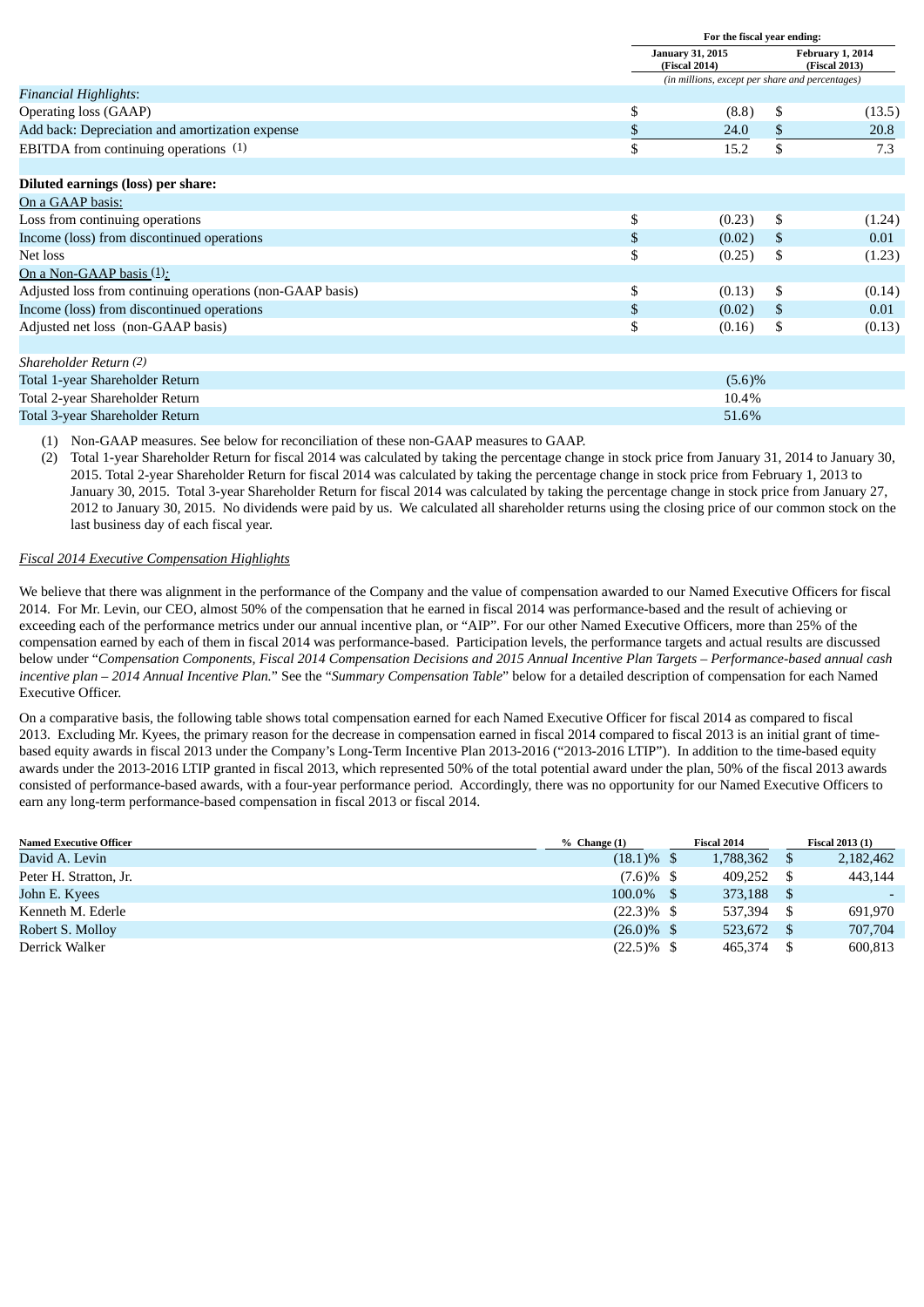(1) These amounts include the following amounts attributable to the fair value of the time-based equity awards made in fiscal 2013: Mr. Levin - \$1,216,800; Mr. Stratton - \$210,000; Mr. Ederle - \$341,250; Mr. Molloy - \$341,250; Mr. Walker - \$288,750.

#### *Say-on-Pay*

At our 2011 Annual Meeting, stockholders voted on a non-binding advisory proposal as to the frequency with which we should conduct an advisory vote on executive compensation (a "say-on-pay proposal"). At that meeting, and in accordance with the recommendation of our Board of Directors, 93.5% of votes cast voted for the "one-year" frequency for advisory votes on executive compensation and we intend to hold such vote every year, until our next "say-on-pay" frequency vote, which we anticipate to be held at our 2017 annual meeting.

At our 2014 Annual Meeting, stockholders had an opportunity to cast a non-binding advisory vote on executive compensation as disclosed in the 2014 Proxy Statement. Of the votes cast on the say-on-pay proposal, 98.5% voted in favor of the proposal. The Compensation Committee considered the results of the 2014 advisory vote and believes that it affirms stockholders' support of our approach to executive compensation, namely to align short- and long-term incentives with the Company's financial performance. We will continue to consider the outcome of subsequent say-on-pay votes when making future compensation decisions for our executive officers.

### *Key Features of Our Executive Compensation Program*

We believe that our executive compensation program includes key features that align the compensation for the Named Executive Officers with the strategic goals of the Company and interests of our shareholders.

| What We Do                                             | What We Don't Do                                  |
|--------------------------------------------------------|---------------------------------------------------|
| üFocus on performance-based pay                        | ûNo guaranteed bonuses                            |
| üBalance short-term and long-term incentives           | ûNo repricing of underwater options               |
| üUse multiple targets for performance awards           | ûNo hedging of Company stock                      |
| uCap all incentive awards at 150% payout               | ûNo tax gross up on severance payments            |
| üRequire "double-trigger" change-in-control provisions | ûNo active supplemental executive retirement plan |
| üMaintain "claw-back" policy                           |                                                   |
| üSeek to mitigate undue risk in compensation plans     |                                                   |
| üUtilize a compensation consultant                     |                                                   |
| uProvide executives with very limited perquisites      |                                                   |

### *Executive Compensation Philosophy and Objectives*

Our Compensation Committee is responsible for establishing, implementing and continually monitoring adherence to our compensation philosophy, and ensuring that the total compensation we pay to our executives is fair, reasonable, competitive and consistent with the interests of the Company's stockholders. Our Compensation Committee's overarching compensation guiding principle is to reward our executives for the achievement of our primary business objectives: successfully complete the transformation to our DXL format, grow our market share within the Big & Tall retail industry, increase earnings and operating margins and, ultimately, increase stockholder returns through stock price gains arising from an increase in earnings and operating margins.

The Compensation Committee believes that the most effective executive compensation program is one designed to:

- · Attract, retain and engage the executive talent we need to deliver on our performance expectations;
- Reward the achievement of specific annual, long-term and strategic goals through a combination of both cash and stock-based compensation;
- Align our executives' interests with those of our stockholders; and
- · Deliver a total compensation opportunity competitive with those available to similarly situated executives at our peer companies.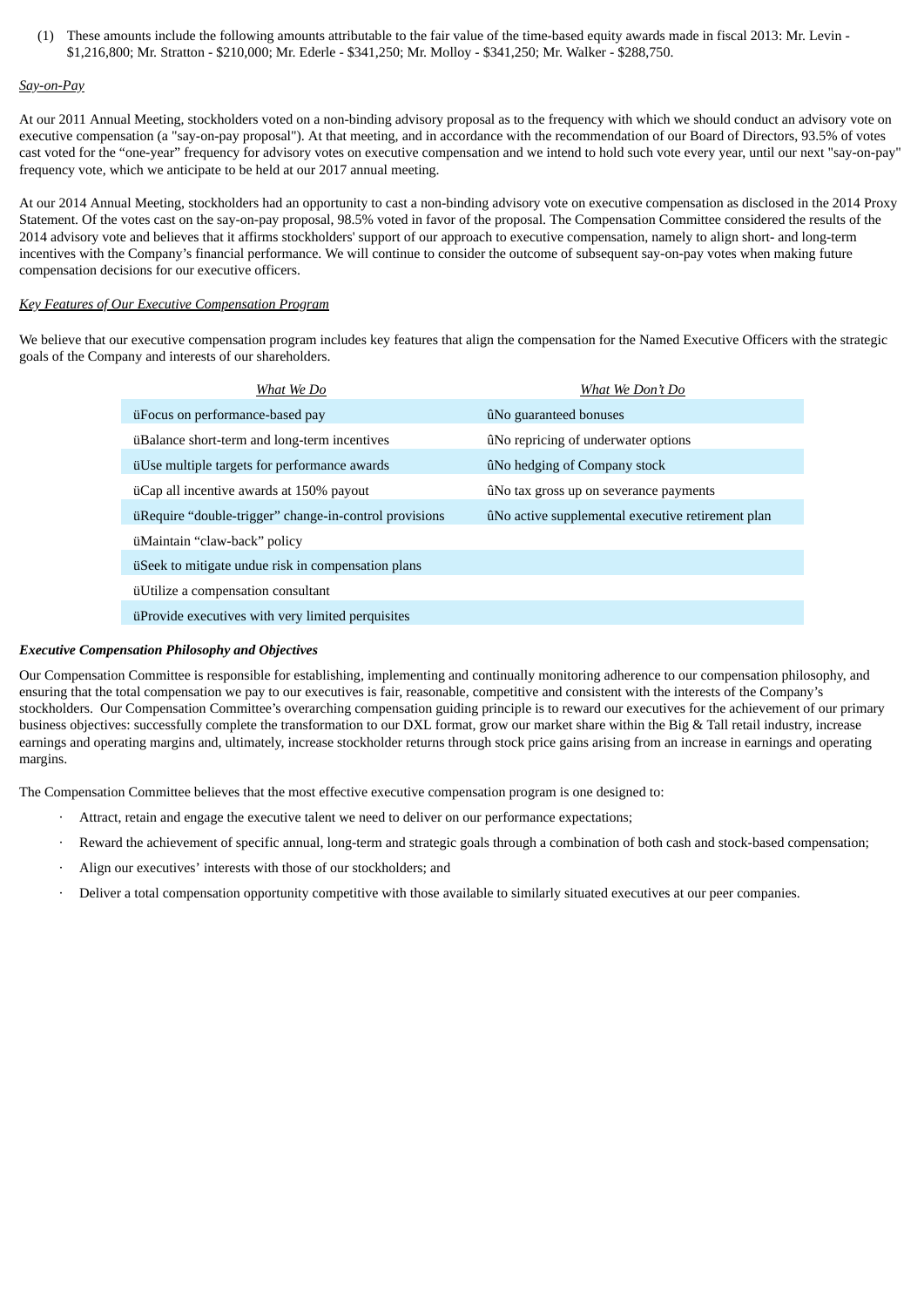When reviewing compensation, the Compensation Committee evaluates the pay structure in two primary ways: "total cash compensation" and "total direct compensation." Total cash compensation consists of an executive's base salary and annual performance-based cash incentive award, which is tied to our annual performance targets. Total direct compensation consists of total cash compensation plus target long-term incentive awards. Our current long-term incentives are designed to reward the achievement of our long-term financial objectives, such as increasing revenue, operating margin percentage and EBITDA, which we believe is aligned with stockholder returns.

Our executive compensation program is designed to balance the mix of short and long-term compensation in order to ensure adequate base compensation and annual incentive opportunities to attract and retain executive talent, while providing meaningful incentives for our executives to create long-term value for our Company and our stockholders. Every year, we assess the effectiveness of our compensation plans and are continually working to strengthen our overall compensation program. We also evaluate the financial metrics that we use to measure performance and compare them to those used by our peers. Performance targets under our annual incentive plans may change year-to-year as a result of this continuous review.

## *Use of Compensation Consultants*

The Compensation Committee has the authority to retain compensation consultants and other outside advisors, without Board or management approval, to assist it in carrying out its duties, including the evaluation of compensation to be paid to our Named Executive Officers. The Compensation Committee may accept, reject or modify any recommendations by compensation consultants or other outside advisors.

The Compensation Committee periodically consults with Sibson Consulting, an independent firm which specializes in benefits and compensation, to advise the Compensation Committee on the structure and competitiveness of our executive compensation program compared to our peer group. The Compensation Committee has assessed the independence of Sibson Consulting and has concluded that no conflict of interest exists with respect to the services that Sibson Consulting performs for our Compensation Committee. Sibson Consulting did not provide any services to the Company other than with respect to the services provided to the Compensation Committee.

Sibson Consulting analyzed compensation and benefits for all of our Named Executive Officers in fiscal 2011 and provided an updated review in January 2012 for fiscal 2012 and again for Mr. Levin in the Spring of 2014 with respect to his compensation and benefits for fiscal 2014. For each of the past three fiscal years, Sibson Consulting has also worked with the Compensation Committee on updating and revising our current annual incentive and long−term incentive plans. Sibson Consulting continues to work with the Compensation Committee on an on-going basis to ensure that its compensation program remains in line with our peer group as well as with our own business objectives.

### *Compensation Setting Process*

*CEO Compensation*. The Compensation Committee's overall goal is for CEO total direct compensation to fall within the median of our peer group; however, this guideline may differ depending on an individual's qualifications, role content and scope, overall responsibility, past performance and experience, the demand for individuals with the executive's specific expertise, the Company's achievement of our financial objectives and the CEO's contribution to such achievement, among other criteria.

The Compensation Committee is directly responsible for determining the compensation paid to our CEO. The Compensation Committee, working with Sibson Consulting, compares each element of compensation to published survey data and proxy data from our peer group for executives with comparable positions and responsibilities.

*Other Named Executive Officers.* For our senior executives other than our CEO, the Compensation Committee's overall objective is to provide them with a competitive base salary that is within our peer median, while also providing them with an opportunity for short- and long-term compensation if our Company meets or exceeds its financial targets, such as EBITDA and operating margins.

Our CEO and our Senior Vice President of Human Resources are primarily responsible for determining the compensation paid to our other Named Executive Officers, subject to any input the Compensation Committee may provide. For benchmarking purposes, several published industry compensation surveys are utilized when determining compensation packages for our other Named Executive Officers. Through our subscriptions with Salary.com and the National Retail Federation, we have access to the latest compensation data, which includes both base salary and total compensation, inclusive of incentives. While these sites do not identify the specific companies included in the survey, we are able to access information based on industry, size, such as sales volumes, and regional area, among others. In general, we benchmark compensation against companies in the retail industry which are of similar size, based on comparative sales volumes. When recruiting for a senior management position, we will also benchmark against larger or more complex business structures to ensure we attract and retain the best talent to support future growth. A combination of performance, achievement of goals and survey data, among other criteria, is used to determine each Named Executive Officer's total direct compensation opportunity. Like our CEO, our other Named Executive Officers are provided with a competitive base salary within our retail industry and are provided with an opportunity to earn performance awards each year which are primarily driven by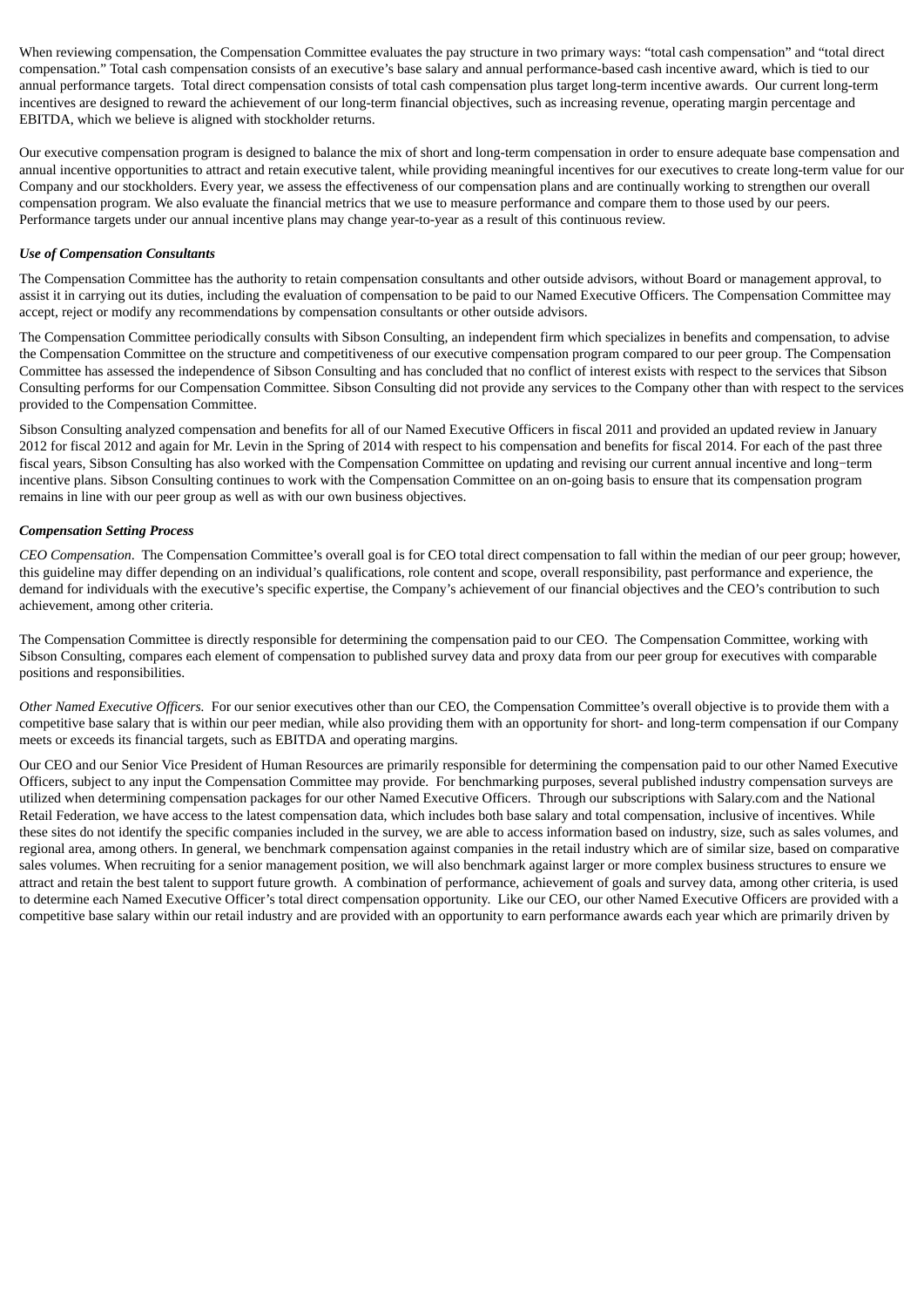our overall financial targets. See "Compensation Components, Fiscal 2014 Compensation Decisions and 2015 Annual Incentive Plan Targets – Performance– based annual cash incentive plan" and " – Long-term incentive plan."

#### *Our Peers*

When determining peer companies for use in reviewing and establishing compensation for our Named Executive Officers for fiscal 2014, we chose public companies within the specialty retail apparel business with comparable sales and market capitalization. In April 2014, we removed Coldwater Creek, The Finish Line, Hot Topic, Jos A. Bank and Rue 21 from the peer group and added bebe, inc., Body Central Corp, Kirkland's Inc., MarineMax, Inc. and Zumiez. The companies in the fiscal 2014 peer group are listed below.

| $\cdot$   | bebe, inc.                        | Christopher & Banks          | ٠ | MarineMax, Inc.     |
|-----------|-----------------------------------|------------------------------|---|---------------------|
| $\cdot$   | <b>Big 5 Sporting Goods</b>       | Citi Trends                  | ٠ | Pacific Sunwear     |
| $\cdot$   | Body Central Corp. <sup>(1)</sup> | $dELiA*s(1)$                 |   | <b>Sport Chalet</b> |
| $\bullet$ | The Buckle                        | <b>Destination Maternity</b> | ٠ | Wet Seal            |
|           | Cache, Inc. $(1)$                 | <b>Hibbett Sports</b>        |   | Zumiez, Inc.        |
| $\cdot$   | Cato Group                        | Kirkland's, Inc.             |   |                     |

(1) For fiscal 2015, each of Body Central Corp., Cache, Inc. and dELiA\*s were removed from the Company's peer group because each has ceased operations.

### *Risk Assessment*

We believe that our compensation programs do not provide incentives for unnecessary risk taking by our employees. Our employment agreements with each of our named executive officers include a "claw-back" provision that permits us to demand full repayment of all amounts paid to the executive in the event we learn after the executive's termination that the executive could have been terminated for "justifiable cause." Our emphasis on performance-based annual and long-term incentive awards is also designed to align executives with preserving and enhancing shareholder value. Based on these considerations, among others, we do not believe that our compensation policies and practices create risks that are likely to have a material adverse effect on our Company.

### **Compensation Components, Fiscal 2014 Compensation Decisions and 2015 Annual Incentive Plan Targets**

We believe that our executive compensation policies and practices appropriately balance the interests of our executives with those of our stockholders. Our executive compensation philosophy emphasizes the shared responsibility of our executive officers for the Company's financial performance. Accordingly, the compensation of our Named Executive Officers, in particular our CEO, is heavily weighted toward "at risk," performance-based compensation.

The primary components of compensation for our Named Executive Officers include base salary ("fixed compensation") and annual performance-based cash incentives and long-term incentives ("at-risk compensation"). Although the performance period under our current 2013-2016 LTIP covers a four-year period with no annual performance-based payout, the annual weight of each component leads to the following allocation of potential compensation that each executive can earn. Mr. Kyees is excluded from the chart for the Other Named Executive Officers due to his interim position.





The components of executive compensation are as follows: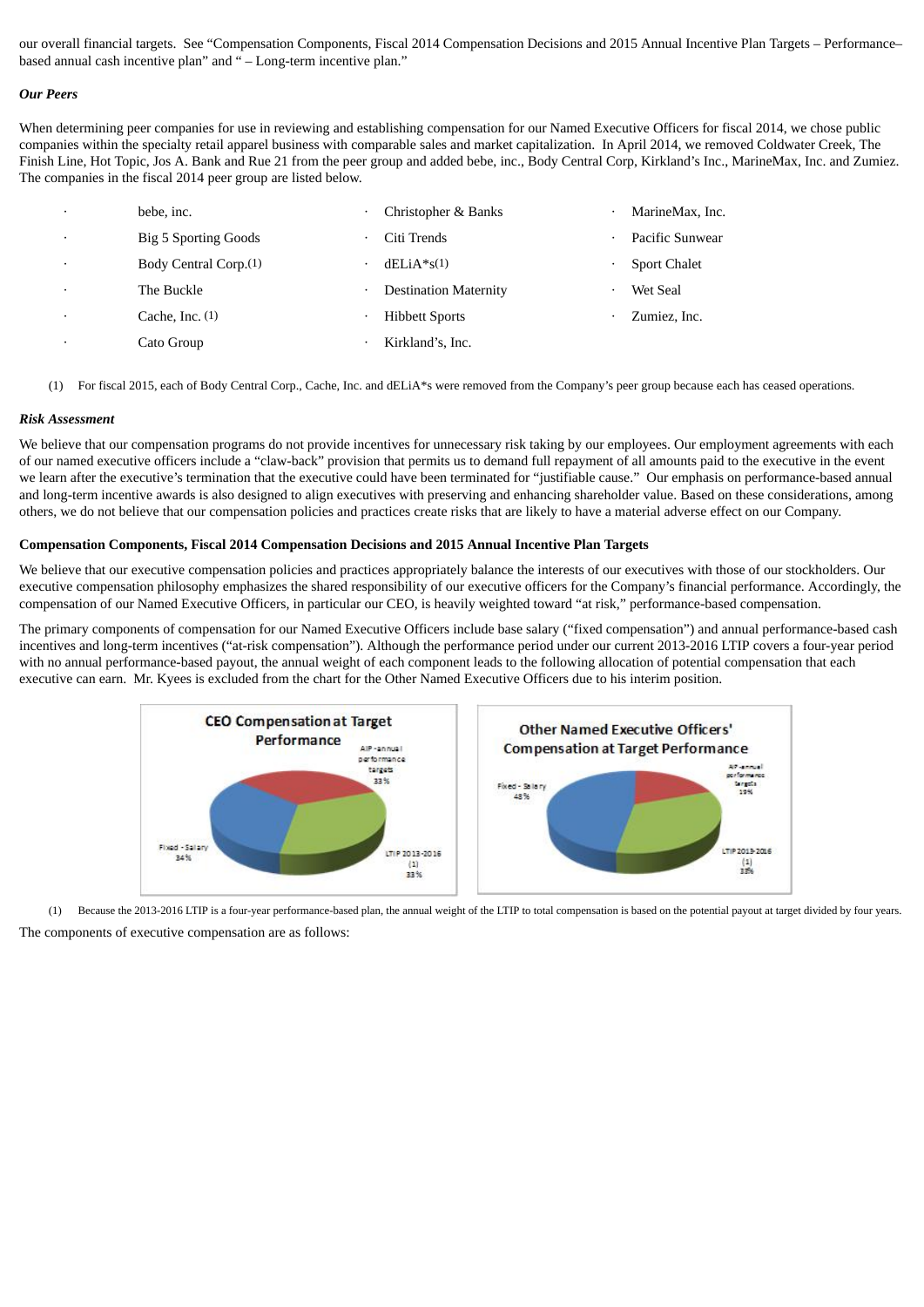#### · *Base salary*

Base salary represents the fixed component of an executive's annual compensation. In order to be competitive in the marketplace and attract the top executive talent, we believe that it is important that our base salary be competitive, generally falling within the median of our industry peers.

Base salaries are reviewed annually and adjustments are influenced by our performance in the previous fiscal year and the executive's contribution to that performance. The executive's performance is measured by various factors, including, but not limited to, achievement of specific individual and department goals. Additionally, adjustments may consider an individual's promotion that may have occurred during the fiscal year, and any modifications in the individual's level of responsibility.

As mentioned above, the Compensation Committee reviews our CEO's overall compensation and expects the CEO's base salary to fall in a range that is within the proxy peer median, with approximately one-third of his total direct compensation to be in the form of base salary. In making base salary decisions for our other Named Executive Officers, our CEO, working with our Senior Vice President of Human Resources, relies on published industry compensation surveys and targets the market median range.

In April 2014, at the request of the Compensation Committee, Sibson Consulting reviewed Mr. Levin's total direct compensation and, as a result of that review, no compensation adjustments were made to his compensation or benefits for fiscal 2014. The Compensation Committee believes that Mr. Levin's salary continues to be competitive and within our peer median.

The following is a summary of each Named Executive Officer's base salary, as of each fiscal year's annual review:

|                            | Fiscal 2015 (1)          | Fiscal 2014 | % change |
|----------------------------|--------------------------|-------------|----------|
| David A. Levin (2)         | 811,200                  | 811,200     |          |
| Peter H. Stratton, Jr. (3) | 285,000                  | 285,000     |          |
| John E. Kyees (4)          | $\overline{\phantom{0}}$ | 205,500     | n/a      |
| Kenneth M. Ederle (5)      | 390,000                  | 335,000     | 16%      |
| Robert S. Molloy           | 335,000                  | 335,000     |          |
| Derrick Walker             | 300,000                  | 300,000     |          |

(1) Named Executive Officers will not receive any merit-based salary increases for fiscal 2015.

- (2) Mr. Levin has not received an increase in base salary since fiscal 2010. Any increase in total compensation has resulted from performancebased incentive programs.
- (3) Mr. Stratton was promoted to Senior Vice President, Chief Financial Officer and Treasurer on June 1, 2014, at which time he received a salary increase from \$235,000 to \$285,000.
- (4) Mr. Kyees received compensation in fiscal 2014 for his services as Interim Chief Financial Officer on a per diem basis, from February 1, 2014 through May 31, 2014.
- (5) In April 2015, Mr. Ederle assumed the additional responsibilities of Planning and Allocation and, accordingly, received a salary adjustment of \$25,000 as a part of his overall salary increase of \$55,000.

#### · *Performance-based annual cash incentive plan*

The Compensation Committee believes that a substantial portion of each Named Executive Officer's compensation should tie directly to our Company's financial performance. Our compensation program includes eligibility for an annual performance-based cash incentive opportunity for all executives as well as selected non-executive employees. The Compensation Committee believes that an executive's annual compensation package should include a cash incentive component to provide an additional incentive for the executive to help the Company achieve its annual financial goals, which ultimately benefits our stockholders.

Mr. Levin's participation in the annual incentive plan is at 100% of his annual salary, whereas our other Named Executive Officers' participate at 40% of their respective salaries. Mr. Kyees, in his interim role as Interim Chief Financial Officer, was also eligible to participate in the AIP for fiscal 2014 at a rate of 75% of the total per diem amount paid for his services as Interim Chief Financial Officer.

#### 2014 Annual Incentive Plan

The metrics for achievement under our Annual Incentive Plan ("AIP") for fiscal 2014 reflected the Company's primary financial goals of increasing top line revenues while protecting merchandise margin and managing expenses during our DXL transition. In addition, sales per square foot and comparable sales from our DXL stores remained key metrics for our long-term profitability. For fiscal 2014, 10% of the annual incentive plan award was based on each participant's achievement of generally two to four agreed-upon personal goals. This allowed the Company to reward each participant for individual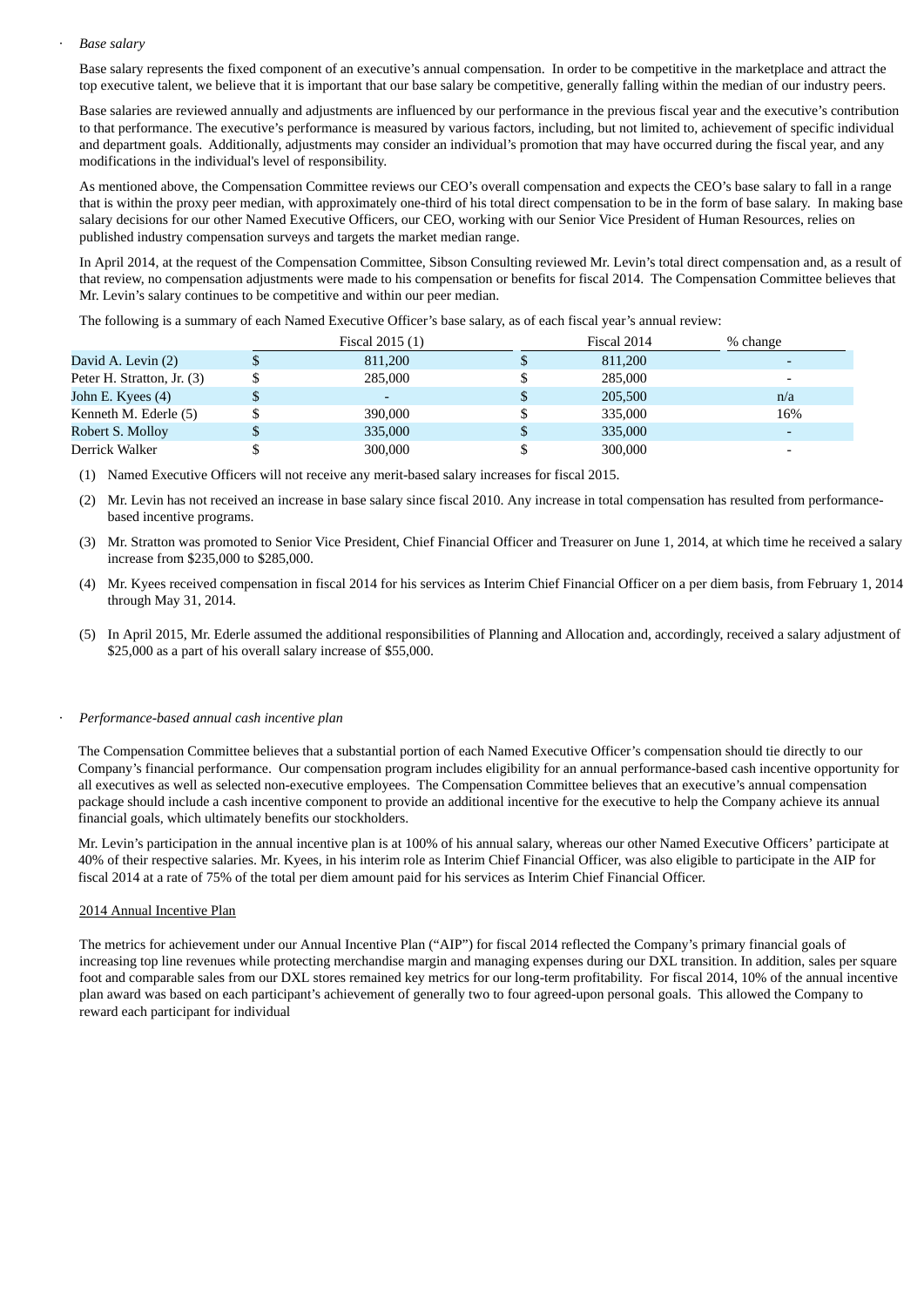achievements that may not have tied directly to our financial performance, but that we believed would contribute to the success of our DXL transformation.

The 2014 AIP targets approved by the Compensation Committee and actual results against these targets are as follows:

#### *2014 Annual Incentive Plan*

|                 | Metric                       | Award %<br><b>Attributable to</b> | Minimum/Maximum<br><b>Potential Payout</b>                                                                                                                                                                                    | Actual Results                                                                                                                                                                            |
|-----------------|------------------------------|-----------------------------------|-------------------------------------------------------------------------------------------------------------------------------------------------------------------------------------------------------------------------------|-------------------------------------------------------------------------------------------------------------------------------------------------------------------------------------------|
| <b>Target 1</b> | Sales                        | <b>Target</b><br>25.0%            | 100% payout at set target, with 50% payout at 98% of set<br>target and 150% payout at 105%.                                                                                                                                   | The Sales target for fiscal 2014 was \$408.0 million. Actual<br>Sales was \$414.0 million, or 113.7% payout.                                                                              |
| Target 2        | <b>Adjusted EBITDA</b>       |                                   | 25.0% 100% payout out at set target, with 50% payout at 90% of<br>set target and 150% payout at 128%.                                                                                                                         | The Adjusted EBITDA target for fiscal 2014 was \$14.8<br>million. Actual Adjusted EBITDA was \$15.2 million, or<br>104.8% payout.                                                         |
| <b>Target 3</b> | Merchandise Margin           |                                   | 15.0% Target must be achieved for a minimum payout of 100%,<br>with 125% payout at 102.5% of target and 150% of payout<br>at 105% of target.                                                                                  | Merchandise margin, which is a component of disclosed<br>gross margin, was achieved at 120.6% of target for fiscal<br>2014.                                                               |
| <b>Target 4</b> | DXL Comparable<br>Sales      | 15.0%                             | 100% payout at set target, with 50% payout at 71.4% of<br>target and 150% of payout at 121.4% of target.                                                                                                                      | Our DXL comparable sales had to increase 14.0% to receive<br>100% payout under this metric. Actual DXL comparable<br>sales were 13.7%, which resulted in a payout percentage of<br>96.3%. |
| <b>Target 5</b> | DXL Sales per Square<br>Foot | 10.0%                             | 100% payout at set target, with 50% payout at 93.7% of<br>target and 150% of payout at 109.4%.                                                                                                                                | The target for DXL sales per square foot for fiscal 2014 was<br>\$160. The actual DXL sales per square foot for fiscal 2014<br>was \$165, resulting in a payout of 116.7%.                |
| <b>Target 6</b> | Personal Goals               |                                   | 10.0% Participants must achieve all personal goals for 100%<br>payout but if all goals are not achieved participants will be<br>able to receive a partial payout equal to the number of<br>personal goals that were achieved. | Participants received a payout equal to the percentage of<br>personal goals achieved.                                                                                                     |

\* The personal goals for Messrs. Ederle, Molloy and Walker consisted of a combination of subjective and quantifiable goals specific to their respective corporate function. The personal goals for our CFO were quantifiable a

These targets were derived from the Company's operating plan for fiscal 2014 and the Compensation Committee believed that it was possible, within an approximate 50% probability, to meet or exceed each of the targets. As a result of achieving the performance targets for fiscal 2014, on March 16, 2015 the Compensation Committee approved cash bonus payouts ranging between 105.5% to 108.8%, depending on each participant's achievement of his/her personal goals. The total cash award paid to 115 participants under the 2014 AIP was approximately \$4.5 million. The actual amounts paid to our Named Executive Officers under our Annual Incentive Plan for each of fiscal 2014 and fiscal 2013 were as follows:

| <b>Named Executive Officer</b> |    | Fiscal 2014<br><b>Actual Payout</b> |      | Fiscal 2013<br><b>Actual Payout (1)</b> |
|--------------------------------|----|-------------------------------------|------|-----------------------------------------|
| David A. Levin                 | S  | 855,573                             | - \$ | 116,002                                 |
| Peter H. Stratton, Jr.         | \$ | 113.462                             |      | 10,010                                  |
| John E. Kyees                  | \$ | 167,688                             | - \$ |                                         |
| Kenneth M. Ederle              | \$ | 149.713                             | - \$ | 15,785                                  |
| Robert S. Molloy               | \$ | 141.128                             | - \$ | 16,266                                  |
| Derrick Walker                 | \$ | 128,049                             |      | 13,764                                  |

(1) Senior Executives' participation in the AIP in fiscal 2013 was at 35% as compared to 40% for fiscal 2014.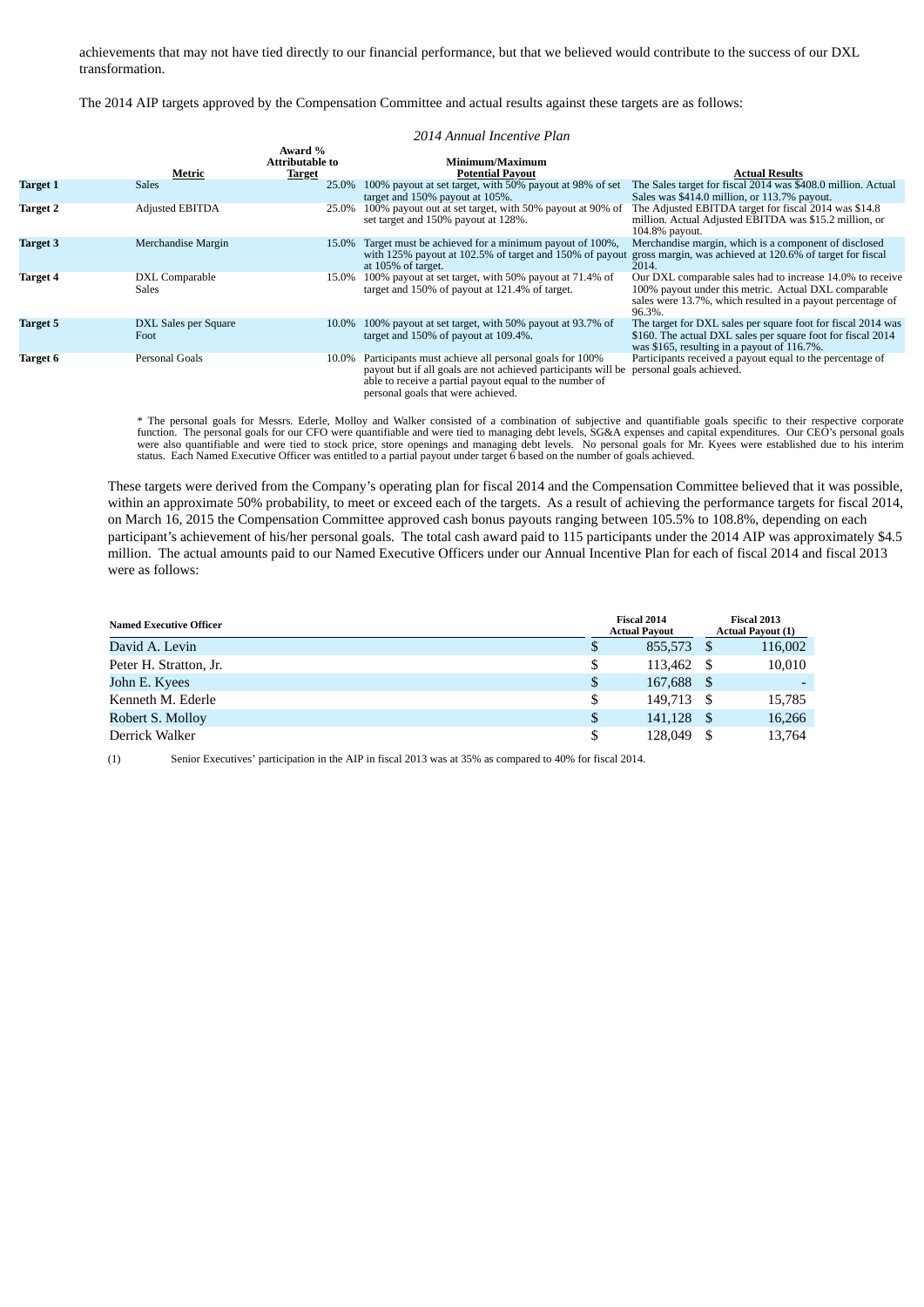#### 2015 Annual Incentive Plan

Similar to our 2014 AIP, the metrics for achievement under our annual incentive plan for fiscal 2015 are aligned with the Company's primary financial goals of increasing top line revenues while protecting merchandise margin and managing expenses during our DXL transition. In addition, sales per square foot and comparable sales from our DXL stores remain key metrics for our long-term profitability. For fiscal 2015, the Compensation Committee eliminated the personal goal metric and added growth in our customer base as a new metric.

The 2015 AIP financial targets and metrics approved by the Compensation Committee are as follows:

#### *2015 Annual Incentive Plan*

|                 | Metric                    | Award %<br>Attributable to<br><b>Target</b> | Minimum/Maximum<br><b>Potential Pavout</b>                                                                                                |
|-----------------|---------------------------|---------------------------------------------|-------------------------------------------------------------------------------------------------------------------------------------------|
| <b>Target 1</b> | <b>Sales</b>              |                                             | 25.0% 100% payout at set target, with 50% payout at 98% of set target and 150% payout at 102% of target                                   |
| Target 2        | <b>Adjusted EBITDA</b>    |                                             | 25.0% 100% payout at set target, with 50% payout at 86% of set target and 150% payout at 114% of target                                   |
| Target 3        | Merchandise Margin        |                                             | 15.0% Target must be achieved for a minimum payout of 100%, with 125% payout at 102.7% of target and 150% of payout<br>at 105% of target. |
| Target 4        | DXL Comparable Sales      |                                             | 15.0% 100% payout at set target, with 50% payout at 76.5% of target and 150% of payout at 123.5% of target                                |
| Target 5        | DXL Sales per Square Foot |                                             | 10.0% 100% payout at set target, with 50% payout at 97.7% of target and 150% of payout at 102.3% of target                                |
| Target 6        | Customer Counts           |                                             | 10.0% 100% payout at set target, with 50% payout at 98.8% of target and 150% of payout at 101.6% of target.                               |

The Compensation Committee believes that it is possible to meet or exceed the targets set for fiscal 2015. The established targets are intended to be achievable within an approximate 50% probability as a result of executing our operating plan. The target levels are derived from our annual operating plan and budget for the fiscal year. The operating plan and budget set forth our internal goals and objectives for our growth and development, and we expect that achieving these goals and objectives will require substantial efforts by the entire Company. As a result, the likelihood of achieving the 2015 targets reflects the challenges inherent in achieving the goals and objectives in the operating plan and budget. The Compensation Committee considered the likelihood of achieving the target levels when approving the target amount, including historical achievement by our executive officers.

Assuming we achieve 100% of the above targets for fiscal 2015, we estimate that the total potential payout would be approximately \$4.0 million, of which \$1.3 million would be paid to our Named Executive Officers as set forth below, and the remaining amount would be paid to the approximately 102 other participants in the 2015 AIP.

| <b>Named Executive Officer</b> |    | Fiscal 2015<br><b>Potential Payout</b><br>at Target |  |  |
|--------------------------------|----|-----------------------------------------------------|--|--|
| David A. Levin                 | ۰F | 811,200                                             |  |  |
| Peter H. Stratton, Jr.         | S  | 114,000                                             |  |  |
| John E. Kyees                  | \$ |                                                     |  |  |
| Kenneth M. Ederle              | S  | 153,000                                             |  |  |
| Robert S. Molloy               | \$ | 134,000                                             |  |  |
| Derrick Walker                 | S  | 120,000                                             |  |  |

#### · *Long-term incentive plans*

Long-term incentive plans ("LTIPs") are an important component of our executive compensation program, as they are designed to align the interests of our executives with those of our stockholders to create long-term value and to promote long-term retention of our executives. Since the Company adopted its first LTIP in 2008, the Compensation Committee has not made annual grants of stock options or other equity-based awards. From fiscal 2008 through fiscal 2012, our LTIP plans were comprised of annual performance targets. If performance targets were achieved, granted awards vested over a three year period.

2013-2016 Long-Term Incentive Plan ("LTIP")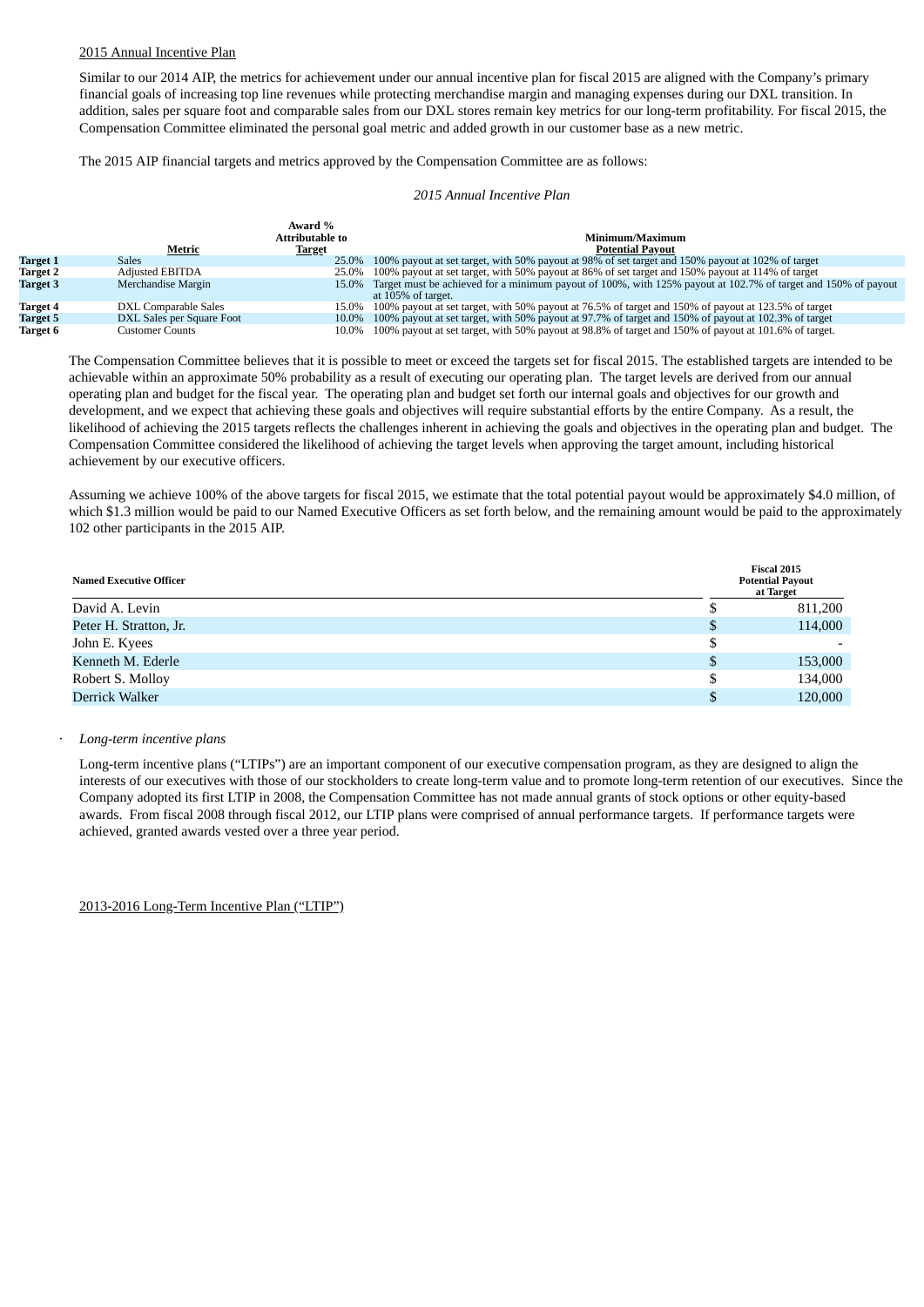In 2013, the Compensation Committee approved our 2013-2016 LTIP, which was designed for the specific purposes of retaining and rewarding our executives for the efforts required for the Company to transition to the DXL concept, which was originally expected to be four years. In 2013, each participant was granted an unearned and unvested award equal to four times their annual salary multiplied by their long-term incentive program percentage, which was 100% for the CEO and 70% for our other Named Executive Officers. This award consisted of a combination of restricted stock, stock options and cash. Of the total award, 50% is subject to time-based vesting and 50% is subject to performance-based vesting. The time-vested portion of the award (half of the shares of restricted stock, options and cash) vests in three installments with the first 20% vesting at the end of fiscal 2014. The next 40% will vest at the end of fiscal 2015 and the remaining 40% will vest at the end of fiscal 2016.

For the performance-based portion of the award to vest, the Company must achieve, during any rolling four fiscal quarter period that ends on or before the end of fiscal 2015, revenue of at least \$550 million and an operating margin of not less than 8.0%. In the event that the Company achieves its target of \$550 million in revenue with an operating margin not less than 8.0% during any rolling fiscal four quarters prior to the commencement of fiscal 2016, then the total award vests in full.

If the targets for vesting of the performance-based portion of the award are not met by the end of fiscal 2015, then the performance-based target can still be met in fiscal 2016. In fiscal 2016, the Company must achieve revenue of at least \$600 million and an operating margin of not less than 8.0% for participants to receive 100% vesting of the performance-based portion of the award. If the Company does not meet the performance target at the end of fiscal 2016, but the Company is able to achieve revenue equal to or greater than \$510 million at the end of fiscal 2016 and the operating margin is not less than 8.0%, then the participants will receive a pro-rata portion of the performance-based award based on minimum sales of \$510 million (50% payout) and \$600 million (100% payout). Regardless of sales, there is no performance payout if the operating margin is less than 8.0%.

The targets for the performance-based portion of the awards were based on having an estimated 215 to 230 DXL stores open by the end of fiscal 2015. At the beginning of fiscal 2014, however, the Board approved a strategic change to slow the timing of the transition, which it expected would improve the Company's liquidity position during the transition while still achieving a successful rollout, although over a longer time period. In light of the strategic shift and the reduced number of DXL stores expected to be opened during the rollout, it became clear that the performance component of the 2013-2016 LTIP would most likely not be achievable. As a result, the participants in the 2013-2016 LTIP would likely have no opportunity to earn any performance-based compensation for four years, during which time we expect to have significantly transitioned the Company to the DXL concept. The Compensation Committee did not want to penalize the participants as a result of this strategic shift. After consultation with Sibson Consulting, in late 2014, the Compensation Committee established a supplemental plan, the "Wrap-Around Plan," that exists at the same time as the 2013-2016 LTIP, but will be triggered only if there is no payout on the performance component of the 2013-2016 LTIP, as further described below.

#### Wrap-Around Plan

The Wrap-Around Plan is a supplemental performance-based incentive plan that is effective only if the Company does not meet the performance targets set forth above in the 2013-2016 LTIP. The performance targets under the Wrap-Around Plan reflect the Company's forecasted operating results for fiscal 2016 given the revised store roll-out.

Under the Wrap-Around Plan, if the target performance metrics for fiscal 2016 are met, participants will be eligible to receive a payout equal to 80% of the dollar value of the performance-based compensation that they were eligible to receive under the 2013-2016 LTIP. The following is a summary of the key features of the Wrap-Around Plan:

| <b>Effective Date</b>                      | Triggered, if and only if, there is no vesting of performance-based awards under the 2013-<br>2016 LTIP and, as a result, all performance-based awards under that plan are forfeited.                                                                                    |
|--------------------------------------------|--------------------------------------------------------------------------------------------------------------------------------------------------------------------------------------------------------------------------------------------------------------------------|
|                                            | Sales and EBITDA for fiscal 2016                                                                                                                                                                                                                                         |
| Two Performance Metrics (weighted 50%-50%) | However, the EBITDA target must be met for any payout under either metric.                                                                                                                                                                                               |
|                                            | $\cdot$ 50% restricted stock                                                                                                                                                                                                                                             |
| Awards Earned Will be Payable              | $\cdot$ 50% cash                                                                                                                                                                                                                                                         |
|                                            | Each participant's maximum potential benefit is the same as the performance-based<br>component under the 2013-2016 Plan.                                                                                                                                                 |
|                                            | If, at the close of business on the day that the Company's earnings for fiscal 2016 are publicly<br>released, the Company's share price is at least \$6.75, then the 50% of the award value to be<br>settled in shares of restricted stock will be increased as follows: |
| Share Price Bonus (1)                      | $\cdot$ 20% at \$6.75                                                                                                                                                                                                                                                    |
|                                            | $\cdot$ 30% at \$7.25 or higher                                                                                                                                                                                                                                          |
|                                            | Straight-line interpolation for any price in between                                                                                                                                                                                                                     |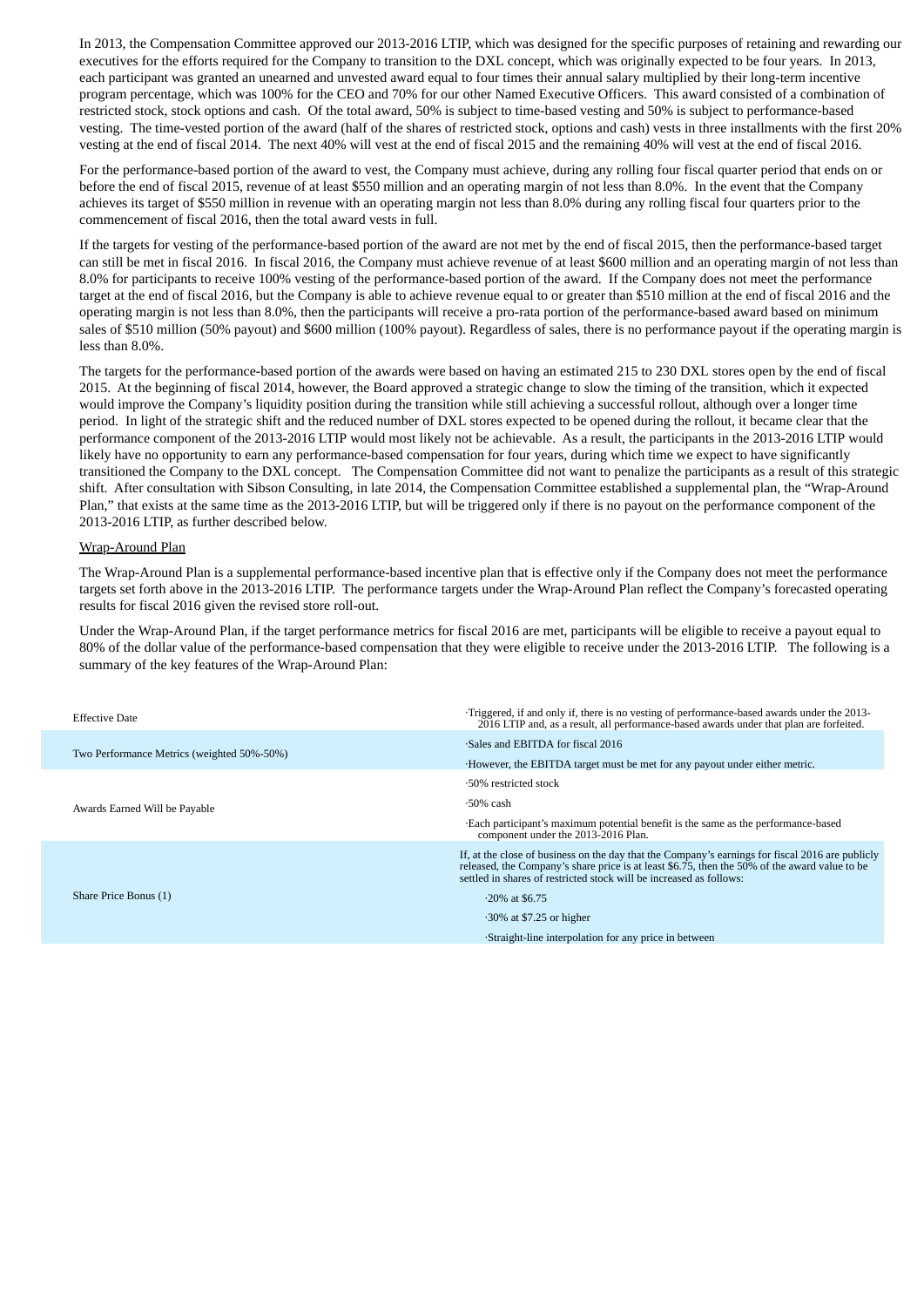Vesting of Awards Any awards granted will not become fully vested until the last day of the second quarter of fiscal 2017.

(1) A significant component of the 2013-2016 Plan was that all awards were granted unvested and un-exercisable at the onset of the plan, thereby providing each participant with an opportunity to benefit in the growth of the share price if the performance targets were met. Under the Wrap-Around Plan, any award earned will not be granted until the first<br>quarter of fiscal 2017. Further, if the share pr DXL concept, yet the participants would receive fewer shares for their successful efforts. The Share Price Bonus feature is intended to address this.

The Compensation Committee believes that our performance metrics under the Wrap-Around Plan are rigorous and have a 50% probability of being achieved. To achieve them will require a great deal of focus and effort, which will benefit shareholders and participants alike.

The following table illustrates the total cumulative value to each of the Named Executive Officers over the term of the 2013-2016 LTIP (1) assuming that the Company is able to achieve the performance targets and the Wrap-Around Plan does not become effective and (2) assuming the performance targets are not achieved under the 2013-2016 LTIP and the Wrap-Around Plan is triggered and payouts are at target:

|                                | Potential Payout under 2013-2016 LTIP<br>(assuming time-based and performance-based targets<br>are met) |                                                        |    |                                                                                  |                                                                    |                          |                                                                                | Potential Payout under 2013-2016 LTIP (time-based) and Wrap-Around Plan<br>(performance-based) |                                                                             |  |                          |  |                                                                      |      |                                                              |      |                                                                                  |  |  |
|--------------------------------|---------------------------------------------------------------------------------------------------------|--------------------------------------------------------|----|----------------------------------------------------------------------------------|--------------------------------------------------------------------|--------------------------|--------------------------------------------------------------------------------|------------------------------------------------------------------------------------------------|-----------------------------------------------------------------------------|--|--------------------------|--|----------------------------------------------------------------------|------|--------------------------------------------------------------|------|----------------------------------------------------------------------------------|--|--|
| <b>Named Executive Officer</b> |                                                                                                         | Value of time-<br>vested<br>awards(cash<br>and equity) |    | <b>Value of</b><br>unearned<br>performance-<br>based awards<br>(cash and equity) | <b>Total potential</b><br>payout under<br>2013-2016<br><b>LTIP</b> |                          | Value of time-<br>vested<br>awards(cash and<br>equity) under<br>2013-2016 LTIP |                                                                                                | Value of<br>performance-<br>based awards<br>under 2013-<br><b>2016 LTIP</b> |  |                          |  | Value of<br>performance-<br>based awards<br>under the<br>Wrap-Around |      | Value of<br>share bonus<br>assuming<br>\$6.75 share<br>price |      | <b>Total potential</b><br>payout under<br>2013-2016 LTIP<br>with Wrap-<br>Around |  |  |
| David A. Levin                 |                                                                                                         | \$1,622,400                                            | S  | .622,400                                                                         |                                                                    | \$3,244,800              | S                                                                              | 1,622,400 \$                                                                                   |                                                                             |  | - \$                     |  | 1,297,920                                                            |      | \$129,792                                                    |      | 3,050,112                                                                        |  |  |
| Peter H. Stratton, Jr.         |                                                                                                         | 280,000                                                | S  | 280,000                                                                          | \$                                                                 | 560,000                  |                                                                                | 280,000 \$                                                                                     |                                                                             |  | $\overline{\phantom{0}}$ |  | 224,000                                                              | S.   | 22,400 \$                                                    |      | 526,400                                                                          |  |  |
| John E. Kyees                  | \$                                                                                                      | $\overline{a}$                                         | S  | $\sim$                                                                           | -S                                                                 | $\overline{\phantom{a}}$ | D                                                                              |                                                                                                | - \$                                                                        |  | - \$                     |  |                                                                      | - \$ |                                                              | - \$ |                                                                                  |  |  |
| Kenneth M. Ederle              |                                                                                                         | 455,000                                                | S  | 455,000                                                                          | \$                                                                 | 910,000                  |                                                                                | 455,000 \$                                                                                     |                                                                             |  | - \$                     |  | 364,000                                                              | S    | 36,400 \$                                                    |      | 855,400                                                                          |  |  |
| Robert S. Molloy               | \$                                                                                                      | 455,000                                                | \$ | 455,000                                                                          | \$                                                                 | 910,000                  | S                                                                              | 455,000 \$                                                                                     |                                                                             |  | - \$                     |  | 364,000                                                              | \$.  | 36,400 \$                                                    |      | 855,400                                                                          |  |  |
| Derrick Walker                 |                                                                                                         | 385,000                                                |    | 385,000                                                                          | \$.                                                                | 770,000                  |                                                                                | 385,000 \$                                                                                     |                                                                             |  | - 5                      |  | 308,000                                                              | -S   | 30,800 \$                                                    |      | 723,800                                                                          |  |  |

### · *Discretionary Cash and Equity Awards*

There were no discretionary cash or equity awards granted to our Named Executive Officers in fiscal 2014.

### · *Other Compensation*

In addition to our life insurance programs available to all of our employees, we also pay the insurance premium for an additional \$2.0 million life insurance policy for Mr. Levin to the benefit of his designated beneficiaries.

We offer our senior executives, including our Named Executive Officers, supplemental disability insurance and long-term care and pay a portion of the premiums, which we do not do for our other employees.

Our Named Executive Officers also receive benefits under certain group health, long-term disability and life insurance plans, which are generally available to all of our eligible employees.

After six months of service with us, all of our employees, including our Named Executive Officers, are eligible to participate in our 401(k) Plan and after one year of employment, are eligible to receive a Company match. For fiscal 2014, we matched 100% of the first 1% of deferred compensation and 50% of the next 5% (with a maximum contribution of 3.5% of eligible compensation). Benefits under these plans are not tied to corporate performance.

In particular circumstances, we also utilize cash signing bonuses and equity-based awards when certain employees join the Company.

· *Termination Based Compensation*

We have employment agreements with our CEO and all of our other Named Executive Officers. Upon termination of employment, each executive is entitled to receive severance payments under his/her employment agreement(s) in the event of a termination without justifiable cause. These employment agreements are discussed in detail below following the "Summary Compensation Table." Our employment agreements do not contain any tax gross ups pursuant to Section 280(g) of the Internal Revenue Code.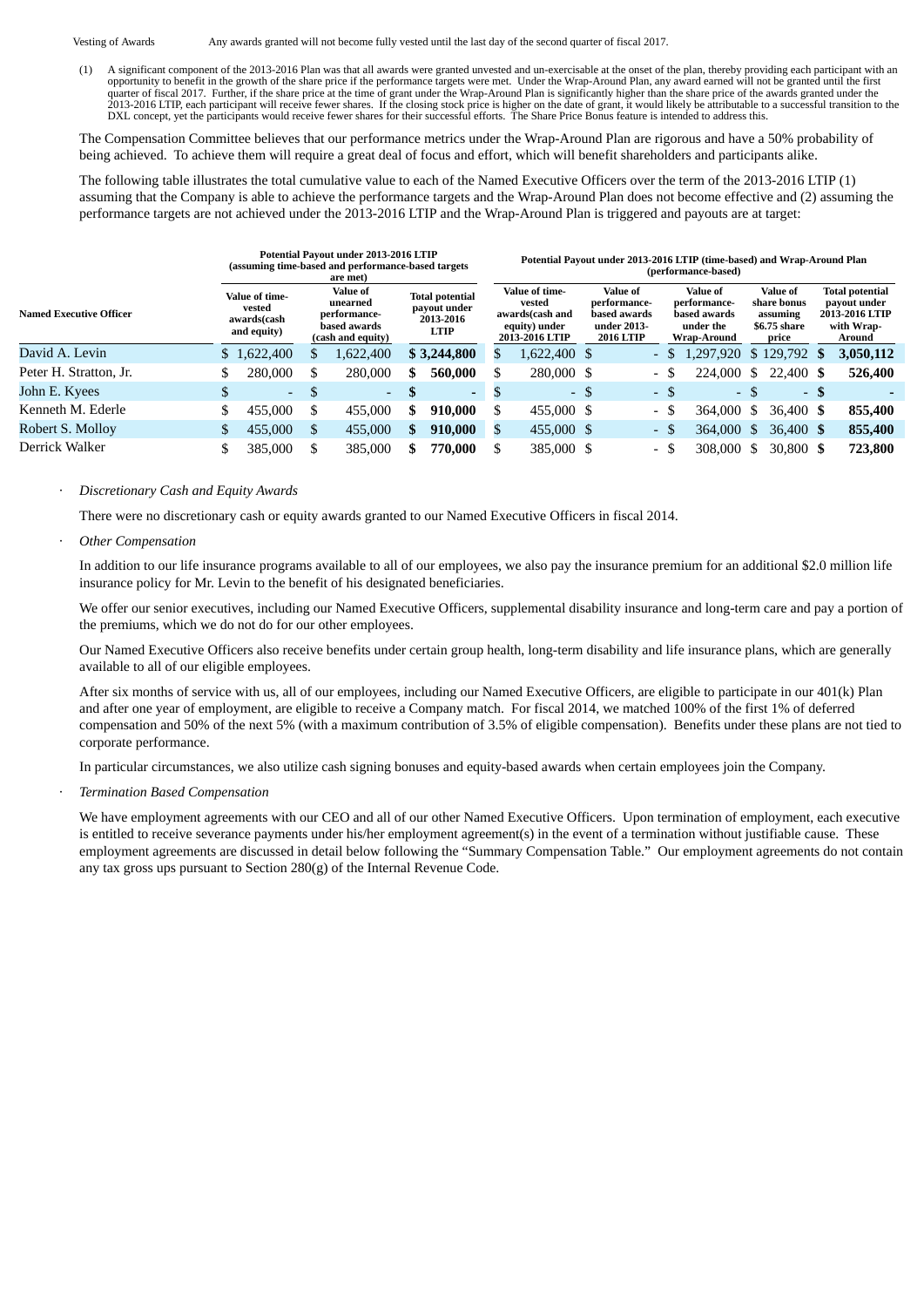#### · *Tax Implications*

Under Section 162(m) of the Internal Revenue Code, certain executive compensation in excess of \$1 million in any fiscal year is limited and is not deductible by the Company for federal income tax purposes unless the compensation qualifies as "performance-based compensation" under Section 162(m). The Compensation Committee will consider whether a form of compensation will be deductible under Section 162(m) in determining executive compensation, though other factors will also be considered. The Compensation Committee may authorize compensation payments that do not comply with the exemptions to Section 162(m) when it believes that such payments are appropriate to attract and retain executive talent.

#### Non-GAAP Disclosure and Reconciliations

The above discussion references non-GAAP measures that we use on a regular basis in order to track the progress of our business. These measures include adjusted loss from continuing operations, adjusted loss from continuing operations per diluted share, adjusted net loss, adjusted net loss per diluted share and EBITDA from continuing operations (earnings before interest, taxes, depreciation and amortization and discontinued operations). We believe these measures provide helpful information with respect to the Company's operating performance and cash flows. We believe that the inclusion of these non-GAAP measures is important to assist investors in comparing fiscal 2014 to fiscal 2013, on a comparable basis. In addition, we use EBITDA because it: (i) measures performance over the periods in which executives can have significant impact, (ii) is directly linked to our annual incentive plan and long-term growth plan, and (iii) is a key metric used by management and the Board to assess our operating performance. However, these measures may not be comparable to similar measures used by other companies and should not be considered superior to or as a substitute for operating income (loss), income (loss) from continuing operations, net income (loss) per diluted share or cash flows from operating activities in accordance with GAAP.

The following is a reconciliation of EBITDA and EBITDA from continuing operations from Net Loss, on a GAAP basis:

| (in millions)                              | Fiscal 2014 |        |  | Fiscal 2013 |  |  |
|--------------------------------------------|-------------|--------|--|-------------|--|--|
| Net loss, on a GAAP basis                  |             | (12.3) |  | (59.8)      |  |  |
| <b>Add back:</b>                           |             |        |  |             |  |  |
| Provision for income taxes                 |             | (0.2)  |  | (45.7)      |  |  |
| <b>Interest Expense</b>                    |             | (2.1)  |  | (1.0)       |  |  |
| Depreciation and amortization              |             | (24.0) |  | (20.8)      |  |  |
| <b>EBITDA</b>                              |             | 14.1   |  | 7.8         |  |  |
| Income (loss) from discontinued operations |             | (1.1)  |  | 0.5         |  |  |
| EBITDA from continuing operations          |             | 15.2   |  |             |  |  |

The following is a reconciliation of adjusted loss from continuing operations and adjusted net loss to GAAP:

|                                                                                | <b>Fiscal 2014</b> |             |  | Fiscal 2013          |             |  |                      |
|--------------------------------------------------------------------------------|--------------------|-------------|--|----------------------|-------------|--|----------------------|
|                                                                                |                    |             |  | Per diluted<br>share |             |  | Per diluted<br>share |
| (in millions, except per share data)                                           |                    |             |  |                      |             |  |                      |
| Loss from continuing operations, on a GAAP basis                               | \$                 | $(11.2)$ \$ |  | $(0.23)$ \$          | $(60.3)$ \$ |  | (1.24)               |
| Add back:                                                                      |                    |             |  |                      |             |  |                      |
| Executive severance accrual of \$2.3 million, less income tax benefit of \$0.9 |                    |             |  |                      |             |  |                      |
| million                                                                        |                    |             |  |                      | 1.4         |  | 0.03                 |
| Asset impairment of \$1.5 million, less tax benefit of \$0.6 million           |                    |             |  |                      | 0.9         |  | 0.02                 |
| Charge to establish full valuation allowance for fiscal 2013 (1)               |                    |             |  |                      | 51.3        |  | 1.05                 |
| Actual income tax provision for fiscal 2014                                    |                    | 0.2         |  |                      |             |  |                      |
| Income tax benefit, assuming normal tax rate of 40% for fiscal 2014            |                    | 4.4         |  | 0.09                 |             |  |                      |
| Adjusted loss from continuing operations, non-GAAP basis                       |                    | $(6.6)$ \$  |  | $(0.13)$ \$          | $(6.7)$ \$  |  | (0.14)               |
| Income (loss) from discontinued operations, GAAP basis                         |                    | (1.1)       |  | (0.02)               | 0.5         |  | 0.01                 |
| Adjusted net loss, non-GAAP basis                                              |                    | (7.7)       |  | (0.16)               | (6.2)       |  | (0.13)               |
| Weighted average number of common shares outstanding on a diluted basis        |                    |             |  | 48.7                 |             |  | 48.5                 |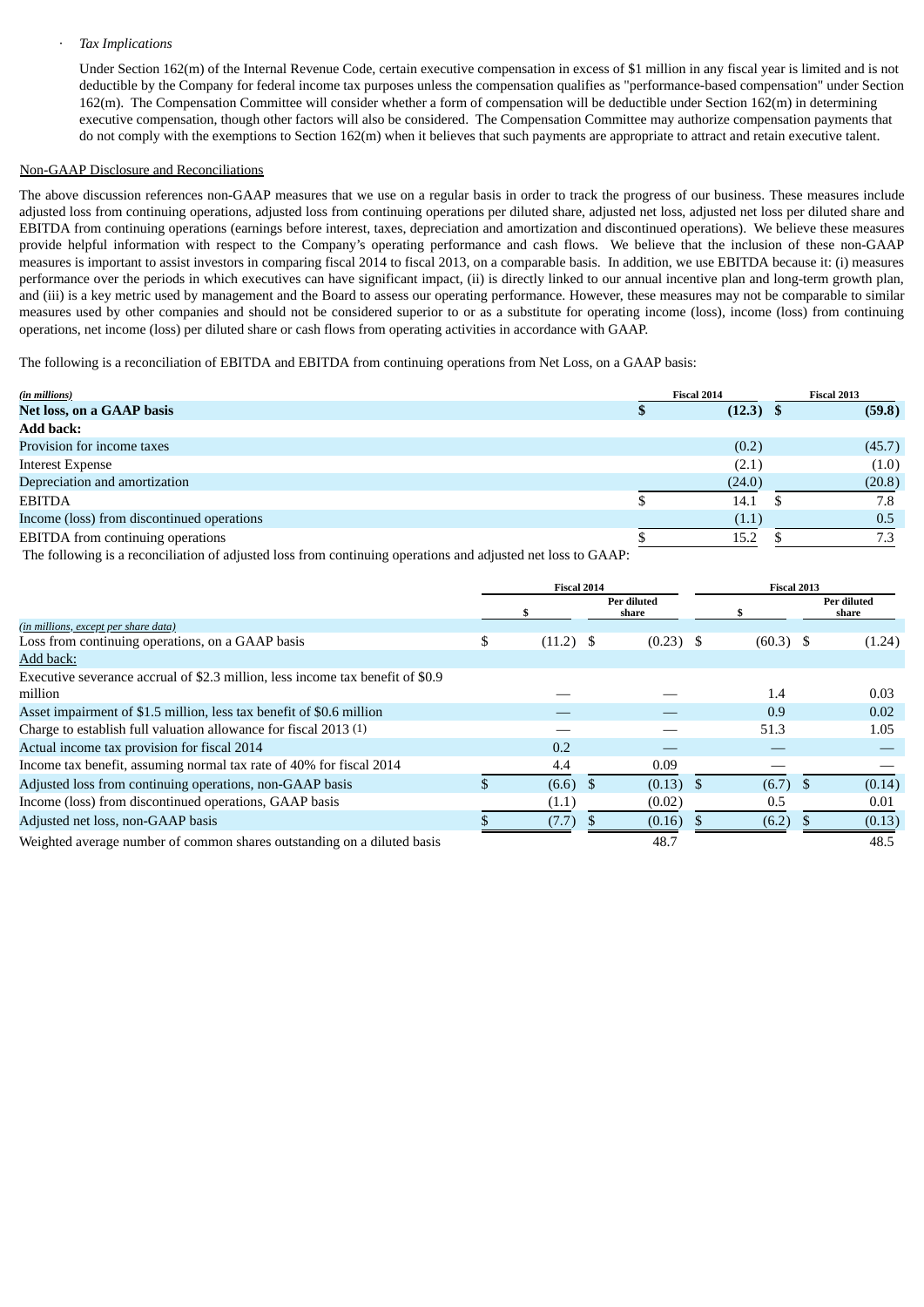## **COMPENSATION COMMITTEE REPORT**

We, the Compensation Committee of the Company, have reviewed and discussed the Compensation Discussion and Analysis required by Item 402(b) of Regulation S-K with management and, based on this review and discussion, recommend to the Board of Directors that the Compensation Discussion and Analysis be included in this Form 10-K/A.

> The Compensation Committee George T. Porter, Jr., Chairman Jesse Choper Ward K. Mooney Willem Mesdag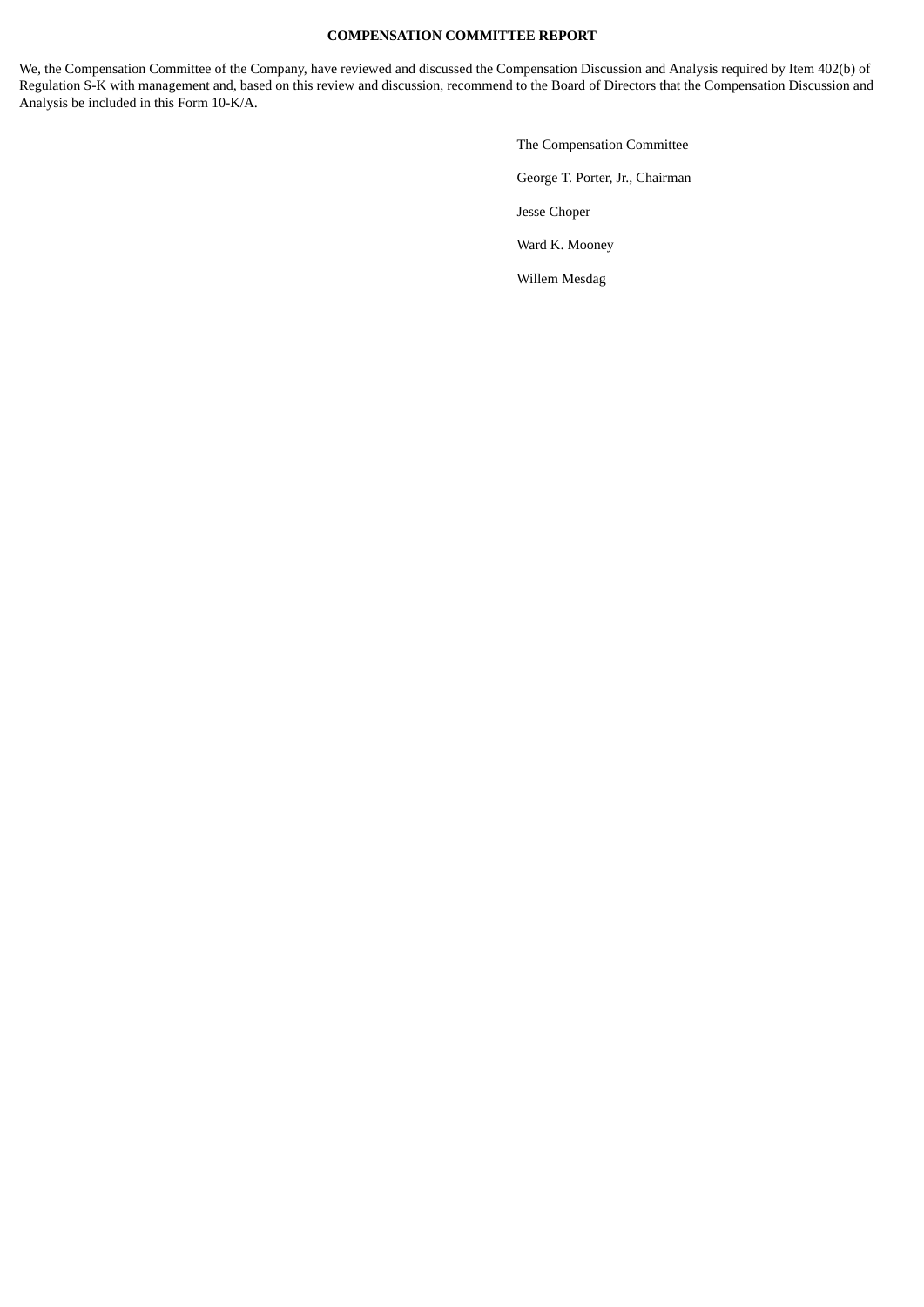*Summary Compensation Table.* The following Summary Compensation Table sets forth certain information regarding compensation paid or accrued by us with respect to our "Named Executive Officers" for fiscal 2014.

#### **SUMMARY COMPENSATION TABLE**

| <b>Name and Principal Position</b>                                                            | Year | Salary (\$)             | Bonus (\$)   | <b>Stock</b><br><b>Awards</b><br>$($ \$) $(1)$ $(2)$ | Option<br>Awards<br>$($ \$) $(1)$ $(2)$ |                | <b>Non-Equity</b><br><b>Incentive</b><br>Plan<br>Compensation<br>( \$)(3) | Change in<br><b>Pension</b><br><b>Value and</b><br>Nonqualified<br><b>Deferred</b><br>Compensation<br>Earnings (\$) | <b>All Other</b><br>Compensation<br>\$)(4) | Total $($ )   |
|-----------------------------------------------------------------------------------------------|------|-------------------------|--------------|------------------------------------------------------|-----------------------------------------|----------------|---------------------------------------------------------------------------|---------------------------------------------------------------------------------------------------------------------|--------------------------------------------|---------------|
| David A. Levin                                                                                | 2014 | \$ 811,200              |              |                                                      |                                         | \$             | 936,693                                                                   | $\overline{\phantom{a}}$                                                                                            | \$<br>40,470                               | \$1,788,362   |
| <b>President and Chief Executive</b>                                                          | 2013 | \$ 811,200              |              | \$ 811,200                                           | \$405,600                               | $\mathfrak{F}$ | 116,002                                                                   |                                                                                                                     | \$<br>38,460                               | \$2,182,462   |
| Officer                                                                                       | 2012 | 811,200<br>$\mathbb{S}$ | \$413,400    |                                                      |                                         |                |                                                                           |                                                                                                                     | \$<br>32,075                               | \$1,256,675   |
| Peter H. Stratton, Jr. (5)<br>Senior Vice President, Chief<br>Financial Officer and Treasurer | 2014 | \$ 257,443              |              |                                                      | $\overline{\phantom{0}}$                | \$             | 127,462                                                                   | ٠                                                                                                                   | \$<br>24,347                               | 409,252<br>\$ |
| John E. Kyees (6)<br>Former Interim Chief Financial<br>Officer                                | 2014 | \$ 205,500              |              |                                                      |                                         | \$             | 167,688                                                                   |                                                                                                                     |                                            | \$<br>373,188 |
| Kenneth M. Ederle                                                                             | 2014 | 343,269<br>\$           |              |                                                      |                                         | \$             | 172,463                                                                   |                                                                                                                     | \$<br>21,662                               | \$<br>537,394 |
| Senior Vice President and Chief                                                               | 2013 | 313,462<br>\$           |              | \$227,500                                            | \$113,750                               | -S             | 15,785                                                                    |                                                                                                                     | \$<br>21,473                               | 691,970<br>\$ |
| Merchandising Officer -<br>Planning and Allocation                                            | 2012 | 275,000<br>\$           | \$<br>49,050 |                                                      |                                         |                |                                                                           |                                                                                                                     | \$<br>19,836                               | 343,886<br>\$ |
| Robert S. Mollov                                                                              | 2014 | 332,308<br>$\mathbb{S}$ |              |                                                      |                                         | $\mathcal{S}$  | 163,878                                                                   |                                                                                                                     | \$<br>27,486                               | \$<br>523,672 |
| Senior Vice President, General                                                                | 2013 | 325,000<br>\$           |              | \$227,500                                            | \$113,750                               | -\$            | 16,266                                                                    |                                                                                                                     | \$<br>25,188                               | 707,704<br>\$ |
| <b>Counsel and Secretary</b>                                                                  | 2012 | \$325,000               | 57,969<br>\$ |                                                      |                                         |                |                                                                           | ٠                                                                                                                   | \$<br>20,499                               | 403,468<br>\$ |
| Derrick Walker                                                                                | 2014 | 293,269<br>\$           |              |                                                      |                                         | \$             | 147,299                                                                   |                                                                                                                     | \$<br>24,806                               | \$<br>465,374 |
| Senior Vice President and Chief                                                               | 2013 | 275,000<br>\$.          | L.           | \$<br>192,500                                        | \$<br>96,250                            | -S             | 13,764                                                                    | ۰                                                                                                                   | \$<br>23,299                               | 600,813<br>\$ |
| Marketing Officer                                                                             | 2012 | \$178,750               | \$<br>35,673 |                                                      | \$<br>70,000                            |                |                                                                           | ۰                                                                                                                   | \$<br>121,793                              | 406,216<br>\$ |

(1) The amounts reflect the fair value, as of grant date, of both performance and non-performance awards computed in accordance with FASB ASC Topic 718, and not the actual amount paid to or realized by the Named Executive Officers during the applicable fiscal year. The fair value of each stock option award is estimated as of the date of grant using a Black-Scholes valuation model. Additional information regarding the assumptions used to estimate the fair value of all stock option awards is included in Note A to Consolidated Financial Statements contained in our Annual Report on Form 10-K for the fiscal year ended January 31, 2015.

(2) Excluded from the Stock Awards and Option Awards columns are the fair values associated with the grant in fiscal 2013 of performance-based awards computed in accordance with FASB ASC Topic 718. As of January 31, 2015, the achievement of the performance targets were not deemed probable and, therefore, no compensation expense has been recognized through the end of fiscal 2014. As a result, the following fair values, at the highest performance level, associated with the grant of performance-based awards to each of the Named Executive Officers are not reflected in the table above:

|                       | <b>Stock</b>             | Option        |
|-----------------------|--------------------------|---------------|
|                       | Awards                   | <b>Awards</b> |
| David Levin           | \$811,200                | \$405,600     |
| <b>Peter Stratton</b> | 140,000                  | 70,000        |
| John Kyees            | $\overline{\phantom{0}}$ |               |
| Kenneth Ederle        | 227,500                  | 113,750       |
| Robert Mollov         | 227,500                  | 113,750       |
| Derrick Walker        | 192,500                  | 96.250        |

(3) Represents cash awards earned under the 2014 AIP and the time-vested portion of the 2013-2016 LTIP. See "2014 Non-Equity (Cash) Incentive Plan Compensation" for detail and the "Grants of Plan-Based Awards" table for the total estimated possible payouts over the term of the 2013-2016 LTIP.

(4) See table "All Other Compensation" below for a breakdown.

(5) Mr. Stratton was appointed Senior Vice President, Chief Financial Officer and Treasurer on June 1, 2014.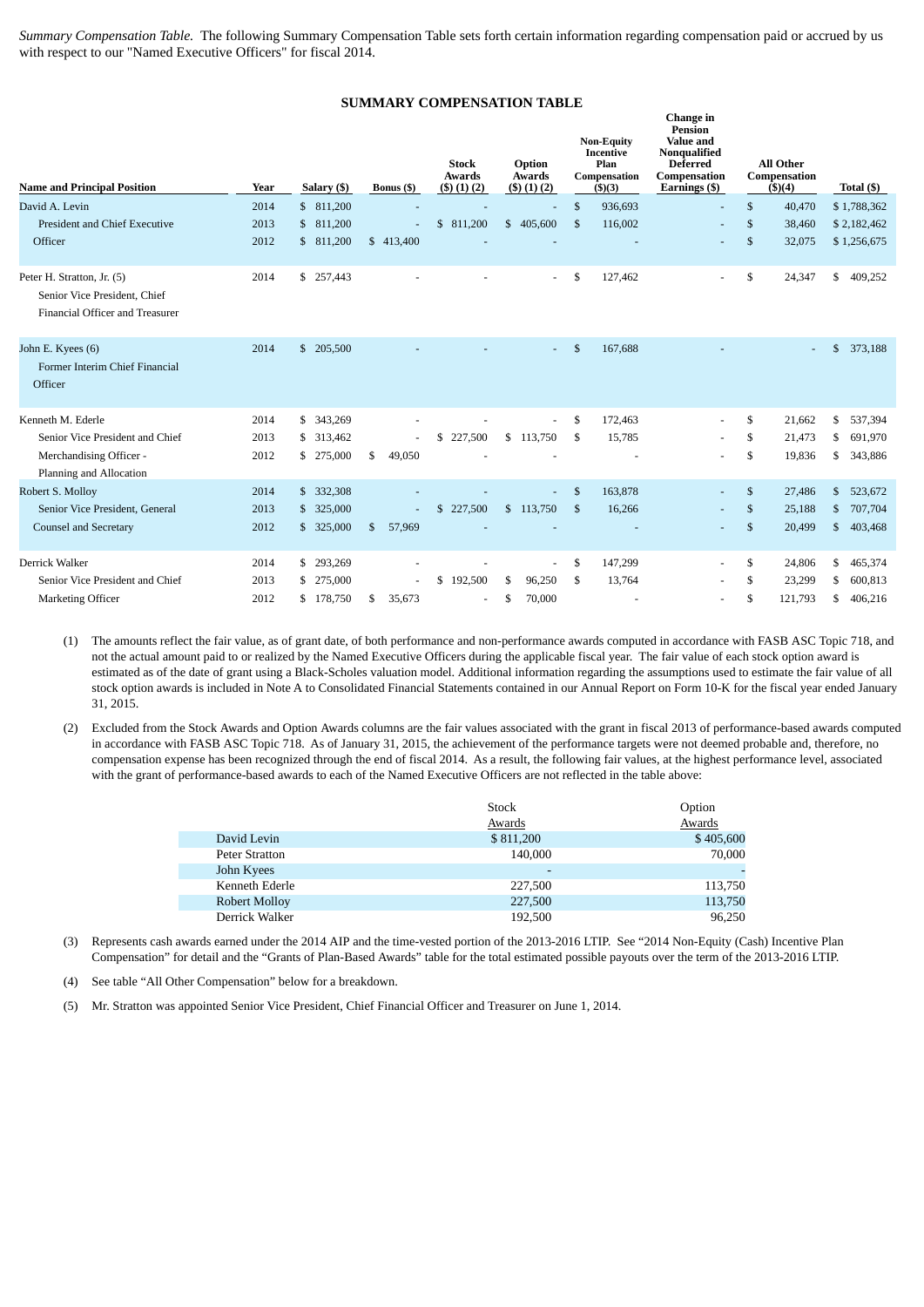(6) Mr. Kyees served as Interim Chief Financial Officer for the period February 2, 2014 through May 31, 2014. Mr. Kyees, in his interim role as Interim Chief Financial Officer, was also eligible to participate in the AIP for fiscal 2014 at a rate of 75% of his total per diem amount paid for his services as Interim Chief Financial Officer. For fees Mr. Kyees received as a director during fiscal 2014, please see "2014 Director Compensation Table" below.

The following table is a supplement to the Summary Compensation Table and provides a breakdown of the non-equity incentive-based awards earned by each Named Executive Officer in fiscal 2014.

## **2014 Non-Equity (Cash) Incentive Plan Compensation**

|                        | <b>Long-Term Incentive Plan</b> |        | Annual Incentive Plan |         | <b>Total Non-Equity Incentive Plan</b><br>Compensation |
|------------------------|---------------------------------|--------|-----------------------|---------|--------------------------------------------------------|
| David A. Levin         |                                 | 81.120 |                       | 855,573 | 936,693                                                |
| Peter H. Stratton, Jr. |                                 | 14,000 |                       | 113,462 | 127,462                                                |
| John E. Kyees          |                                 | G.     | $\mathbb{S}$          | 167,688 | 167,688                                                |
| Kenneth M. Ederle      |                                 | 22.750 |                       | 149,713 | 172,463                                                |
| Robert S. Molloy       |                                 | 22,750 |                       | 141,128 | 163,878                                                |
| Derrick Walker         |                                 | 19,250 |                       | 128,049 | 147,299                                                |

(1) Each Named Executive Officer earned 20% of the 50% time-based cash award under the 2013-2016 LTIP.

(2) Each Named Executive Officer earned a cash bonus, with payouts ranging from 105.5% to 108.8% of performance targets, which varied due to achievement of personal goals.

The following table sets forth the components of All Other Compensation listed above in the Summary Compensation Table.

| Name                   | Year | Auto<br><b>Allowance</b> |              | 401(k)<br>Match | Relocation<br><b>Expenses</b> | Life<br><b>Insurance</b><br>Premiums |    | <b>Long-Term</b><br>Healthcare<br>Premiums | Supplemental<br><b>Disability</b><br><b>Insurance</b> |               | <b>Total</b><br>Other<br>Compensation |
|------------------------|------|--------------------------|--------------|-----------------|-------------------------------|--------------------------------------|----|--------------------------------------------|-------------------------------------------------------|---------------|---------------------------------------|
| David A. Levin         | 2014 | \$<br>10,000             | \$           | 9,100           | ÷.                            | \$<br>3,255                          | S. | 6,536                                      | \$<br>11,579                                          | \$            | 40,470                                |
|                        | 2013 | \$<br>10,000             | \$           | 8,925           | ÷                             | \$<br>2,958                          | S. | 5,028                                      | \$<br>11,549                                          | <sup>\$</sup> | 38,460                                |
|                        | 2012 | \$<br>10,000             | $\mathbb{S}$ | 8,750           | $\sim$                        | \$<br>2,792                          |    | $\overline{\phantom{a}}$                   | \$<br>10,533                                          | \$            | 32,075                                |
| Peter H. Stratton, Jr. | 2014 | \$<br>8,400              | \$           | 9,100           | ٠                             | $\sim$                               | \$ | 4,370                                      | \$<br>2,477                                           | \$            | 24,347                                |
| John E. Kyees          | 2014 |                          |              |                 |                               |                                      |    |                                            |                                                       |               |                                       |
| Kenneth M. Ederle      | 2014 | \$<br>8,400              | \$           | 9,100           |                               |                                      |    | $\sim$                                     | \$<br>4,162                                           | \$            | 21,662                                |
|                        | 2013 | \$<br>8,400              | \$           | 8,925           |                               |                                      |    | $\sim$                                     | \$<br>4,148                                           | \$            | 21,473                                |
|                        | 2012 | \$<br>8,400              | \$           | 8,750           |                               | $\overline{\phantom{a}}$             |    | $\sim$                                     | \$<br>2,686                                           | \$            | 19,836                                |
| Robert S. Molloy       | 2014 | \$<br>8,400              | \$.          | 9,100           |                               | $\sim$                               | \$ | 5,223                                      | \$<br>4,763                                           | \$            | 27,486                                |
|                        | 2013 | \$<br>8,400              | \$           | 8,925           | ٠                             | $\sim 100$                           | \$ | 3,100                                      | \$<br>4,763                                           | \$            | 25,188                                |
|                        | 2012 | \$<br>8,400              | \$           | 8,750           |                               |                                      |    | $\overline{\phantom{a}}$                   | \$<br>3,349                                           | \$            | 20,499                                |
| Derrick Walker         | 2014 | \$<br>8,400              | \$.          | 9,100           | ۰                             | $\sim$                               | \$ | 4,056                                      | \$<br>3,250                                           | S             | 24,806                                |
|                        | 2013 | \$<br>8,400              | \$           | 8,925           |                               | $\sim$                               | S  | 3,120                                      | \$<br>2,854                                           | S             | 23,299                                |
|                        | 2012 | \$<br>5,137              | \$           | 635             | \$114,838                     |                                      |    | $\overline{\phantom{a}}$                   | \$<br>1,183                                           | \$            | 121,793                               |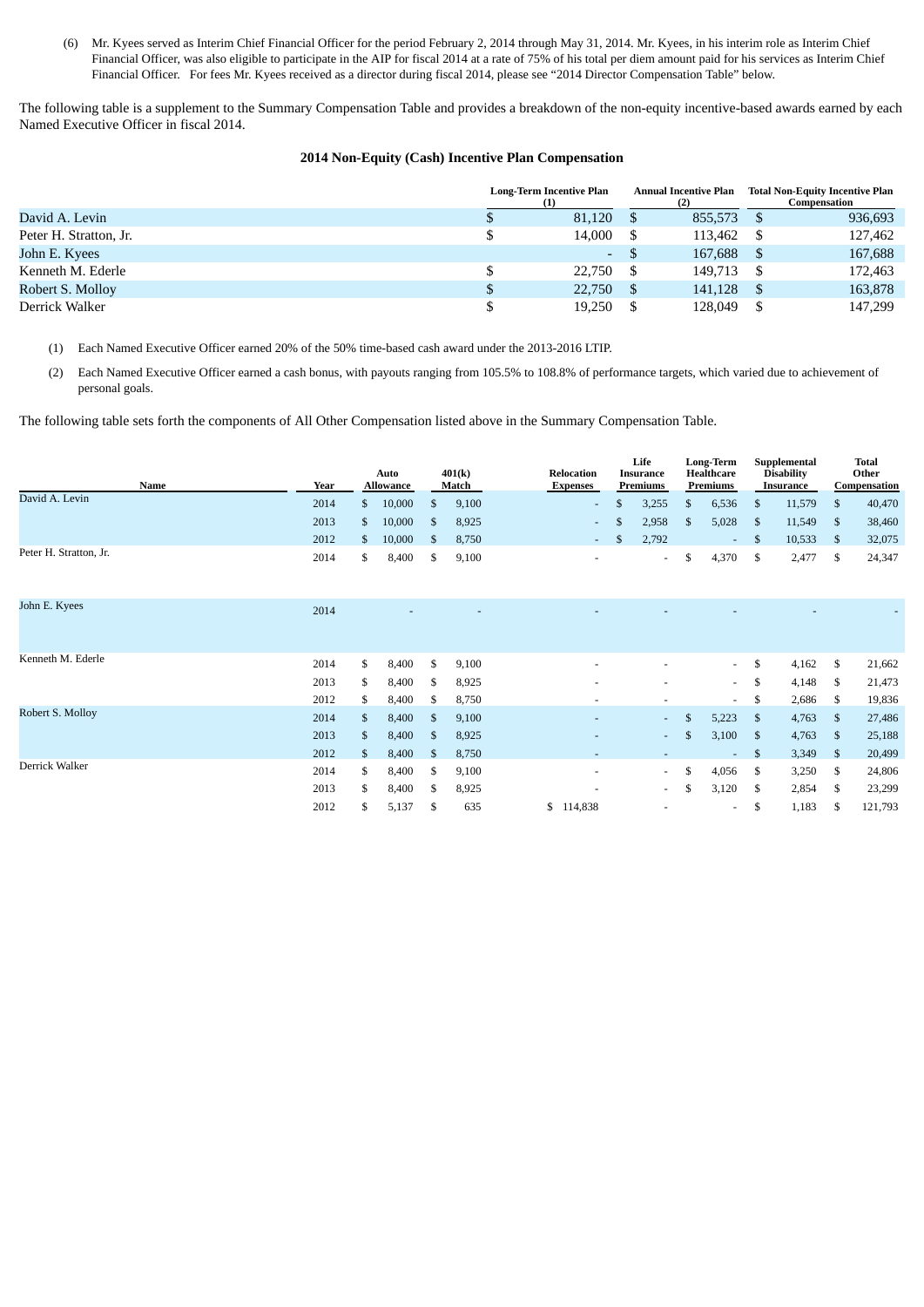### **Employment Agreements**

### *Chief Executive Officer*

We have an employment agreement with Mr. Levin, which was revised and restated as of November 5, 2009. The initial three-year term of Mr. Levin's employment agreement (the "Employment Agreement") was January 1, 2009 through December 31, 2011. On January 1, 2011 and thereafter on each anniversary of the employment agreement's commencement date, the term is extended for a one-year period, making Mr. Levin's employment agreement a rolling two-year agreement after the initial three-year term.

The Employment Agreement requires Mr. Levin to devote substantially all of his time and attention to our business as necessary to fulfill his duties. The Employment Agreement provides that Mr. Levin would be paid a base salary at annual rate of \$811,200, with an annual automobile allowance of \$10,000.

Mr. Levin is eligible to participate in our annual incentive plan at a target rate of 100% of his actual annual base salary, as defined in that plan, and in our Long-Term Incentive Plan at a target incentive rate of 100% of his combined actual annual base earnings for the incentive period. The Employment Agreement also provides for the payment of discretionary bonuses in such amounts as may be determined by the Compensation Committee or Board of Directors.

The Employment Agreement provides that in the event Mr. Levin's employment is terminated by the Company at any time for any reason other than "justifiable cause" (as defined in the Employment Agreements), disability or death, or in the event Mr. Levin resigns with "good reason" (as defined in the Employment Agreement), we are required to pay Mr. Levin the following:

- · A pro rata bonus under the annual incentive plan;
- The accelerated vesting of certain LTIP awards; and
- · A severance comprised as the sum of (1) Mr. Levin's monthly base salary then in effect plus (2) a monthly amount calculated by dividing by twelve the average of the sum of (i) the annual incentive bonuses earned and (ii) the cash amounts paid to Mr. Levin pursuant to the LTIP or the cash value of the options or stock issued to Mr. Levin, during each of the two most recent fiscal years, with the monthly sum of (1) plus (2) payable for 24 consecutive months. This severance benefit is conditioned upon Mr. Levin's execution of a general release.

The above-listed payments are not made if Mr. Levin is terminated with "justifiable cause," if Mr. Levin resigns and such resignation is not for "good reason", or Mr. Levin dies or becomes disabled; provided, however, that if Mr. Levin's employment terminates by reason of death, disability or retirement on or after age 65, Mr. Levin shall be entitled to a pro-rata bonus under the annual incentive plan.

In the event Mr. Levin's employment is terminated at any time within one year following a Change of Control (as defined in the Employment Agreement) other than for "justifiable cause," or if Mr. Levin resigns for "good reason", Mr. Levin is entitled to receive a lump sum payment equal to the sum of two times his base salary, and two times his target annual incentive bonus for the fiscal year in which the Change of Control occurs. Payments made under this provision are to be reduced if and to the extent necessary to avoid any payments or benefits to executive being treated as "excess parachute payments" within the meaning of Internal Revenue Code Section 280G(b)(i). This payment also is conditioned upon Mr. Levin's execution of a general release.

The Employment Agreement contains confidentiality provisions pursuant to which Mr. Levin agrees not to disclose confidential information regarding our Company. The Employment Agreement also contains covenants pursuant to which he agrees, during the term of his employment and for a one-year period following the termination of his employment, not to have any connection with any business which is a specialty retailer that primarily distributes, sells or markets so-called "big and tall" apparel of any kind for men or which utilizes the "big and tall" retail or wholesale marketing concept as part of its business. The Employment Agreement also contains a "claw-back" provision which provides for remedies in the event we learn after Mr. Levin's termination by us other than for "justifiable cause" that Mr. Levin could have been terminated for "justifiable cause". Subject to the implementation of final rules by the SEC, the Dodd-Frank Act requires that we implement a policy providing for the recovery of erroneously paid incentive-based compensation following a required accounting restatement. Once the final rules are issued by the SEC, we will revise, in a timely manner, the current claw-back provision of our employment agreements.

The Employment Agreement also provides that we will, during the term of employment, pay the insurance premiums under one or more life insurance policies on Mr. Levin's life pursuant to an arrangement under which \$2,000,000 of the death benefit under the policy or policies would be payable to Mr. Levin's named beneficiary (with the executive officer making the election of the designated beneficiary) upon Mr. Levin's death.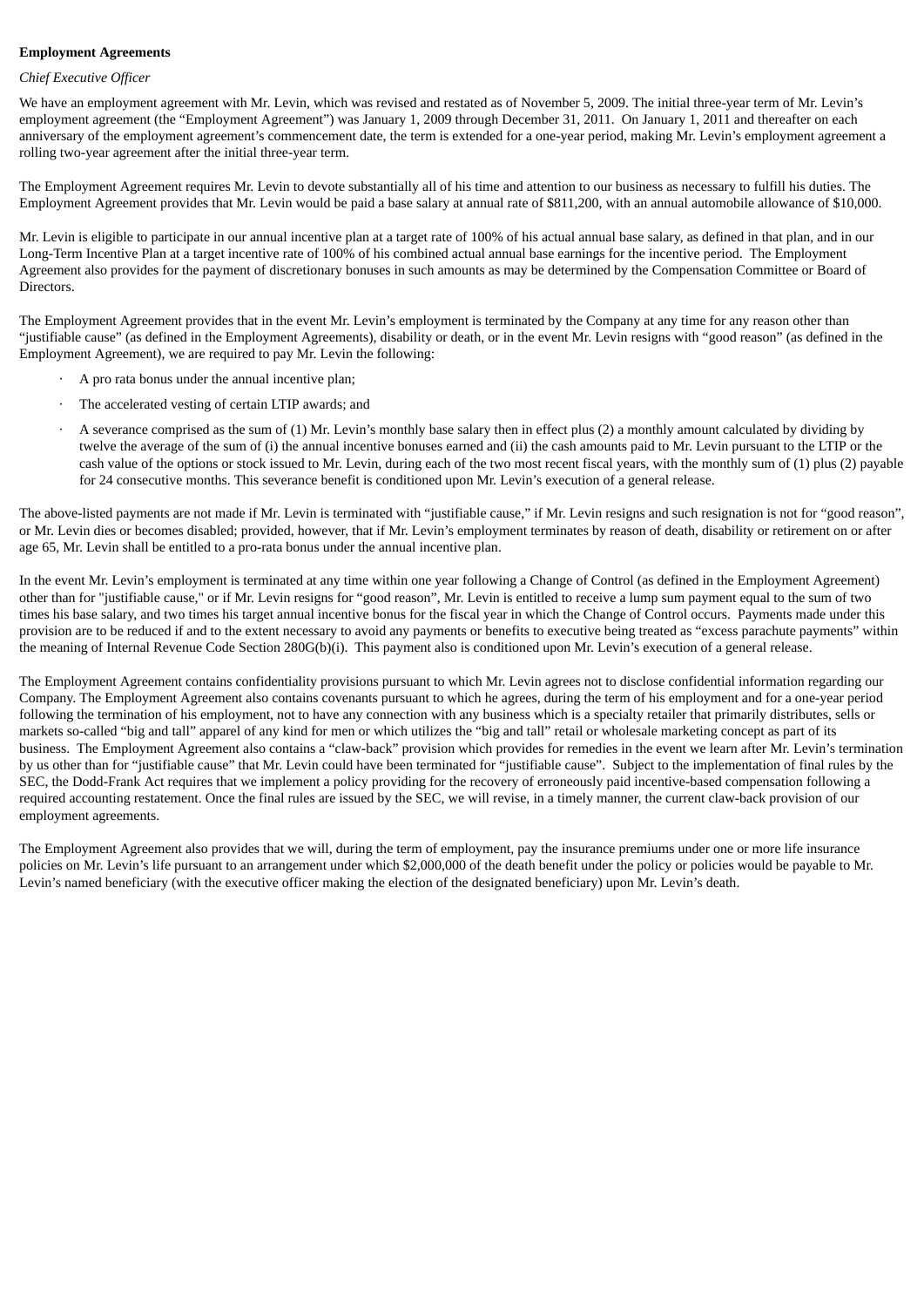#### *Senior Executives*

We also have employment agreements with each of our Senior Executives (the "Sr. Exec. Employment Agreements"). The term of each employment agreement begins on the respective effective date and continues until terminated by either party. Our Senior Executives are eligible to participate in our Annual Incentive Plan. During fiscal 2014, they participated at 40% of their respective average base salaries, as defined in the plan, depending on our performance (based on achieving the metrics approved by the Compensation Committee of the Board of Directors). Senior Executives are also eligible to participate in our 2013-2016 LTIP at 70% of their respective average base salaries, as defined in the plan, depending on our performance (based on long-term performance goals). Each executive is entitled to vacation and to participate in and receive any other benefits customarily provided by us to our senior executives.

The Sr. Exec. Employment Agreements provide that in the event the executive officer's employment is terminated by us at any time for any reason other than "justifiable cause" (as defined in the Sr. Exec. Employment Agreements), disability or death, we are required to pay the executive his then current base salary for five months after the effective date of such termination. This severance benefit is conditioned upon the senior executive's execution of a general release.

The above-listed payments are not made if the senior executive is terminated with "justifiable cause," the senior executive resigns, or the senior executive dies or becomes disabled.

In the event the senior executive's employment is terminated at any time within one year following a Change of Control (as defined in the Sr. Exec. Employment Agreement) other than for "justifiable cause," or if the senior executive resigns for "good reason," we shall pay the senior executive an amount equal to twelve months of executive's highest base salary in effect at any time during the six month period ending on the date of the Change of Control. This payment also is conditioned upon the senior executive's execution of a general release. Payments made under this provision are to be reduced if and to the extent necessary to avoid any payments or benefits to senior executive being treated as "excess parachute payments" within the meaning of Internal Revenue Code Section 280G(b)(i).

The Sr. Exec. Employment Agreements contain confidentiality provisions pursuant to which each senior executive agrees not to disclose confidential information regarding our Company. The Sr. Exec. Employment Agreements also contain covenants pursuant to which each senior executive agrees, during the term of his employment and for a one-year period following the termination of his employment, not to have any connection with any business which is a specialty retailer that primarily distributes, sells or markets so-called "big and tall" apparel of any kind for men or which utilizes the "big and tall" retail or wholesale marketing concept as part of its business. The Sr. Exec. Employment Agreements also contain a "claw-back" provision which provides for remedies in the event we learn after the senior executive's termination by us other than for "justifiable cause" that the senior executive could have been terminated for "justifiable cause". Subject to the implementation of final rules by the SEC, the Dodd-Frank Act requires that we implement a policy providing for the recovery of erroneously paid incentive-based compensation following a required accounting restatement. Once the final rules are issued by the SEC, we will revise, in a timely manner, the current claw-back provision of our employment agreements.

#### *Temporary Employment Agreement with Mr. Kyees*

Mr. Kyees served as our interim Chief Financial Officer from February 2, 2014 until May 31, 2014. Mr. Kyees was compensated by the Company pursuant to a temporary employment agreement, whereby Mr. Kyees received \$3,000 per day plus expenses for his services. Mr. Kyees, in his interim role as Interim Chief Financial Officer, was also eligible to participate in the AIP for fiscal 2014 at a rate of 75% of the total per diem amount paid for his services as Interim Chief Financial Officer.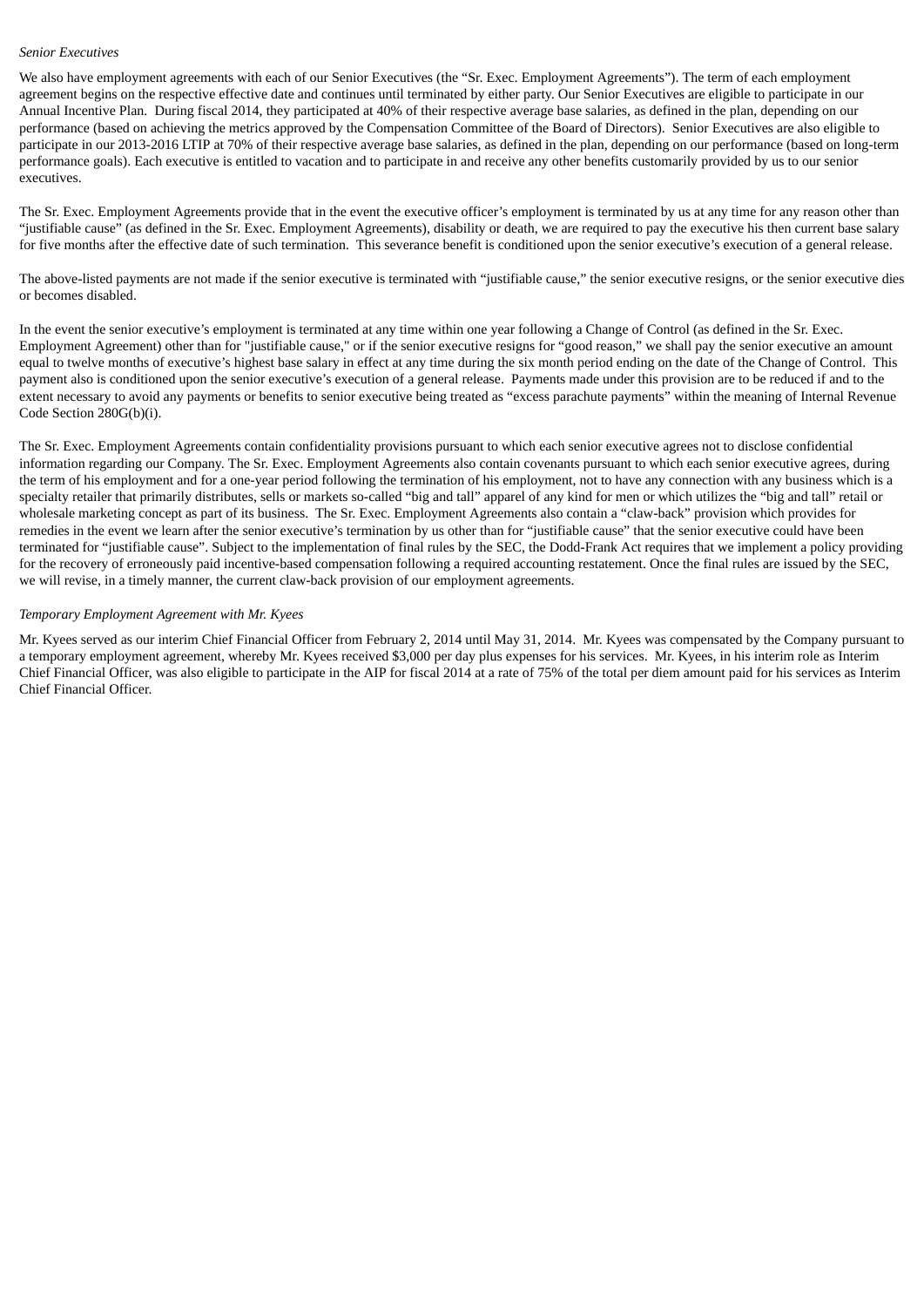*Grants of Plan-Based Awards.* The following table sets forth certain information with respect to plan-based awards granted to the Named Executive Officers in fiscal 2014.

### **2014 GRANTS OF PLAN-BASED AWARDS**

**Grant**

|                        |                  |                    | <b>Estimated Possible Payouts</b><br><b>Under Non-Equity</b><br>Incentive Plan Awards (1)(2) |                          |                    | <b>Estimated Possible Payouts</b><br><b>Under Equity</b><br><b>Incentive Plan Awards (2)</b> |                        | All Other<br><b>Stock</b><br>Awards:<br>Number<br>of Shares<br>of Stock | All Other<br>Option<br>Awards:<br>Number of<br>Securities<br><b>Underlying</b> | <b>Exercise</b><br>or Base<br>Price<br>of<br>Option | <b>Date</b><br>Fair<br>Value<br>of<br>Stock<br>and<br>Option |
|------------------------|------------------|--------------------|----------------------------------------------------------------------------------------------|--------------------------|--------------------|----------------------------------------------------------------------------------------------|------------------------|-------------------------------------------------------------------------|--------------------------------------------------------------------------------|-----------------------------------------------------|--------------------------------------------------------------|
|                        | Approval<br>Date | Threshold<br>$(s)$ | <b>Target</b><br>$(5)$                                                                       | <b>Maximum</b><br>$($ \$ | Threshold<br>$($)$ | <b>Target</b><br>$($)$                                                                       | <b>Maximum</b><br>(\$) | or Units<br>$^{(#)}$                                                    | <b>Options</b><br>$^{(#)}$                                                     | Awards<br>(S/Sh)                                    | Awards<br>$(\$)$                                             |
| David A. Levin         |                  | 4/1/2014 \$344,760 | \$811,200                                                                                    | \$1,216,800              |                    |                                                                                              |                        |                                                                         |                                                                                |                                                     |                                                              |
| Peter H. Stratton, Jr. |                  | 4/1/2014 \$44,321  | \$104,285                                                                                    | 156,427<br>S.            |                    |                                                                                              |                        |                                                                         |                                                                                |                                                     |                                                              |
| John E. Kyees (3)      |                  | 4/1/2014 \$ 77,063 | \$154,125                                                                                    | 231.188<br>\$            |                    |                                                                                              |                        |                                                                         |                                                                                |                                                     |                                                              |
| Kenneth M. Ederle      |                  | 4/1/2014 \$58.519  | \$137,692                                                                                    | \$<br>206.539            |                    |                                                                                              |                        |                                                                         |                                                                                |                                                     |                                                              |
| Robert S. Molloy       |                  | 4/1/2014 \$ 56,558 | \$133,077                                                                                    | 199,615<br>$\mathbb{S}$  |                    |                                                                                              |                        |                                                                         |                                                                                |                                                     |                                                              |
| Derrick Walker         | $4/1/2014$ \$    | 50,019             | \$117.692                                                                                    | 176.538                  |                    |                                                                                              |                        |                                                                         |                                                                                |                                                     |                                                              |

(1) On April 1, 2014, the Compensation Committee approved the annual targets pursuant to our Annual Incentive Plan for fiscal 2014. The threshold, target and maximum payouts for each executive was estimated based on achieving 50%, 100% and 150% of the payout targets set by the Compensation Committee. As discussed above, under "Compensation Discussion and Analysis – Components of Executive Compensation – 2014 Annual Incentive Plan," the Compensation Committee established six separate targets: Sales, Adjusted EBITDA, Merchandise Margin, DXL Comparable Sales, DXL Sales per Square Foot and Personal Goals. On March 16, 2015, the Compensation Committee determined that the performance targets were achieved in fiscal 2014, and accordingly, the Compensation Committee approved a payout ranging from 105.5% to 108.8%, depending on each participant's achievement of their personal goals. The respective cash payment to each of the Named Executive Officers is included in the Summary Compensation Table (and the supplemental 2014 Non-Equity (Cash) Incentive Plan Compensation Table) for fiscal 2014.

- (2) On November 7, 2014, the Compensation Committee approved the Wrap-Around Plan, which is a supplemental performance-based incentive plan that is only effective if the Company does not meet the performance targets set forth in the Company's 2013-2016 Plan. Accordingly, no equity awards were granted under the Wrap-Around Plan. See "Long-term incentive plans-Wrap-Around Plan" above for a full discussion.
- (3) Pursuant to his temporary employment agreement, Mr. Kyees was eligible to participant in the 2014 AIP at 75% of his earned compensation. The potential payment in the above table was calculated using actual compensation earned for fiscal 2014 of \$205,500.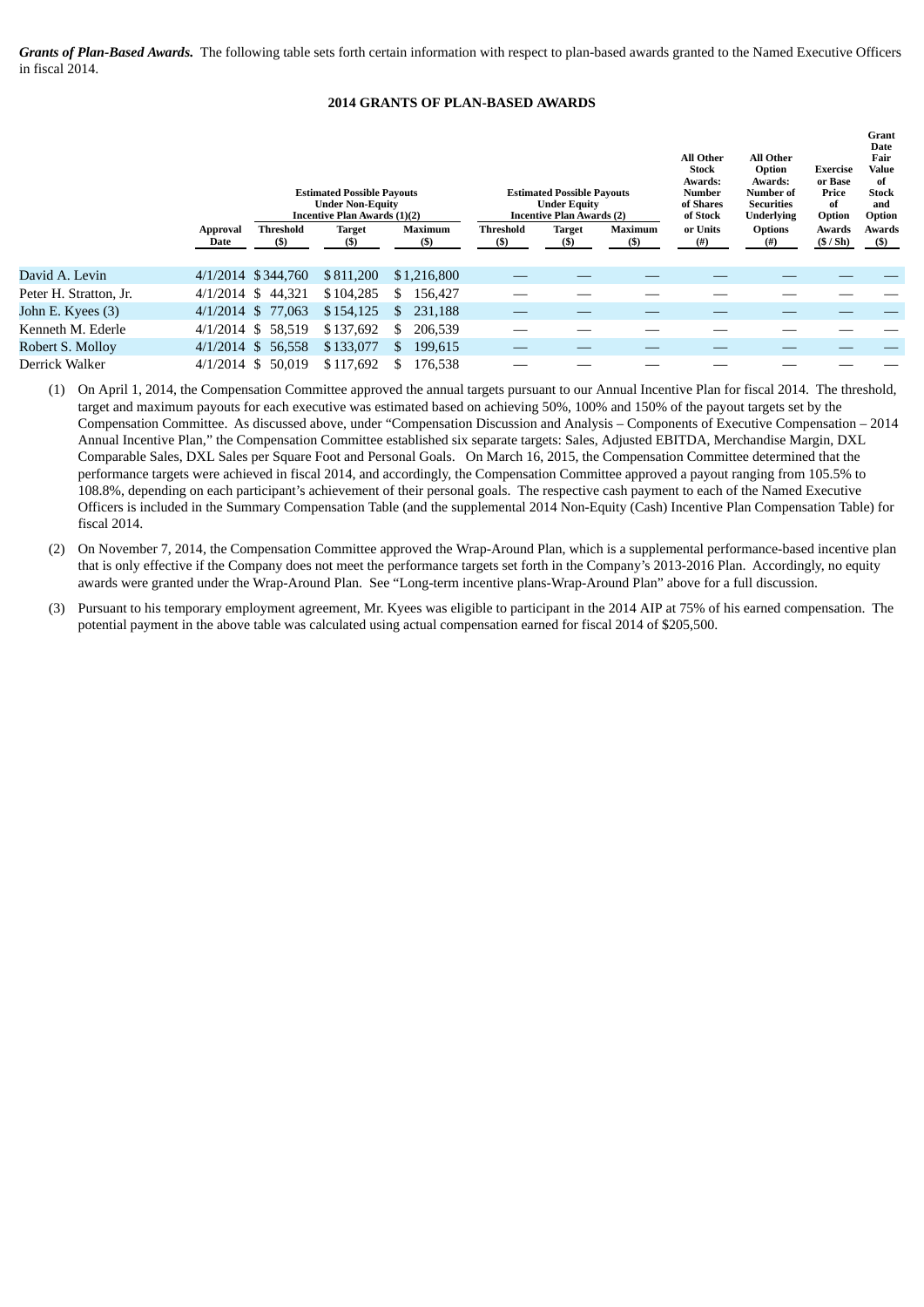*Outstanding Equity Awards at Fiscal Year-End*. The following table sets forth certain information with respect to outstanding equity awards held by the Named Executive Officers at the end of fiscal 2014.

## **2014 OUTSTANDING EQUITY AWARDS AT FISCAL YEAR-END**

|                                                     |                                                                                                                                                                                                      |                                                                                                           | <b>Option Awards</b>                                                                                                                                             |                                                                                                                                                                                                                                                                         |                                                                                                                                                                                                              |                                                                                                                                                                                                                                                                                                                                               | <b>Stock Awards</b>                                                                                                                  |                                                                                                                                           |                                                                                                                                                                                                   |                                                                                                                                                                                                                    |  |
|-----------------------------------------------------|------------------------------------------------------------------------------------------------------------------------------------------------------------------------------------------------------|-----------------------------------------------------------------------------------------------------------|------------------------------------------------------------------------------------------------------------------------------------------------------------------|-------------------------------------------------------------------------------------------------------------------------------------------------------------------------------------------------------------------------------------------------------------------------|--------------------------------------------------------------------------------------------------------------------------------------------------------------------------------------------------------------|-----------------------------------------------------------------------------------------------------------------------------------------------------------------------------------------------------------------------------------------------------------------------------------------------------------------------------------------------|--------------------------------------------------------------------------------------------------------------------------------------|-------------------------------------------------------------------------------------------------------------------------------------------|---------------------------------------------------------------------------------------------------------------------------------------------------------------------------------------------------|--------------------------------------------------------------------------------------------------------------------------------------------------------------------------------------------------------------------|--|
| Name                                                | Number of<br><b>Securities</b><br><b>Underlying</b><br><b>Unexercised</b><br><b>Options</b><br>$^{(#)}$<br>Exercisable                                                                               | Number of<br><b>Securities</b><br><b>Underlying</b><br>Unexercised<br><b>Options</b> (#)<br>Unexercisable | <b>Equity</b><br>Incentive<br>Plan<br>Awards:<br><b>Number</b> of<br><b>Securities</b><br><b>Underlying</b><br>Unexercised<br><b>Unearned</b><br>Options<br>(# ) |                                                                                                                                                                                                                                                                         | Option<br><b>Exercise</b><br>Price<br>$($ \$                                                                                                                                                                 | Option<br><b>Expiration</b><br>Date                                                                                                                                                                                                                                                                                                           | <b>Number</b> of<br><b>Shares</b> or<br><b>Units of</b><br><b>Stock</b><br><b>That</b><br><b>Have Not</b><br><b>Vested</b><br>$($ #) | Market<br>Value of<br><b>Shares</b><br>or Units<br>of Stock<br><b>That</b><br><b>Have</b><br><b>Not</b><br><b>Vested</b><br>$($ \$ $)(1)$ | <b>Equity</b><br>Incentive<br>Plan<br>Awards:<br>Number<br>of<br><b>Unearned</b><br>Shares,<br>Units or<br>Other<br><b>Rights</b><br><b>That</b><br><b>Have Not</b><br><b>Vested</b><br>$($ # $)$ | <b>Equity</b><br>Incentive<br>Plan<br>Awards:<br>Market or<br>Payout<br>Value of<br><b>Unearned</b><br>Shares,<br><b>Units</b> or<br>Other<br><b>Rights</b><br><b>That Have</b><br>Not<br><b>Vested</b><br>$($ \$) |  |
| David A. Levin                                      | 39,188                                                                                                                                                                                               | 156,754                                                                                                   | 195,942                                                                                                                                                          | $(3)$ \$                                                                                                                                                                                                                                                                | 5.04                                                                                                                                                                                                         | 5/28/2023                                                                                                                                                                                                                                                                                                                                     |                                                                                                                                      |                                                                                                                                           |                                                                                                                                                                                                   |                                                                                                                                                                                                                    |  |
| Peter H. Stratton, Jr.                              | 8,587<br>6,763                                                                                                                                                                                       | 27,053                                                                                                    | 33,816                                                                                                                                                           | \$<br>\$                                                                                                                                                                                                                                                                | 4.19<br>5.04                                                                                                                                                                                                 | 3/16/2021<br>5/28/2023                                                                                                                                                                                                                                                                                                                        |                                                                                                                                      | 128,762 (2) \$654,111<br>22,222 (2) \$112,888                                                                                             | 160,952<br>27,777                                                                                                                                                                                 | $(3)$ \$ 817,636<br>$(3)$ \$ 141,107                                                                                                                                                                               |  |
| <b>John E. Kyees</b>                                | 1,286<br>645<br>540<br>1,602<br>2,614<br>3,387<br>2,547<br>1,592<br>15,000<br>472<br>2,300<br>300<br>146<br>405<br>429<br>133<br>281<br>139<br>393<br>4,409<br>230<br>334<br>107<br>213<br>89<br>302 | 150<br>73<br>214<br>66<br>141<br>70<br>197<br>2,204<br>115<br>167<br>54<br>107<br>44<br>151               |                                                                                                                                                                  | \$<br>$\mathbb{S}$<br>$\mathbb S$<br>\$<br>\$<br>\$<br>$\overline{\mathbb{S}}$<br>\$<br>\$<br>\$<br>\$<br>$\mathbb{S}$<br>$\frac{1}{3}$<br>$\mathbb S$<br>\$<br>\$<br>$\mathbb S$<br>$\mathbb S$<br>$\mathbb{S}$<br>\$<br>\$<br>\$<br>$\mathbb{S}$<br>$\mathbb S$<br>\$ | 3.16<br>3.23<br>3.76<br>4.14<br>4.15<br>4.19<br>4.20<br>4.21<br>4.24<br>4.27<br>4.35<br>4.50<br>4.54<br>4.91<br>4.96<br>4.98<br>5.06<br>5.09<br>5.38<br>6.05<br>6.14<br>6.34<br>6.55<br>6.63<br>6.95<br>7.02 | 1/31/2022<br>11/30/2021<br>9/30/2021<br>5/2/2021<br>10/31/2021<br>8/31/2021<br>1/31/2021<br>8/1/2021<br>5/3/2020<br>2/28/2021<br>5/31/2021<br>2/4/2023<br>2/28/2023<br>3/31/2021<br>5/31/2023<br>4/30/2023<br>5/6/2023<br>3/29/2023<br>1/31/2024<br>8/30/2023<br>8/5/2023<br>6/28/2023<br>12/31/2023<br>11/4/2023<br>10/31/2023<br>11/29/2023 |                                                                                                                                      | 11,238 (4) \$ 57,089                                                                                                                      |                                                                                                                                                                                                   |                                                                                                                                                                                                                    |  |
| <b>Kenneth M. Ederle</b><br><b>Robert S. Molloy</b> | 10,000<br>10,990<br>20,606                                                                                                                                                                           | 43,961                                                                                                    | $54,951$ (3) \$                                                                                                                                                  | \$<br>$\mathbb{S}$                                                                                                                                                                                                                                                      | 7.52<br>5.04<br>3.19                                                                                                                                                                                         | 10/22/2017<br>5/28/2023<br>3/19/2020                                                                                                                                                                                                                                                                                                          |                                                                                                                                      | 36,111 (2) \$183,444                                                                                                                      | 45,138                                                                                                                                                                                            | $(3)$ \$ 229,301                                                                                                                                                                                                   |  |
|                                                     | 13,955<br>10,990                                                                                                                                                                                     | 43,961                                                                                                    | 54,951 (3) \$                                                                                                                                                    | $\mathbb{S}$                                                                                                                                                                                                                                                            | 4.19<br>5.04                                                                                                                                                                                                 | 3/16/2021<br>5/28/2023                                                                                                                                                                                                                                                                                                                        |                                                                                                                                      | 36,111 (2) \$183,444                                                                                                                      | 45,138                                                                                                                                                                                            | $(3)$ \$ 229,301                                                                                                                                                                                                   |  |
| <b>Derrick Walker</b>                               | 16,667<br>9,298                                                                                                                                                                                      | 33,333<br>37,198                                                                                          | 46,496 (3) \$                                                                                                                                                    | \$                                                                                                                                                                                                                                                                      | 3.12<br>5.04                                                                                                                                                                                                 | 6/14/2022<br>5/28/2023                                                                                                                                                                                                                                                                                                                        |                                                                                                                                      | 30,556 (2) \$155,224                                                                                                                      | 38,194                                                                                                                                                                                            | $(3)$ \$ 194,026                                                                                                                                                                                                   |  |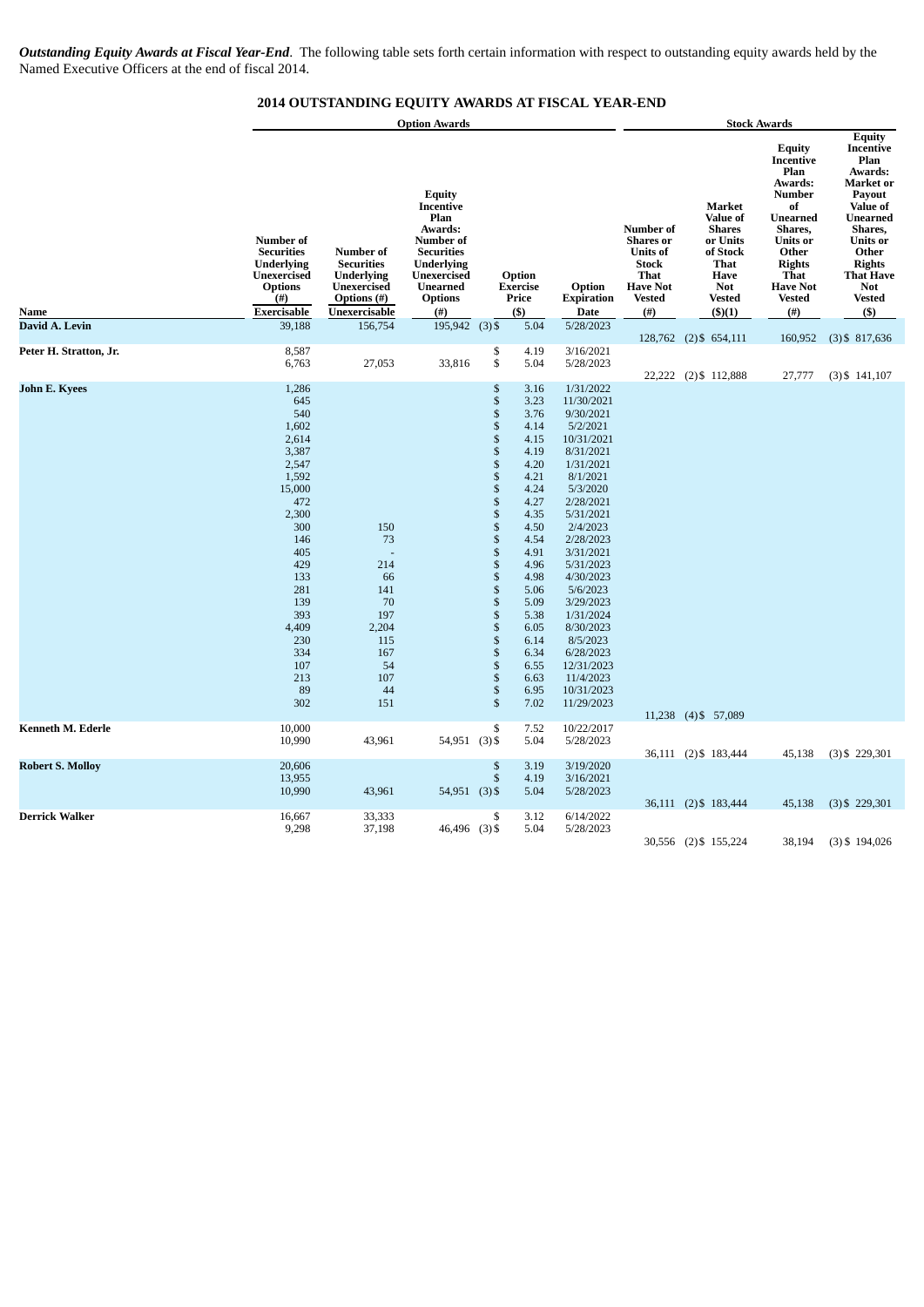- (1) The value of shares was calculated using the closing price of our common stock of \$5.38 on January 31, 2015.
- (2) These equity awards represent awards granted on May 28, 2013 in connection with our 2013-2016 LTIP and represent the unvested portion of the time-based awards.
- (3) These equity awards represent awards granted on May 28, 2013 in connection with our 2013-2016 LTIP and represent unearned and unvested performance-based awards. See "Compensation Components, Fiscal 2014 Compensation Decisions and 2015 Annual Incentive Plan Targets – 2013-2016 Long-Term Incentive Plan" above for more information.
- (4) Represents shares of unvested deferred stock that are subject to a three-year cliff vesting.

*Option Exercises and Stock Vested Table.* The following table sets forth information for the Named Executive Officers with respect to the exercise of option awards and the vesting of stock awards during fiscal 2014.

## **2014 OPTION EXERCISES AND STOCK VESTED**

|                        | <b>Option Awards</b>                                           |    |                                                       | <b>Stock Awards</b>                      |      |                                               |  |  |
|------------------------|----------------------------------------------------------------|----|-------------------------------------------------------|------------------------------------------|------|-----------------------------------------------|--|--|
| Name                   | <b>Number of shares</b><br>Acquired<br>on Exercise<br>$^{(#)}$ |    | <b>Value Realized</b><br>on Exercise<br>$($ \$ $)(1)$ | Number of shares<br><b>Vested</b><br>(#) |      | <b>Value Realized</b><br>on Vesting<br>(5)(1) |  |  |
| David A. Levin         | ٠                                                              |    | $\overline{\phantom{a}}$                              | 66,393                                   | S    | 353,010                                       |  |  |
| Peter H. Stratton, Jr. | $\overline{\phantom{a}}$                                       | ⊅  | $\overline{\phantom{a}}$                              | 8,506                                    | - \$ | 44,568                                        |  |  |
| John E. Kyees          | $\overline{\phantom{a}}$                                       | S  | $\overline{\phantom{0}}$                              | $\sim$                                   | -\$  |                                               |  |  |
| Kenneth M. Ederle      | $\overline{\phantom{a}}$                                       | ъ  | $\overline{\phantom{a}}$                              | 13,011                                   | - \$ | 67,929                                        |  |  |
| Robert S. Molloy       | 10,000                                                         | -S | 6,900                                                 | 18,619                                   | - \$ | 98,997                                        |  |  |
| Derrick Walker         | $\overline{\phantom{a}}$                                       |    | $\overline{\phantom{a}}$                              | 7,638                                    |      | 38,801                                        |  |  |

(1) The "Value Realized on Exercise" is the difference between the market price of the underlying security at exercise and the exercise price of the option. The "Value Realized on Vesting" is the market price of the underlying security on the date of vesting. The value realized is for informational purposes only and does not purport to represent that such individual actually sold the underlying shares, or that the underlying shares were sold on the date of exercise. Furthermore, such value realized does not take into consideration individual income tax consequences.

## **Pension Benefits**

None of our Named Executive Officers was a participant in any pension plan and, therefore, have no accumulated benefits.

### **401(k) Plans**

Through December 31, 2014, the Company had two defined contribution plans, the Casual Male 401(k) Salaried Plan and the Casual Male 401(k) Hourly Plan. Effective January 1, 2015, the two plans were merged and renamed the Destination XL Group, Inc. 401(k) Savings Plan (the "401(k) Plan"). Under the 401(k) Plan, the Company will offer a qualified automatic contribution arrangement ("QACA") with the Company matching 100% of the first 1% of deferred compensation and 50% of the next 5% (with a maximum contribution of 3.5% of eligible compensation). As of January 1, 2015, employees who are 21 years of age or older are eligible to make deferrals after 6 months of employment and are eligible to receive a Company match after one year of employment and 1,000 hours. Our Named Executive Officers are eligible to participate in the 401(k) Plan, and the amount of any Company match to our Named Executive Officers is set forth above in the "All Other Compensation" table.

### **Key Man Insurance**

We have a key man life insurance policy on the life of Mr. Levin in the amount of \$2,000,000.

### **Director Compensation**

The Compensation Committee is responsible for reviewing and making recommendations to our Board of Directors with respect to the compensation paid to our non-employee directors.

In January 2010, the Company established a Non-Employee Director Stock Purchase Plan to provide a convenient method for its non-employee directors to acquire shares of the Company's common stock at fair market value by voluntarily electing to receive shares of common stock in lieu of cash for service as a director. The substance of this plan is now encompassed within the Company's Second Amended and Restated Non-Employee Director Compensation Plan (the "Non-Employee Director Compensation Plan"). There are 500,000 shares authorized for issuance under this plan for the sole purpose of satisfying elections to receive shares of common stock in lieu of cash for service as a director, of which 355,812 shares remain available for future issuances at January 31, 2015. The Non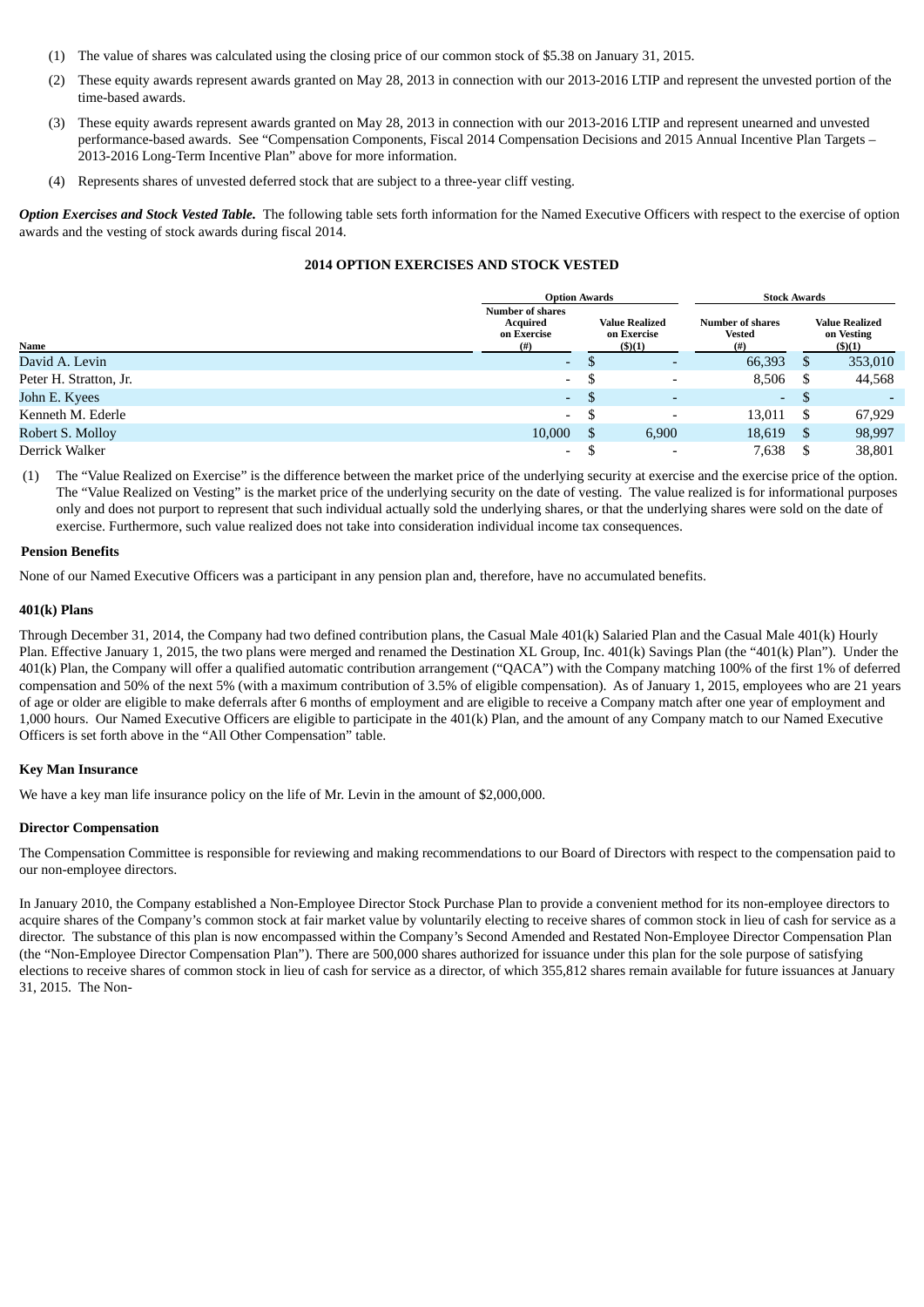Employee Director Compensation Plan is a stand-alone plan and is not a sub-plan under our 2006 Incentive Compensation Plan (the "2006 Plan"). Accordingly, shares issued under this plan do not reduce the shares available for issuance under the 2006 Plan.

With respect to the compensation of our non−employee directors, the Compensation Committee's goal is to maintain a level of compensation paid to our nonemployee directors that is in the median of the companies within our peer group as well as similarly-sized companies. The Compensation Committee has historically retained Sibson Consulting, most recently in June 2013, to review compensation for our non-employee directors in comparison to our then peer group. As described below in "*Compensation Discussion and Analysis – Compensation Committee Process,*" the Compensation Committee has the authority to retain compensation consultants and other outside advisors, without Board or management approval, to assist it in carrying out its duties, including the evaluation of compensation for our non−employee directors. The Compensation Committee may accept, reject or modify any recommendations by compensation consultants or other outside advisors.

For fiscal 2014, our Non-Employee Director Compensation Plan provided that non-employee directors receive an annual retainer of \$102,250, which is paid in quarterly installments of \$25,562.50. Each director receives \$1,500 for participation in each in-person meeting of the Board and its committees and \$750 for participation in each telephonic meeting. In addition, the Chairmen of the Audit Committee, Compensation Committee and Nominating and Corporate Governance Committee receive an annual payment of \$10,000, \$5,000 and \$5,000, respectively, which is paid quarterly. Upon the initial election to the Board, a non-employee director will receive a stock option grant of 15,000 shares under the 2006 Plan.

Beginning in fiscal 2015, each non-employee director is required to receive 50% of his or her annual retainer in equity, in the form of stock options, stock or deferred shares. Because the Non-Employee Director Compensation Plan is not a shareholder approved plan, we cannot utilize shares under this plan to satisfy this required election. Therefore, any grants of equity to satisfy this required election will be issued from the 2006 Plan. Any voluntary election of shares, above this 50% retainer requirement, will be issued from the Non-Employee Director Compensation Plan. Stock options and deferred shares will continue to be issued from the 2006 Plan.

We believe that our Non-Employee Director Compensation Plan will support our ongoing efforts to attract and retain exceptional directors to provide strategic guidance to our Company. We believe that the total compensation that our non-employee directors receive is in line with our current peer group.

### *Director Compensation Table*

The following table sets forth the compensation paid to our directors during fiscal 2014. David A. Levin is not included in the following table as he is a Named Executive Officer and, accordingly, received no compensation for his services as a director. Mr. Kyees served as our Interim Chief Financial Officer for a portion of fiscal 2014. The table below reflects only compensation that Mr. Kyees earned as a director during fiscal 2014. Compensation earned by Mr. Levin and by Mr. Kyees while he served as Interim Chief Financial Officer is included above in the "*Summary Compensation Table.*"

| <b>2014 DIRECTOR COMPENSATION TABLE</b> |    |                                                 |               |                                 |   |                                  |          |                     |
|-----------------------------------------|----|-------------------------------------------------|---------------|---------------------------------|---|----------------------------------|----------|---------------------|
| Name                                    |    | <b>Fees Earned or</b><br>Paid in Cash<br>(5)(1) |               | Option<br>Awards<br>(5)(2)      |   | All Other<br>Compensation<br>(S) |          | <b>Total</b><br>(5) |
| Seymour Holtzman, Executive Chairman    |    |                                                 |               |                                 |   | 396,750                          | $(3)$ \$ | 396,750             |
| Alan S. Bernikow                        | \$ | 118,750                                         | S             |                                 | S |                                  |          | 118,750             |
| <b>Jesse Choper</b>                     | \$ | 141,250                                         | -S            | $\overbrace{\phantom{13333}}$   |   |                                  | S        | 141,250             |
| John E. Kyees                           |    | 109.750                                         | S             | $\overline{\phantom{0}}$        |   | 9,125                            | $(4)$ \$ | 118,875             |
| Willem Mesdag                           | \$ | 119,500                                         | <sup>\$</sup> | $\hspace{0.1mm}-\hspace{0.1mm}$ |   |                                  | J        | 119,500             |
| Ward K. Mooney                          | \$ | 116,500                                         | S             | $\overline{\phantom{0}}$        |   |                                  |          | 116,500             |
| George T. Porter, Jr.                   | \$ | 122,250                                         | -S            | $\overline{\phantom{0}}$        | S |                                  |          | 122,250             |
| Mitchell S. Presser                     | \$ | 113,500                                         | -S            |                                 |   |                                  |          | 113,500             |
| <b>Ivy Ross</b>                         |    | 109,000                                         |               | $\overline{\phantom{0}}$        |   | 5,000                            | $(5)$ \$ | 114,000             |

(1) Messrs. Choper and Porter received all fees paid during fiscal 2014 in cash. Mr. Presser elected to receive all fees paid during fiscal 2014 in unrestricted shares of our common stock. Mr. Bernikow elected to receive payment for all meetings in unrestricted shares of our common stock and his quarterly retainer fee in cash. Mr. Kyees elected to receive payment for all meetings in deferred shares of our common stock and his quarterly retainer fee in 50% cash and 50% deferred shares of our common stock. Mr. Mooney elected to receive all fees paid during fiscal 2014 in a combination of 50% cash and 50% unrestricted shares of common stock. Ms. Ross elected to receive payment for all meetings in cash and her retainer fee in 75% cash and 25% unrestricted shares of common stock. The number of shares issued as payment for an earned director fee is determined by taking the director fee earned and dividing by the closing price of our common stock on the grant date. For quarterly retainer fees, the grant date is the first business day of each respective quarter. For meetings, the grant date is the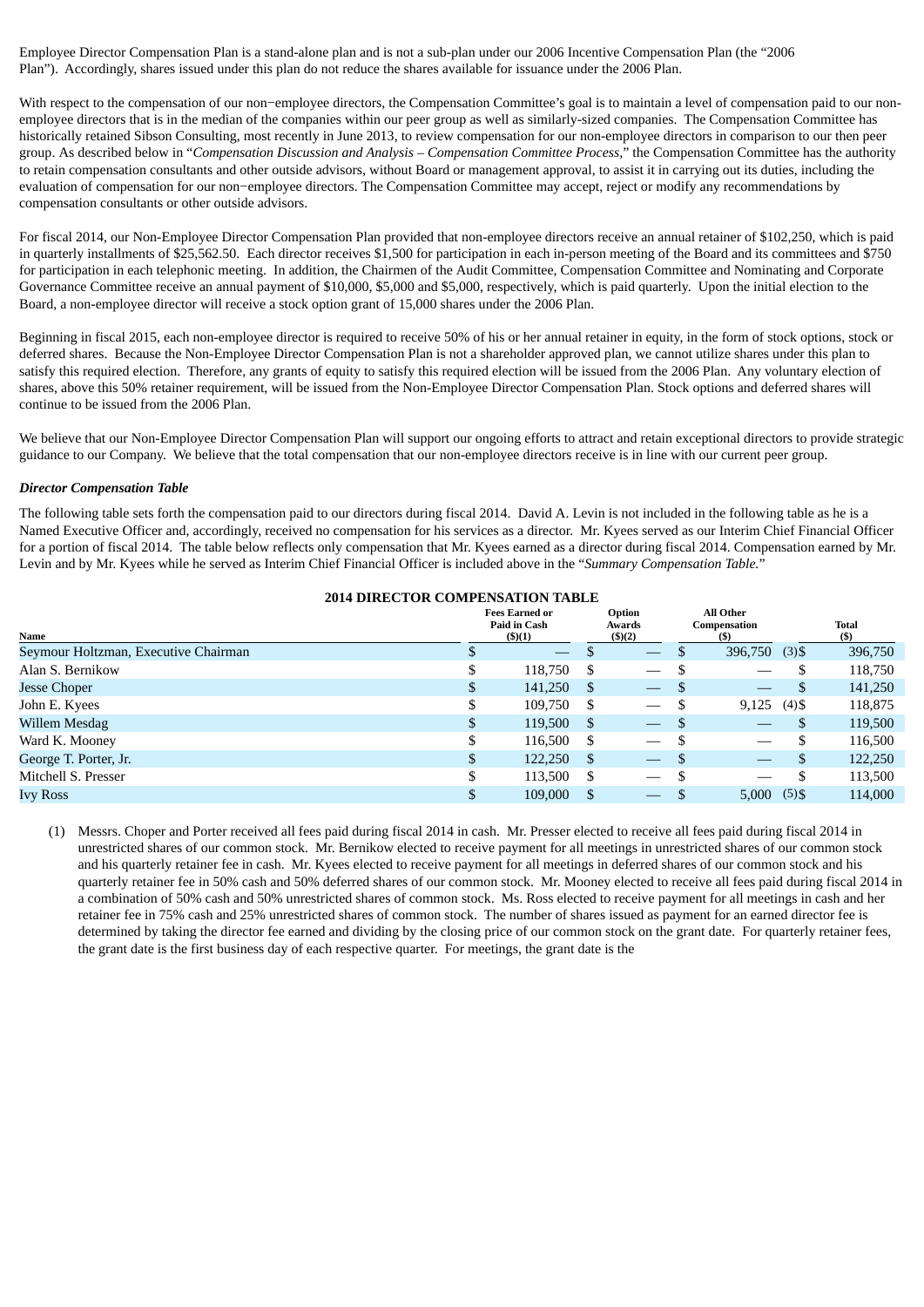last business day of the month in which the meeting occurred and for a director's re-election to the board, the grant date is the last business day of the month in which such re-election occurs. In addition to compensation received for board meetings and committee meetings, Mr. Choper also received a cash payment of \$15,000 for serving as Chairman of both the Audit Committee and the Nominating and Corporate Governance Committee. Mr. Porter also received a cash payment of \$5,000 for serving as Chairman of the Compensation Committee. Mr. Holtzman did not receive any payment for director meetings.

- (2) There were no Stock Awards or Options Awards to any of the directors for fiscal 2014. Each director had the following number of stock options outstanding at Janaury 31, 2015: Mr. Holtzman: 160,000; Mr. Bernikow: 25,000; Mr. Choper: 25,000; Mr. Kyees: 43,648; Mr. Mesdag: 15,000; Mr. Mooney: 25,000; Mr. Porter: 44,136; Mr. Presser: 25,000 and Ms. Ross: 15,000.
- (3) From February 2, 2014 until August 7, 2014, Mr. Holtzman received compensation from us both directly (as an employee of our Company) and indirectly (as a consultant pursuant to a consulting agreement we have with Jewelcor Management Inc. ("JMI")). Mr. Holtzman is the president and chief executive officer and the indirect majority shareholders of JMI. On August 7, 2014, the consulting agreement was terminated and the Company entered into an Employment and Chairman Compensation Agreement with Mr. Holtzman. See "Chairman Compensation" below for additional information.
- (4) For fiscal 2014, Mr. Kyees received \$9,125 in consulting fees associated with the transition of the chief financial officer position to Mr. Stratton. Compensation that Mr. Kyees earned while he served as our Interim Chief Financial Officer from February 2, 2014 to May 31, 2014 is reported above in the "*Summary Compensation Table.*"
- (5) Ms. Ross received a cash payment of \$5,000, paid in quarterly installments, to serve as Chair to the Company's Interim Marketing Advisory Group.

### **Executive Chairman Compensation**

As of August 7, 2014, Mr. Holtzman is compensated for his services pursuant to an Employment and Chairman Compensation Agreement. Pursuant to that agreement, Mr. Holtzman serves as both an employee of the Company, reporting to the Board of Directors, and, as Executive Chairman, with the duties of the Chairman of the Board set forth in the Company's Second and Amended By-Laws. The initial term of the agreement is for two years. Commencing August 7, 2015, the agreement will be automatically extended for an additional one-year term on each anniversary date. As compensation, Mr. Holtzman will receive an annual base salary of \$24,000 for his employment services and an annual compensation of \$372,750 for his services as Executive Chairman. Sibson Consulting reviewed Mr. Holtzman's compensation under this agreement and concluded that the total compensation was at the higher end of the range, when compared to our peer group. The Compensation Committee reviewed the Sibson report and approved the agreement and compensation.

Prior to this arrangement, for fiscal 2014, Mr. Holtzman was compensated for his services pursuant to a consulting agreement with Jewelcor Management Inc. ("JMI"). Under the consulting agreement, Mr. Holtzman was receiving the same compensation as above, \$24,000 for his employment services and \$372,750 for services as Chairman of the Board. Mr. Holtzman is the president and chief executive officer and, together with his wife, indirectly, the majority shareholder of JMI. The consulting agreement with JMI was terminated on August 7, 2014 in connection with the execution of the Employment and Chairman Compensation Agreement, discussed above.

If we engage Mr. Holtzman's services to assist us in a specific and significant corporate transaction or event, the Compensation Committee, at its discretion, has the right to grant Mr. Holtzman a bonus for his additional services. No such bonus was granted during fiscal 2014.

Section 6.2(A) of our Third Amended and Restated By-Laws states that the Chairman of the Board is to preside at all meetings of the Board of Directors and stockholders of the Corporation and perform such other duties and functions as may from time to time be assigned by the Board of Directors.

### **Compensation Committee Interlocks and Insider Participation**

For fiscal 2014, the members of the Compensation Committee were Messrs. Choper, Mesdag, Mooney and Porter. Persons serving on the Compensation Committee had no relationships with our Company in fiscal 2014 other than their relationship to us as directors entitled to the receipt of standard compensation as directors and members of certain committees of the Board and their relationship to us as beneficial owners of shares of our common stock and options exercisable for shares of common stock. No person serving on the Compensation Committee or on the Board of Directors is an executive officer of another entity for which an executive officer of ours serves on such entity's board of directors or compensation committee.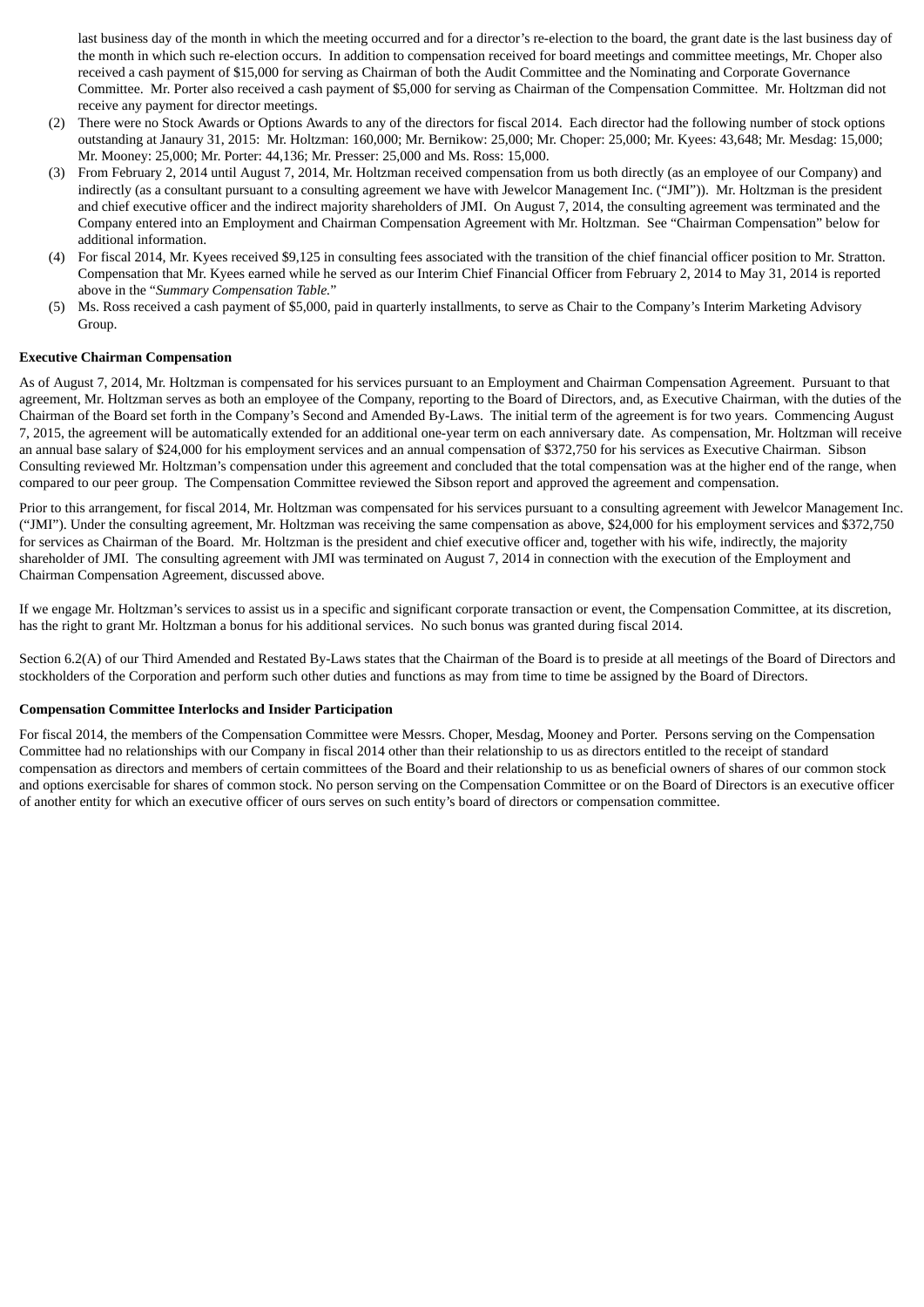#### **Item 12.** *Security Ownership of Certain Beneficial Owners and Management and Related Stockholder Matters*

The following table sets forth certain information with respect to persons known to us to be the beneficial owners of more than five percent of the issued and outstanding shares of our common stock as of May 20, 2015. We were informed that, except as indicated, each person has sole voting and investment power with respect to all shares of our common stock shown as beneficially owned by such person, subject to community property laws where applicable.

|                                                                                                                                                                                                                               | Number of<br><b>Shares</b>   |                               |
|-------------------------------------------------------------------------------------------------------------------------------------------------------------------------------------------------------------------------------|------------------------------|-------------------------------|
| <b>Name and Address of Beneficial Owner</b>                                                                                                                                                                                   | <b>Beneficially</b><br>Owned | <b>Percent of</b><br>Class(1) |
| Red Mountain Capital Partners, LLC<br>Red Mountain Partners, L.P.<br><b>RMCP GP LLC</b><br>Red Mountain Capital Management, Inc.<br>Willem Mesdag<br>10100 Santa Monica Boulevard, Suite 925<br>Los Angeles, California 90067 | 7,542,848(2)                 | 14.85%                        |
| RBC Global Asset Management (U.S.) Inc.<br>100 South Fifth Street<br>Suite 2300<br>Minneapolis, Minnesota 55402                                                                                                               | 6,933,640(3)                 | 13.66%                        |
| Seymour Holtzman<br>100 N. Wilkes Barre Blyd.<br>Wilkes Barre, Pennsylvania 18702                                                                                                                                             | 4,475,658(4)                 | 8.82%                         |
| Glenhill Advisors, LLC<br>Glenn J. Krevlin<br>Glenhill Capital Advisors, LLC<br>Glenhill Capital Management, LLC<br>Glenhill Capital Overseas Master Fund, LP<br>600 Fifth Avenue, 11th Floor<br>New York, New York 10020     | 4,356,066(5)                 | 8.58%                         |
| <b>Piper Jaffray Companies</b><br>800 Nicollet Mall Suite 800<br>Minneapolis, Minnesota 55402                                                                                                                                 | 3,257,203(6)                 | 6.42%                         |

(1) Beneficial ownership is determined in accordance with the rules of the SEC and generally includes voting or investment power with respect to securities. In computing the number of shares beneficially owned by a person and the percentage ownership of that person, shares of our common stock subject to options and warrants held by that person that are currently exercisable, or that become exercisable within 60 days, are deemed outstanding. Such shares, however, are not deemed outstanding for the purpose of computing the percentage ownership of any other person. Percentage ownership is based on 50,746,448 shares of our common stock outstanding as of May 20, 2015, plus securities deemed to be outstanding with respect to individual stockholders pursuant to Rule 13d-3(d)(1) under the Securities Exchange Act of 1934, as amended (the "Exchange Act").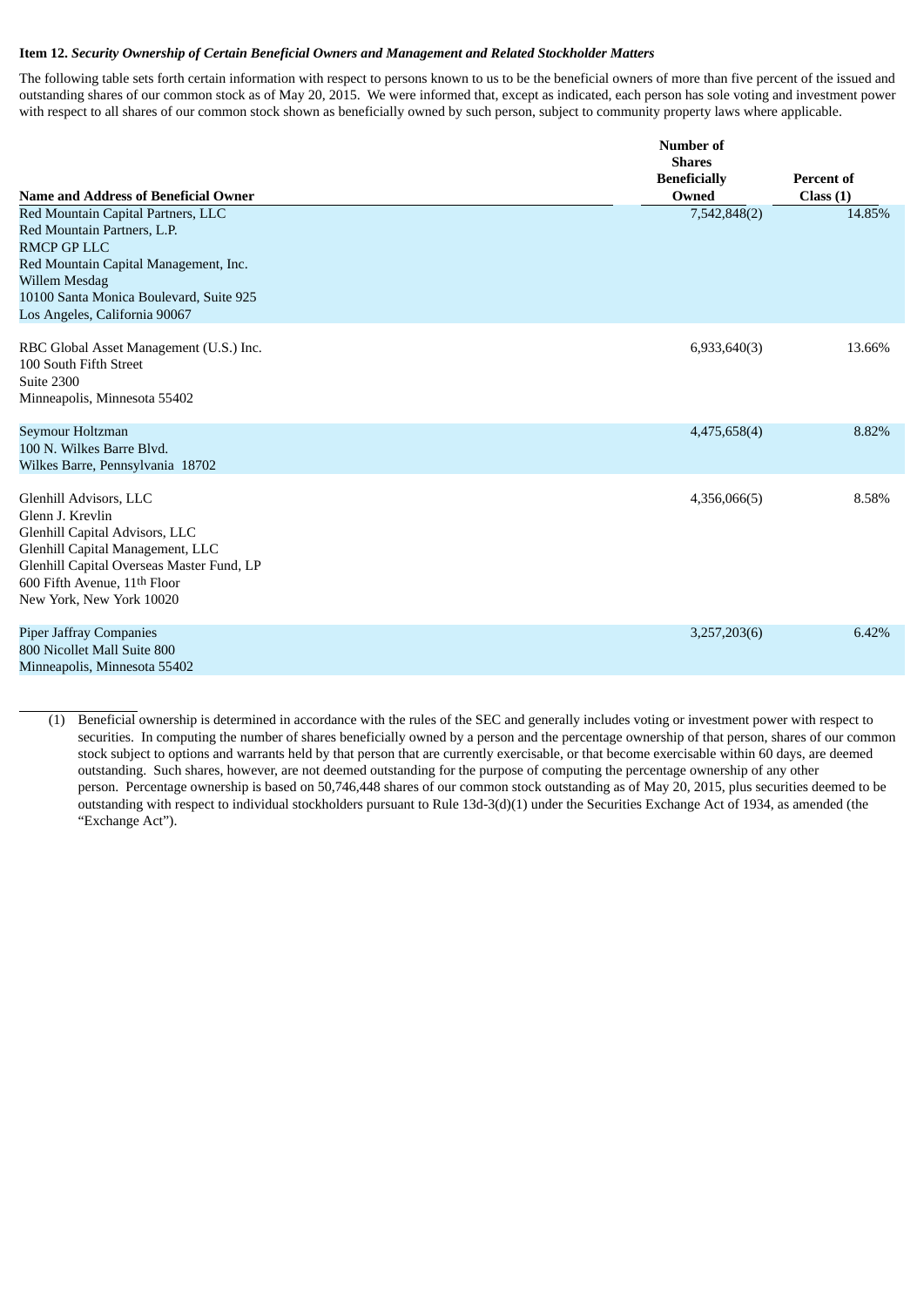- (2) Based on a Form 4, dated May 6, 2015, stating that 7,522,354 shares are held directly by Red Mountain Partners, L.P., a Delaware limited partnership ("RMP") and the remaining 10,494 shares are held directly by Red Mountain Capital Partners LLC, a Delaware limited liability company ("RMCP LLC"). RMP, RMCP LLC, RMCP GP LLC, a Delaware limited liability company ("RMCP GP"), Red Mountain Capital Management, Inc., a Delaware corporation ("RMCM"), and Willem Mesdag, a natural person and citizen of the United States of America were the beneficial owners of the 7,527,621 shares of common stock. RMP has the sole power to vote or direct the vote, and the sole power to disclose or direct the disposition of these shares. RMCP GP, RMCP LLC, RMCM and Mr. Mesdag may be deemed to control RMP and may be deemed to beneficially own, and to have the power to vote or direct the vote, or dispose or direct the disposition of the these shares beneficially owned by RMP. Mr. Mesdag disclaims beneficial ownership of the shares beneficially owned by RMP, and RMCM disclaims beneficial ownership of all these shares. The 7,542,848 shares of common stock in the table above, includes 10,000 shares subject to stock options exercisable within 60 days held directly by Willem Mesdag.
- (3) Based on Amendment No. 6 to Schedule 13G, dated December 31, 2014, stating that RBC Global Asset Management (U.S.) Inc. was the beneficial owner of the number of shares of common stock set forth opposite its name in the table.
- (4) Based on a Form 4, dated April 8, 2013.
- (5) Based on Amendment No. 7 to Schedule 13G, dated December 31, 2014, stating that Glenhill Advisors, LLC, Glenn J. Krevlin, Glenhill Capital Advisors, LLC, Glenhill Capital Management, LLC and Glenhill Capital Overseas Master Fund, LP were the beneficial owners of the number of shares of common stock set forth opposite their names in the table (except that Glenhill Capital Overseas Master Fund, LP indicates beneficial ownership of only 2,482,894 shares). Glenn J. Krevlin is the managing member and control person of Glenhill Advisors, LLC and is the sole shareholder of Krevlin Management, Inc. Krevlin Management, Inc. is the managing member of Glenhill Capital Advisors, LLC, which is the investment manager of Glenhill Capital Overseas Master Fund, LP, Glenhill Concentrated Long Master Fund LLC, and Glenhill Long Fund, LP, each (along with Mr. Krevlin) a security holder of the Company. Glenhill Advisors, LLC is the managing member of Glenhill Capital Management LLC. Glenhill Capital Management, LLC is the managing member of Glenhill Concentrated Long Master Fund, LLC, and Glenhill Long Fund GP, LLC, and is sole shareholder of Glenhill Capital Overseas GP, Ltd. Glenhill Capital Overseas GP, Ltd. is the general partner of Glenhill Capital Overseas Master Fund, LP. Glenhill Long GP, LCC is the general partner of Glenhill Long Fund, LP.
- (6) Based on Amendment No. 1 to Schedule 13G, dated December 31, 2014, stating that Advisory Research, Inc., a wholly-owned subsidiary of Piper Jaffray Companies, is the beneficial owner of the number of shares of common stock set forth opposite its name in the table. Piper Jaffray Companies may be deemed to be the beneficial owner of these shares through of Advisory Research, Inc. However, Piper Jaffray Companies disclaims beneficial ownership of such shares.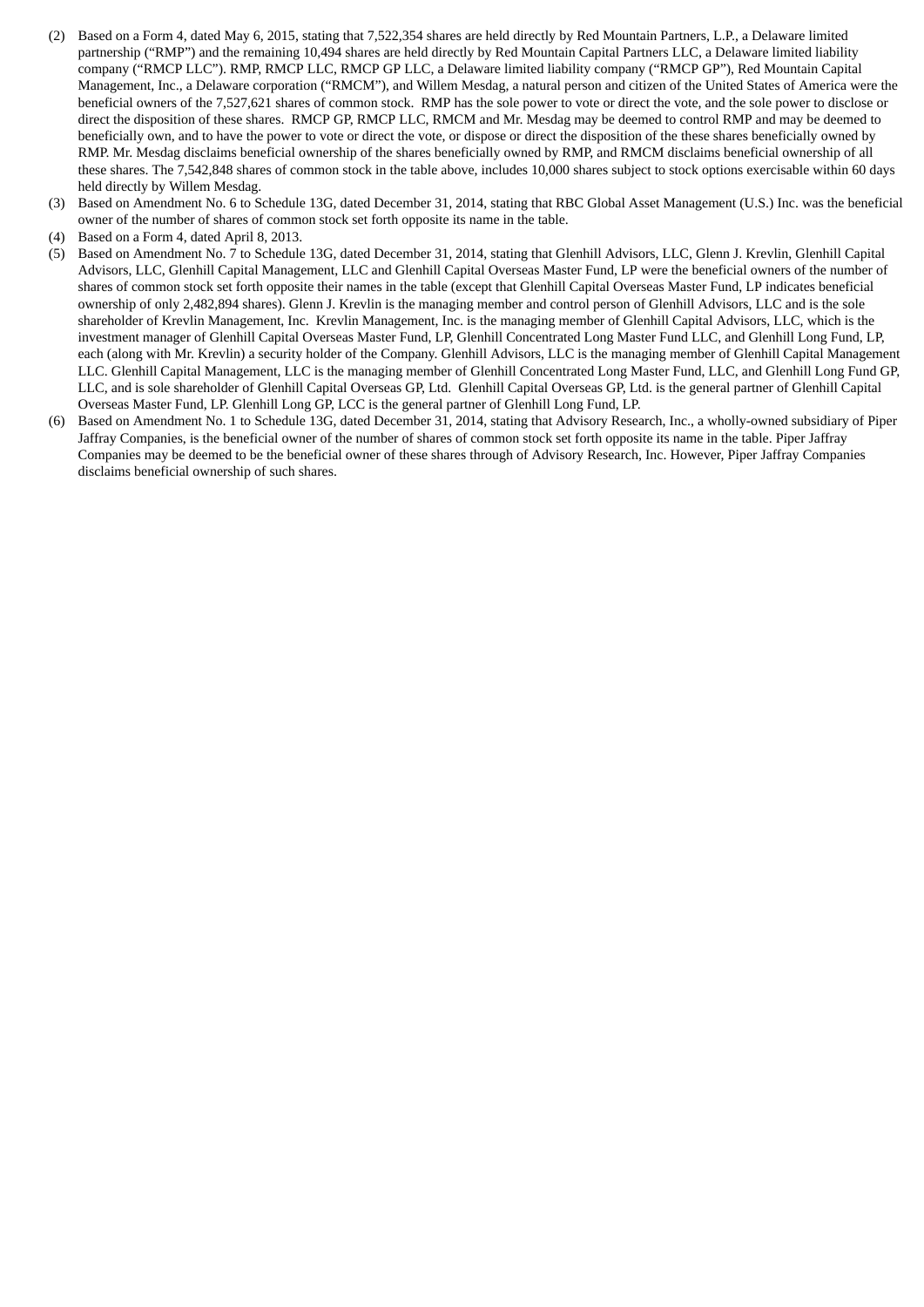### **Security Ownership of Management**

The following table sets forth certain information as of May 20, 2015, with respect to our directors, our Named Executive Officers (as defined below under "*Executive Compensation*") and our directors and executive officers as a group. Except as indicated, each person has sole voting and investment power with respect to all shares of our common stock shown as beneficially owned by such person, subject to community property laws where applicable.

|                                                                              | Number of                                     |                               |
|------------------------------------------------------------------------------|-----------------------------------------------|-------------------------------|
| <b>Name and Title</b>                                                        | <b>Shares</b><br><b>Beneficially</b><br>Owned | <b>Percent of</b><br>Class(1) |
| Seymour Holtzman                                                             | 4,475,658                                     | 8.82%                         |
| Chairman of the Board                                                        |                                               |                               |
| David A. Levin                                                               | 1,261,714(2)                                  | 2.48%                         |
| Chief Executive Officer, President and Director                              |                                               |                               |
| Peter H. Stratton, Jr.                                                       | 98,265(3)                                     | $\ast$                        |
| Senior Vice President, Chief Financial Officer and Treasurer                 |                                               |                               |
| Kenneth M. Ederle                                                            | 157,878(4)                                    | $\ast$                        |
| Senior Vice President, Chief Merchandising Officer – Planning and Allocation |                                               |                               |
| Robert S. Molloy                                                             | 218,384(5)                                    | $\ast$                        |
| Senior Vice President, General Counsel and Secretary                         |                                               |                               |
| <b>Derrick Walker</b>                                                        | 126,657(6)                                    | $\ast$                        |
| Senior Vice President and Chief Marketing Officer                            |                                               |                               |
| Alan S. Bernikow, Director                                                   | 58,903(7)                                     | $\ast$                        |
| Jesse Choper, Director                                                       | 111,263(7)                                    | $\ast$                        |
| John E. Kyees, Director and former Interim Chief Financial Officer           | 42,333(8)                                     | $\ast$                        |
| Willem Mesdag, Director                                                      | 7,542,848(9)                                  | 14.86%                        |
| Ward K. Mooney, Director                                                     | 77,912(7)                                     | $\ast$                        |
| George T. Porter, Jr., Director                                              | 128,172(10)                                   | $\ast$                        |
| Mitchell S. Presser, Director                                                | 184,006(7)                                    | $\ast$                        |
| Ivy Ross, Director                                                           | 24,984(11)                                    | $\ast$                        |
| Directors and executive officers as a group (22 persons)                     | 15,495,191(12)                                | 30.21%                        |

\* Less than 1%

(1) Beneficial ownership is determined in accordance with the rules of the SEC and generally includes voting or investment power with respect to securities. In computing the number of shares beneficially owned by a person and the percentage ownership of that person, shares of our common stock subject to options and warrants held by that person that are currently exercisable, or that become exercisable within 60 days, are deemed outstanding. Such shares, however, are not deemed outstanding for the purpose of computing the percentage ownership of any other person. Percentage ownership is based on 50,746,448 shares of our common stock outstanding as of May 20, 2015, plus securities deemed to be outstanding with respect to individual stockholders pursuant to Rule 13d-3(d)(1) under the Exchange Act.

- (2) Includes 39,188 shares subject to stock options exercisable within 60 days, 128,762 shares of unvested restricted stock, 160,952 shares of unvested restricted stock subject to performance pursuant to the Long-Term Incentive Plan 2013-2016 ("LTIP 2013-2016") and 3,539 shares held pursuant to his 401(k) Plan account.
- (3) Includes 15,350 shares subject to stock options exercisable within 60 days, 22,222 shares of unvested restricted stock and 27,777 shares of unvested restricted stock subject to performance pursuant to the LTIP 2013-2016.
- (4) Includes 20,990 shares subject to stock options exercisable within 60 days, 36,111 shares of unvested restricted stock and 45,138 shares of unvested restricted stock subject to performance pursuant to the LTIP 2013-2016.
- (5) Includes 45,551 shares subject to stock options exercisable within 60 days, 36,111 shares of unvested restricted stock, 45,138 shares of unvested restricted stock subject to performance pursuant to the LTIP 2013-2016 and 3,900 shares held pursuant to his 401(k) Plan account.
- (6) Includes 42,631 shares subject to stock options exercisable within 60 days, 30,556 shares of unvested restricted stock and 38,194 shares of unvested restricted stock subject to performance pursuant to the LTIP 2013-2016.
- (7) Includes 25,000 shares subject to stock options exercisable within 60 days.
- (8) Includes 40,609 shares subject to stock options exercisable within 60 days and excludes 16,332 shares of deferred stock.
- (9) Includes 10,000 shares subject to stock options exercisable within 60 days. Mr. Mesdag is the president, sole executive officer, sole director and sole shareholder of Red Mountain Capital Management, Inc. With the exception of the stock options, all shares are held by Red Mountain Partners, L.P., a wholly-owned subsidiary of Red Mountain Capital Management, Inc. Mr. Mesdag, by virtue of his direct or indirect control of Red Mountain Partners, L.P., is deemed to beneficially own all of the securities reported held by Red Mountain Partners, L.P.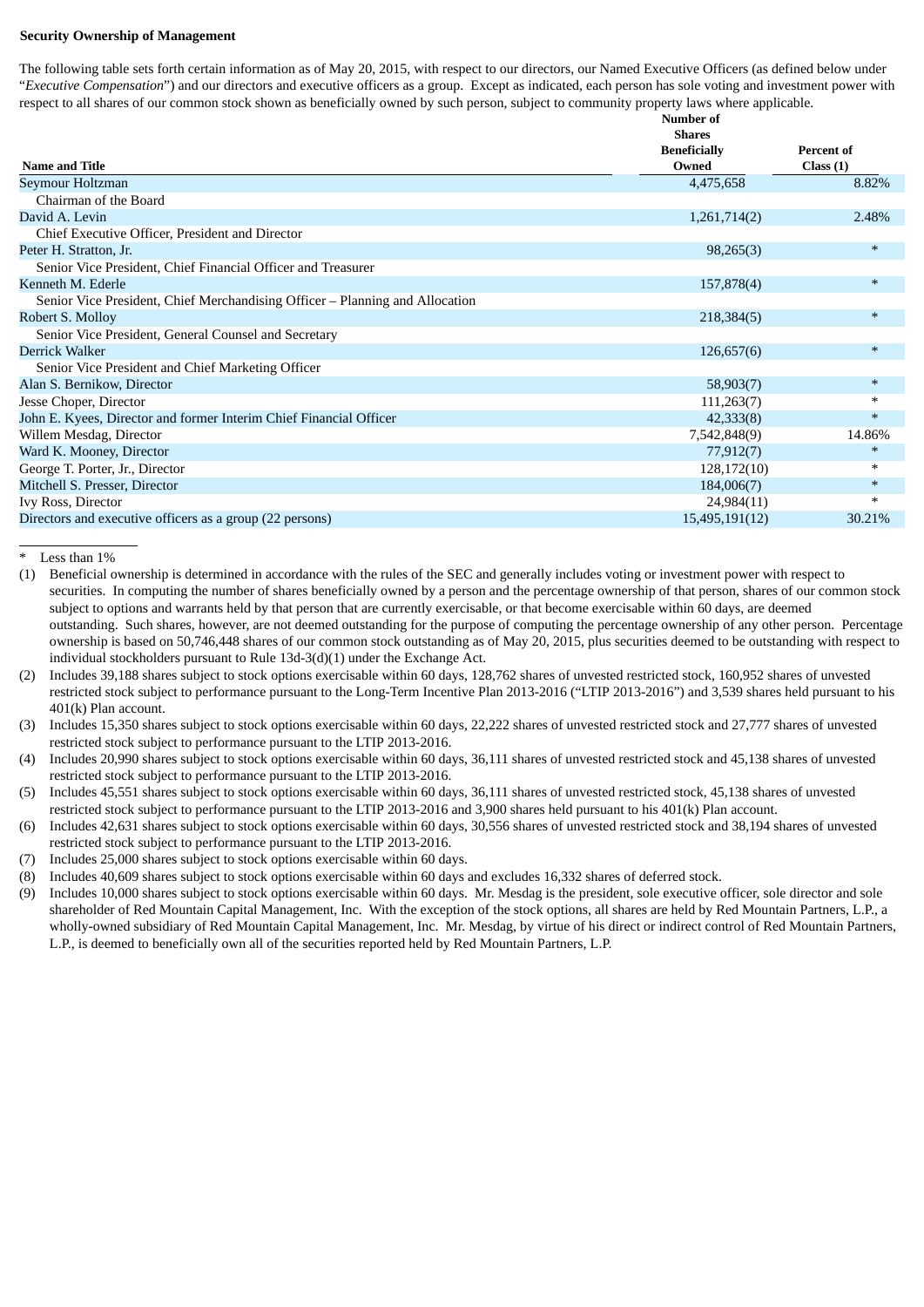- (10) Includes 37,757 shares subject to stock options exercisable within 60 days and excludes 5,094 shares of deferred stock held by the George Porter Trust. Mr. Porter is the trustee of the trust and has all voting and investment rights.
- (11) Includes 15,000 shares subject to stock options exercisable within 60 days.
- (12) Includes 546,097 shares subject to stock options exercisable within 60 days, 477,186 of unvested shares of restricted stock, 567,964 shares of unvested restricted stock subject to performance pursuant to the LTIP 2013-2016, 17,266 shares held pursuant to respective 401(k) Plan accounts and excludes 21,426 of deferred stock.

#### **EQUITY COMPENSATION PLAN INFORMATION**

The following is a summary of information with respect to our equity compensation plans as of January 31, 2015:

| Plan category                                                     | Number of securities to be<br>issued upon exercise of<br>outstanding options,<br>warrants and rights<br>(a) | Weighted-average<br>exercise price of<br>outstanding<br>options, warrants<br>and rights<br>(b) |      | <b>Number of securities</b><br>remaining available for<br>future issuance under<br>equity compensation plans<br>(excluding securities)<br>reflected in column (a)) |  |
|-------------------------------------------------------------------|-------------------------------------------------------------------------------------------------------------|------------------------------------------------------------------------------------------------|------|--------------------------------------------------------------------------------------------------------------------------------------------------------------------|--|
| Equity compensation plans approved by security holders (1)        | 2,965,302                                                                                                   |                                                                                                | 5.12 | $1,122,627$ (3)                                                                                                                                                    |  |
| Equity compensation plans not approved by security holders<br>(2) |                                                                                                             |                                                                                                |      | 355,812                                                                                                                                                            |  |
| <b>Total</b>                                                      | 2,965,302                                                                                                   |                                                                                                | 5.42 | $1,478,439$ (3)                                                                                                                                                    |  |

(1) During fiscal 2014, we had one stockholder-approved equity compensation plan, our 2006 Incentive Compensation Plan (as amended, the "2006 Plan"). Pursuant to the 2006 Plan, at January 31, 2015, we had a total of 7,250,000 shares authorized for issuance, of which 1,122,627 shares were available for future issuances. At January 31, 2015, we had 2,747,802 options outstanding. We also had 217,500 options still outstanding as part of our 1992 Stock Incentive Plan (the "1992 Plan"). No further grants can be made under the 1992 Plan.

Of the 2,747,802 options outstanding at January 31, 2015, approximately 1,175,000 options are subject to the achievement of performance targets. At January 31, 2015, the performance targets were not deemed probable and as a result no compensation expense has been recognized as of January 31, 2015. See "Compensation Discussion and Analysis- Compensation Components, Fiscal 2014 Compensation Decisions and 2015Annual Incentive Plan Targets - Long*term incentive plans*" for more information.

- (2) Pursuant to our Amended and Restated Non-Employee Director Compensation Plan ("Director Plan"), we have 500,000 shares authorized for stock issuances in lieu of cash director fees, of which 355,812 shares remained available at January 31, 2015.
- (3) Our 2006 Plan includes a limitation of 4,250,000 shares which may be issued in the form of restricted stock, deferred stock, performance awards or other stock-based awards. At January 31, 2015, 1,015,286 shares remained subject to this limitation.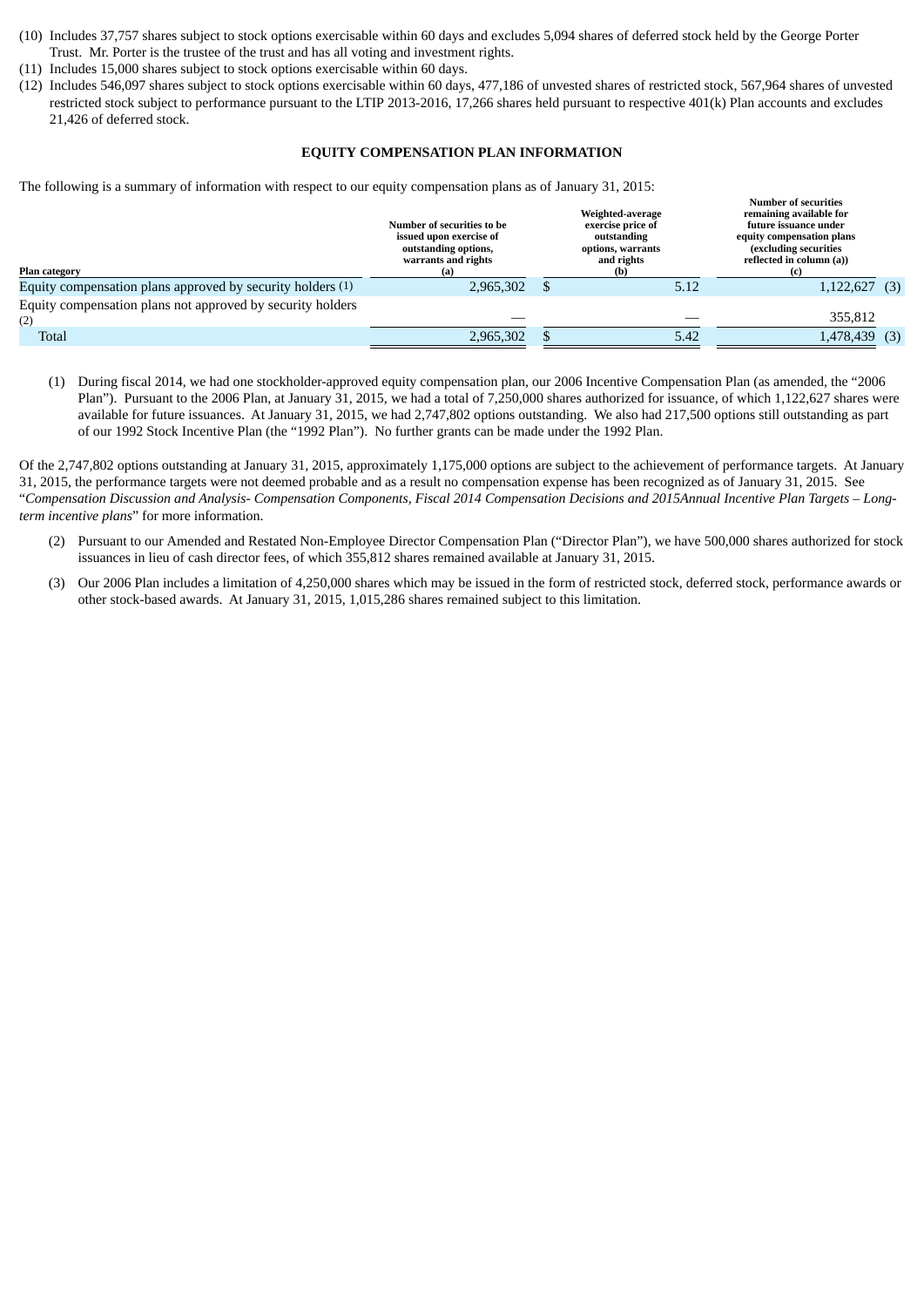#### **Item 13.** *Certain Relationships and Related Transactions, and Director Independence*

### *Seymour Holtzman/Jewelcor Management, Inc.(JMI)*

Seymour Holtzman, the Executive Chairman of the Company's Board of Directors (the "Board"), is the chairman, chief executive officer and president and, together with his wife, indirectly, the majority shareholder of Jewelcor Management, Inc. ("JMI").

From October 1999 through August 7, 2014, the Company had an ongoing consulting agreement with JMI to provide the Company with services as may be agreed upon, from time to time, between JMI and the Company (the "Consulting Agreement"). In connection with the execution of the Employment and Chairman Compensation Agreement discussed below, on August 7, 2014, the Company terminated the Consulting Agreement. Prior to the execution of the Employment and Chairman Compensation Agreement and through August 7, 2014, Mr. Holtzman was primarily compensated by the Company for his services pursuant to this Consulting Agreement. Under the terms of the Consulting Agreement at the time of its termination, Mr. Holtzman was entitled to receive annual consulting compensation of \$372,750 and a salary of \$24,000.

On August 7, 2014, the Company entered into an Employment and Chairman Compensation Agreement with Mr. Holtzman. Pursuant to the terms of the agreement, Mr. Holtzman serves as both an employee of the Company, reporting to the Board, and, in his capacity as Chairman of the Board, as Executive Chairman, with the duties of the Chairman of the Board as set forth in the Company's Third Amended and Restated By-Laws. The initial term of the agreement is for two years. Commencing August 7, 2015, the agreement can be automatically extended for an additional one-year term on each anniversary date. As compensation for the employment services, Mr. Holtzman receives an annual base salary of \$24,000 and, as compensation for his services as Executive Chairman, Mr. Holtzman receives annual compensation of \$372,750. A complete summary of all compensation and consulting fees paid to Mr. Holtzman is described above under "*Director Compensation- Executive Chairman Compensation.*"

### *Review, Approval or Ratification of Transactions with Related Persons*

Due to Mr. Holtzman's role as our Executive Chairman of the Board of Directors and the relevance of the services he provides on a consulting basis, our Compensation Committee had the primary responsibility for reviewing and approving all amendments to the consulting agreement since March 2000. In addition, the Compensation Committee was responsible for the review and approval of the Employment and Chairman Compensation Agreement dated August 7, 2014.

Our Audit Committee Charter, which was adopted in June 2003, provides that our Audit Committee shall review all related party transactions on an ongoing basis and all such transactions must be approved by the Audit Committee, to the extent required by the Sarbanes−Oxley Act of 2002, the Securities Exchange Commission and NASDAQ. Because NASDAQ provides that such oversight can be conducted by either a company's audit committee or another independent body of the board of directors, the Audit Committee determined that due to the nature of the consulting agreement with JMI the review and approval of all transactions pursuant to this arrangement would be the primary responsibility of the Compensation Committee.

For all other related party transactions, the review and approval of such transactions is the responsibility of our Audit Committee.

### *Director Independence*

Our Board of Directors is currently comprised of ten members and there are no vacancies. A majority of the members of the Board are "independent" under the rules of the Nasdaq Global Select Market ("Nasdaq"). The Board has determined that the following directors are independent: Messrs. Bernikow, Choper, Kyees, Mesdag, Mooney, Porter, Presser and Ross.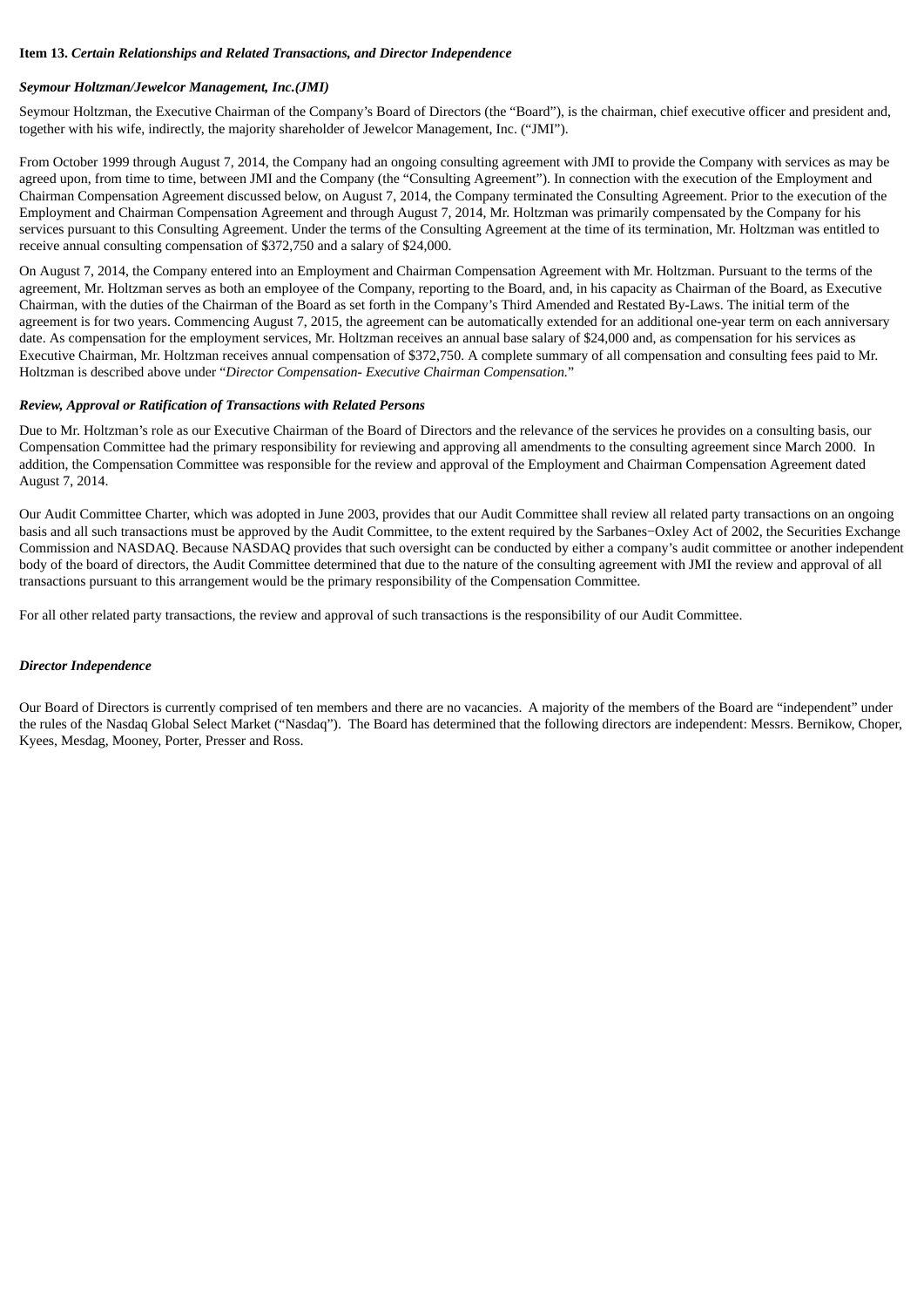#### **Item 14.** *Principal Accounting Fees and Services*

The Audit Committee engaged KPMG LLP to serve as our independent registered public accounting firm during the fiscal year ended January 31, 2015. KPMG LLP has served as the Company's independent registered public accounting firm since June 6, 2013.

### **Principal Accounting Fees and Services**

The following table sets forth the fees accrued or paid to the Company's independent registered accounting firms for the fiscal years ended January 31, 2015 ("fiscal 2014") and February 1, 2014 ("fiscal 2013"):

|                        | Fiscal 2014 |  | Fiscal 2013 |  |
|------------------------|-------------|--|-------------|--|
| Audit fees (1)         | 555,509     |  | 484,073     |  |
| Audit-related fees (2) |             |  |             |  |
| Tax fees $(3)$         |             |  | _           |  |
| Other fees (4)         | 1,650       |  | 1,650       |  |
| <b>Total fees</b>      | 557,159     |  | 485,723     |  |

(1) Audit fees relate to professional services rendered in connection with the audits of our financial statements included in our Annual Reports on Form 10-K for fiscal 2014 and fiscal 2013, for services performed related to compliance with Section 404 of the Sarbanes-Oxley Act of 2002, reviews of the financial statements included in each of our Quarterly Reports on Form 10-Q.

- (2) Audit-related fees, if any, comprise fees for professional services that reasonably relate to the performance of the audit or review of our financial statements.
- (3) Tax fees, if any, relate to professional services rendered in comment with tax audits or tax planning services.
- (4) Other fees relate to an annual fee for online accounting research tools.

#### **Pre-Approval of Services by Independent Auditors**

The Audit Committee has adopted a policy governing the provision of audit and non-audit services by our independent registered public accounting firm. Pursuant to this policy, the Audit Committee will consider annually and, if appropriate, approve the provision of audit services (including audit review and attest services) by our independent registered public accounting firm and consider and, if appropriate, pre-approve the provision of certain defined permitted non-audit services within a specified dollar limit. It will also consider on a case-by-case basis and, if appropriate, approve specific engagements that do not fit within the definition of pre-approved services or established fee limits.

The policy provides that any proposed engagement that does not fit within the definition of a pre-approved service or is not within the fee limits must be presented to the Audit Committee for consideration at its next regular meeting or to the Chairman of the Audit Committee in time sensitive cases. The Audit Committee will regularly review summary reports detailing all services (and related fees and expenses) being provided to us by the independent registered public accounting firm.

All of the services provided in fiscal 2013 and fiscal 2014 under Audit Fees and Other Fees were pre-approved by the Audit Committee.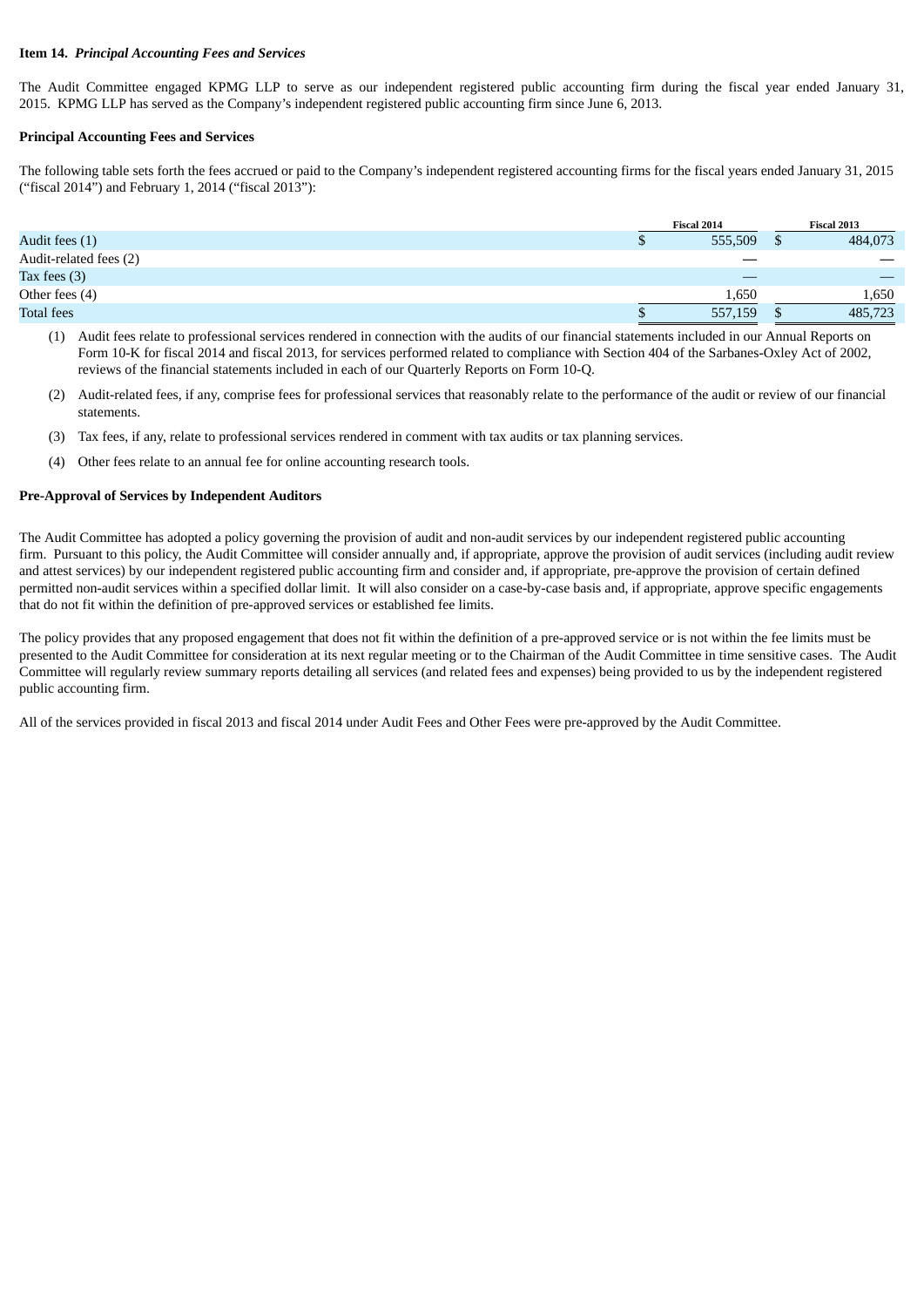## **PART IV.**

## **Item 15.** *Exhibits, Financial Statement Schedules*

## *15(a)(3) Exhibits*

## **Index to Exhibits**

- 31.1 Certification of Chief Executive Officer of the Company pursuant to Rule 13a-14(a) under the Securities Exchange Act of 1934.
- 31.2 Certification of Chief Financial Officer of the Company pursuant to Rule 13a-14(a) under the Securities Exchange Act of 1934.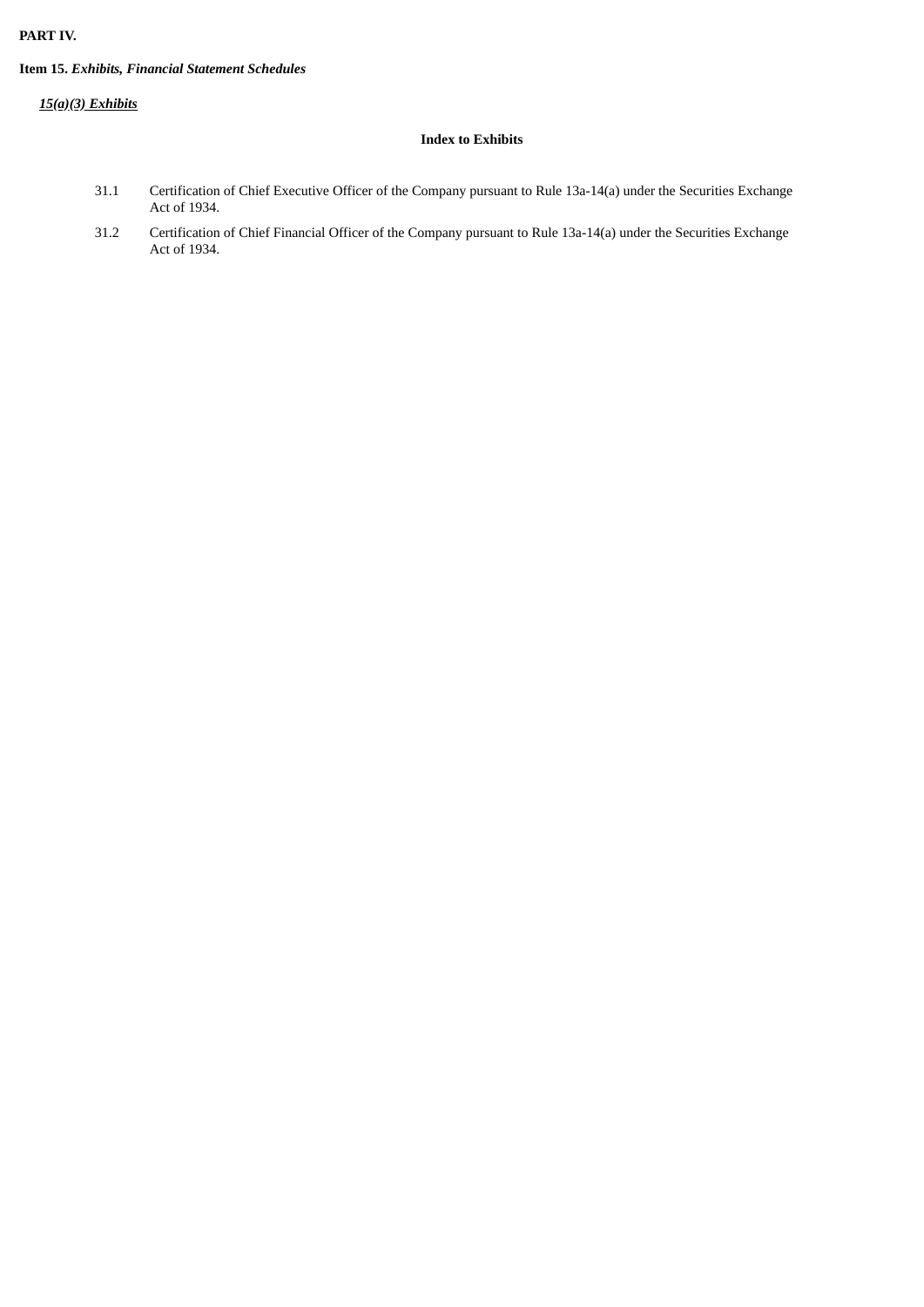## **SIGNATURES**

Pursuant to the requirements of Section 13 or 15(d) of the Securities Exchange Act of 1934, the Company has duly caused this report to be signed on its behalf by the undersigned, thereunto duly authorized.

DESTINATION XL GROUP, INC.

June 1, 2015

By: /s/ DAVID A. LEVIN

**David A. Levin President and Chief Executive Officer**

/s/ PETER H. STRATTON, JR. **Peter H. Stratton, Jr. Senior Vice President, Chief Financial Officer and Treasurer**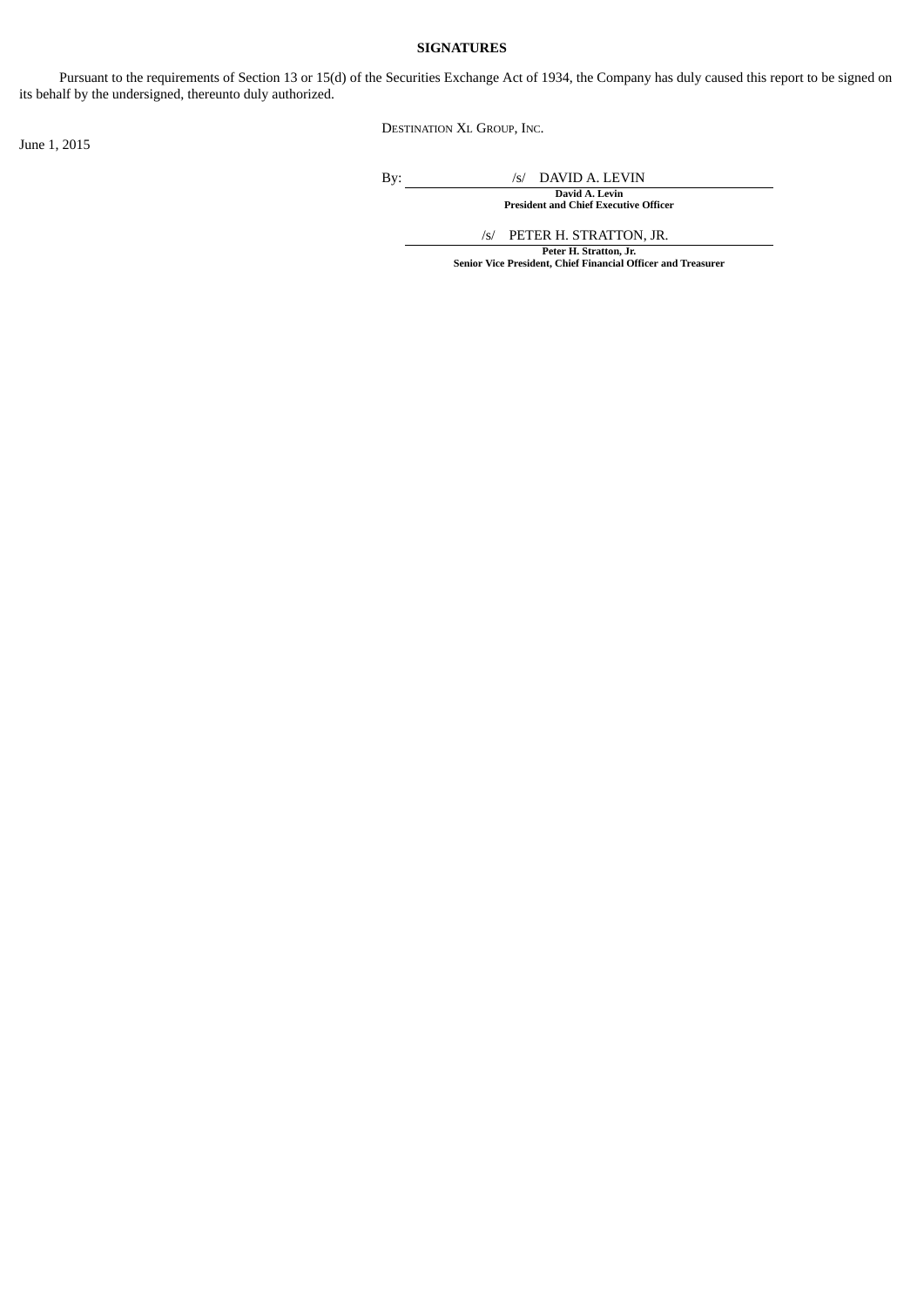## **PRINCIPAL EXECUTIVE OFFICER CERTIFICATION**

I, David A. Levin, certify that:

- 1. I have reviewed this Annual Report on Form 10-K/A of Destination XL Group, Inc.;
- 2. Based on my knowledge, this report does not contain any untrue statement of a material fact or omit to state a material fact necessary to make the statements made, in light of the circumstances under which such statements were made, not misleading with respect to the period covered by this report.

Date:June 1, 2015 **By:** /s/ David A. Levin by: /s/ David A. Levin

**David A. Levin President and Chief Executive Officer**